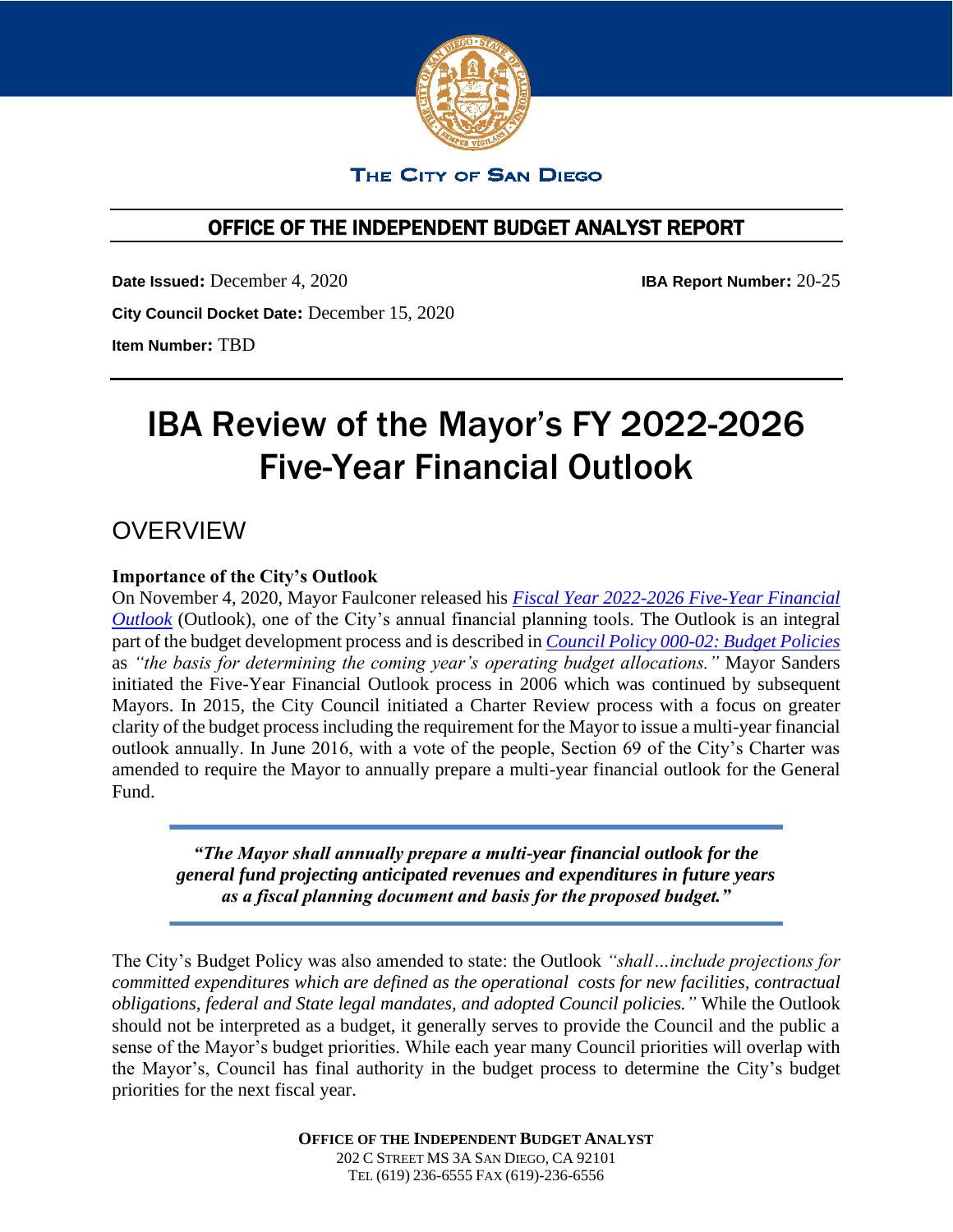We note that Mayor Faulconer approached the Outlook differently this year than in preceding outlooks. In consideration of the City facing serious financial challenges related to the uncertain COVID-19 environment, the Mayor chose to include only the General Fund Baseline, which is limited to existing programs, services, operations and service levels. In past Outlooks, potential future needs of City department operations and services were included for the sake of transparency and multi-year financial planning.

This year City departments were not asked to submit future critical strategic expenditures or needs. Therefore, this Outlook does not provide important information for the Council and the public about other critical funding needs and priorities facing the City over this five-year period. As a result, the Outlook serves more as a status quo forecast rather than a multi-year financial plan. This is particularly important to note if it is determined that new resources will be needed over the fiveyear period. We discuss this in more detail in our report.

While we agree that it is essential to show the status quo budget, from a broader policy perspective the Council should be made aware of other expenditure needs throughout the Outlook period so that Council can assess whether continuing all Baseline services included in the Mayor's Outlook is the best approach. In other words, the Council may want to reduce or eliminate programs in the Outlook to fund other community priorities.

While the Council cannot change the Mayor's Outlook, the Council is the ultimate budget authority and can make changes to the budget following Mayor-Elect Gloria's release of the FY 2022 Proposed Budget. In doing so, the budget must stay balanced through identifying alternate budget reductions or new resources, delaying new facilities, consolidating or eliminating other programs, or other mitigation tools.

## **IBA Review and Analysis of Mayor's Outlook and Other Significant Annual Budget Reports**

The release of the Mayor's Five-Year Financial Outlook is the first major step in the City's budget process. While the Executive Branch develops the Five-Year Financial Outlook, the Office of the Independent Budget Analyst (IBA) is charged with providing the City Council with a comprehensive review and analysis of the annual Outlook as well as all major budget reports – such as Quarterly Budget Monitoring Reports (including the First Quarter, Mid-Year and Third Quarter Reports), the Mayor's Proposed Budget, the Mayor's May Revision to the Proposed Budget, and the Capital Improvements Program Five-Year Capital Infrastructure Planning

Outlook and Budget Monitoring Reports. Each fiscal year we also develop the Council's Budget Priorities Resolution based on individual Councilmember's priorities memoranda, which is provided to the Mayor in February to help inform Mayoral budget priorities. In the last stage of the Council budget process, we provide a report to Council which recommends modifications to the Mayor's Proposed Budget based on final Council priorities, and Council can approve or revise these recommendations.

*"Councilmembers shall . . . communicate their budget priorities to the IBA, who will analyze and consolidate the priorities into a proposed Council budget priorities resolution"*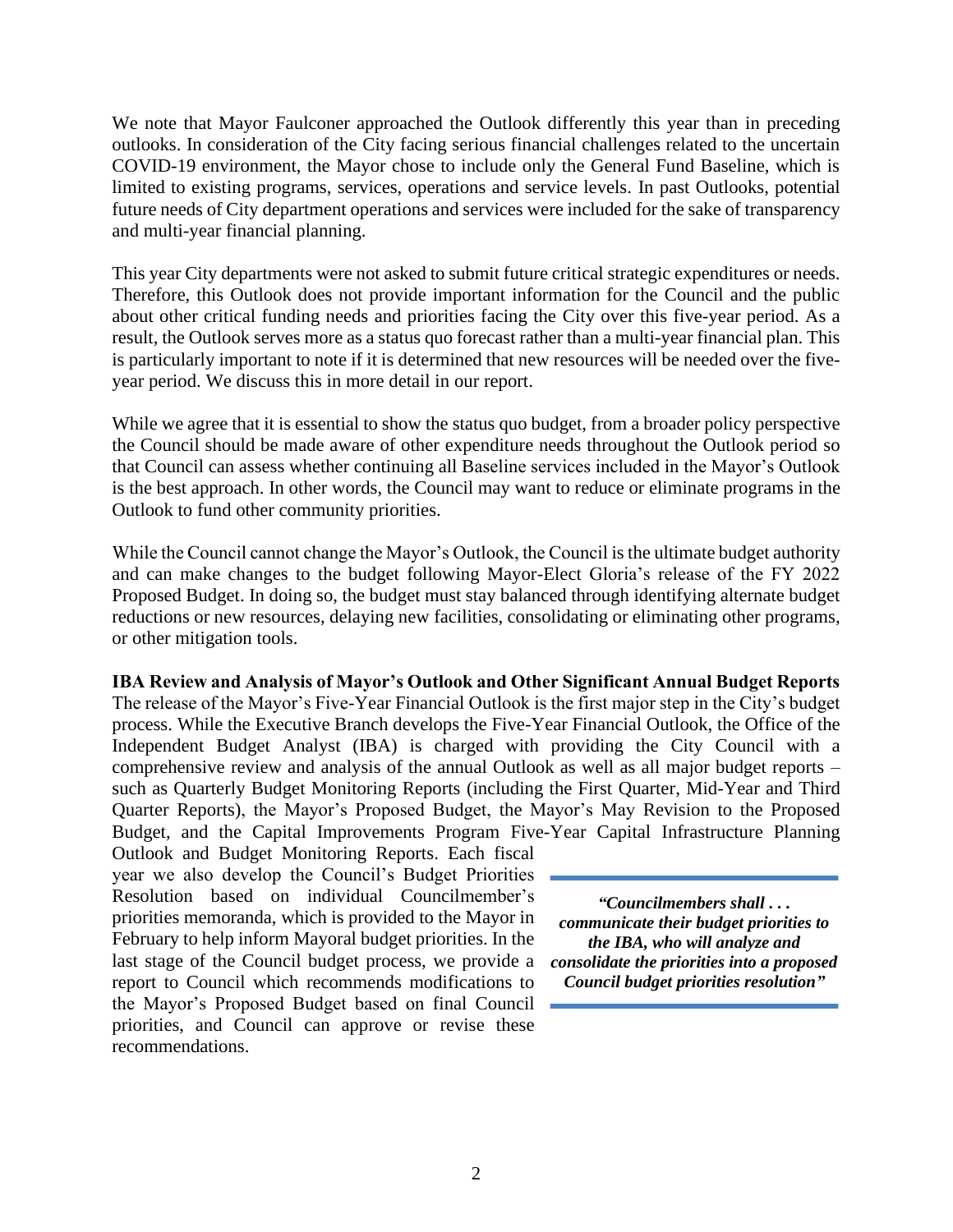## **Review of the Mayor's Outlook**

Projections for this year's Outlook were particularly difficult to prepare given the uncertainty of impacts on City resources resulting from the ongoing COVID-19 crisis. Our Office compliments Department of Finance staff for delivering a well thought out and valuable document under these extremely challenging times. We also thank Department of Finance staff for responding to our numerous questions in preparing this report. The IBA's role is to analyze the Outlook objectively, through various perspectives, and identify issues and options to assist the Council in decisionmaking. This information may also assist the public in understanding the budget process and the numerous challenges the City is facing.

## **Revisions to the Mayor's Outlook**

New information led the Department of Finance to release a revised Outlook on Monday, November 23, 2020.The table below compares the original November 4, 2020 Outlook projections against the projections in the revised Outlook:

|         | FY 2022-2026 Five-Year Financial Outlook<br><b>Comparison of Versions</b> (in millions) |                          |               |  |  |  |  |  |  |  |  |  |  |
|---------|-----------------------------------------------------------------------------------------|--------------------------|---------------|--|--|--|--|--|--|--|--|--|--|
|         | <b>November 4, 2020</b>                                                                 | <b>November 23, 2020</b> | <b>Change</b> |  |  |  |  |  |  |  |  |  |  |
| FY 2022 | $(\$84.5)$                                                                              | \$124.1)                 | $(\$39.6)$    |  |  |  |  |  |  |  |  |  |  |
| FY 2023 | $(\$71.6)$                                                                              | \$106.7)                 | $(\$35.1)$    |  |  |  |  |  |  |  |  |  |  |
| FY 2024 | $(\$56.3)$                                                                              | (\$84.2)                 | $(\$27.9)$    |  |  |  |  |  |  |  |  |  |  |
| FY 2025 | $(\$2.3)$                                                                               | (\$27.8)                 | $(\$25.5)$    |  |  |  |  |  |  |  |  |  |  |
| FY 2026 | \$22.2                                                                                  | \$5.9                    | \$16.3)       |  |  |  |  |  |  |  |  |  |  |

The difference between the original and revised versions of the Outlook is largely due to updated SDCERS<sup>1</sup> estimates for the City's Actuarially Determined Contributions (ADCs), or pension payments. These updated estimates are significantly higher than previous projections. We discuss the latest ADC estimates in more detail later in our report.

## **Overview of the IBA's Analysis of the Outlook and Other Related Issues**

Our report consists of five sections as shown below; some snapshots of the sections are also provided below and discussed in greater detail in the body of our report.

Review and analysis of projected Baseline Revenue Assumptions included in the Outlook

- As a result of our revenue analysis, we suggest considering a more conservative approach to Transient Occupancy Tax (TOT) revenues, particularly for FY 2022 and FY 2023. We have provided an alternative scenario for TOT revenues which we believe may be more appropriate for TOT projections.
- We comment on all other General Fund revenue categories and agree with the projections in the Outlook for property tax, sales tax, and franchise fees. For property tax, we provide an alternative forecast for discussion purposes.

<sup>&</sup>lt;sup>1</sup> SDCERS is the San Diego City Employees' Retirement System, which administers the City's defined benefit pension.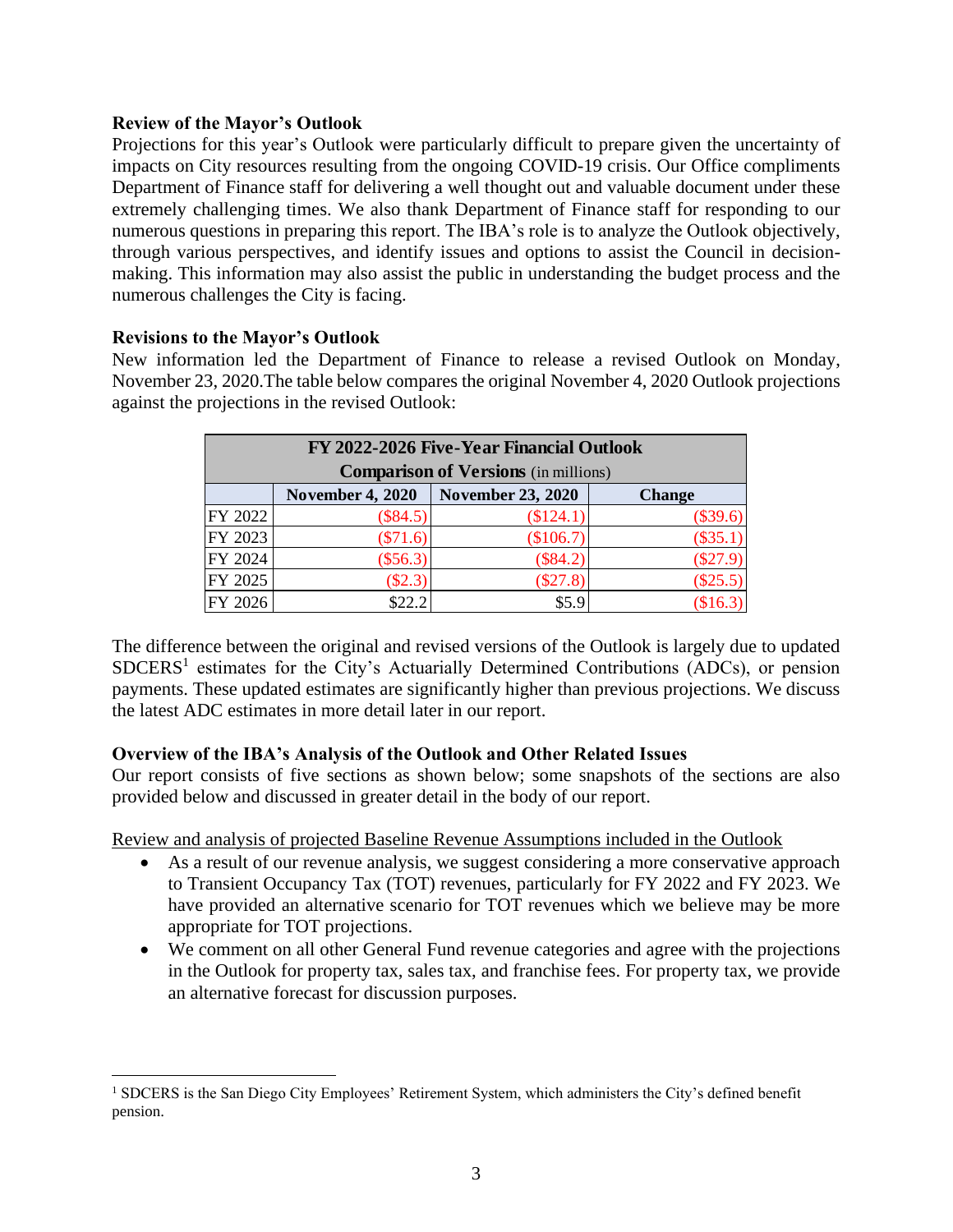Review and analysis of Baseline General Fund Expenditures

- Our report addresses changes from the FY 2021 Adopted Budget to the FY 2022 Baseline and identifies the largest cost increases and decreases.
- We review personnel-related expenditures and discuss the following topics: compensation increases due to State and local mandates and labor agreements, MOU's with employee organizations, the defined benefit pension payment (ADC), and Other Post-Employment Benefits (OPEB).
- Non-personnel expenditures are also highlighted, and we note there are no growth rates in the Outlook for supplies and contracts, which could impact current service levels.
- Additionally, we provide details about the funding allocated in the Outlook for certain programs and services such as homelessness, payment for debt obligations, Infrastructure Fund, new facilities expected to open in FY 2022, street repaving, Information Technology and Fleet vehicle replacements, as well as discuss issues for Council's consideration.

## Potential Future Funding Needs Not Included in the Outlook

- We identify existing priority services and programs that are not included in the Outlook that Council may want to consider during the budget process, if not addressed in Mayor-Elect Gloria's FY 2022 Proposed Budget.
- Examples are the Digital Equity Project (Internet Access for Low-Income Communities), potential implementation of recommendations from the Disparity Study, the new Commission on Police Practices (approved by the voters in November 2020), storm water needs, the Kearny Mesa Repair Facility for fire engines, 101 Ash Building resolution, a General Fund allocation for the preservation of affordable housing, and sidewalk repairs.
- We raise issues for further Council consideration related to these and other areas not included in the Outlook.

IBA Discussion of Future Financial Challenges

- Our report also discusses pending financial challenges to be considered during the Outlook period.
- Future MOU Considerations: Although the City provided "across-the-board" salary increases for all employees in FY 2019 and FY 2020, recent compensation surveys have shown that the City's compensation levels for many employees are lower than comparable California public agencies. The Outlook does not contain estimates for any potential new negotiated compensation increases.
- General Fund Reserve: The Outlook does not include funding of the Reserve in accordance with *[Council Policy 100-20: Reserve Policy](https://docs.sandiego.gov/councilpolicies/cpd_100-20.pdf)*. With the potential for long-term adverse impacts of COVID-19 on the City's revenues, it is anticipated that the City may need to use some of the General Fund Reserve to maintain service levels in not only FY 2021, but also the first several years of the Outlook.
- Homelessness: As reflected in the Outlook, significant funding is needed to continue existing homelessness programs beginning in FY 2023 as one-time grants are expected to be exhausted. These needs fall to the General Fund as no other ongoing funding source has been identified.
- Infrastructure: Each year, the City estimates its capital infrastructure needs for the next five years in the Capital Infrastructure Planning Outlook report. In January 2020, an estimated funding shortfall of \$2.2 billion was identified, where capital project needs exceed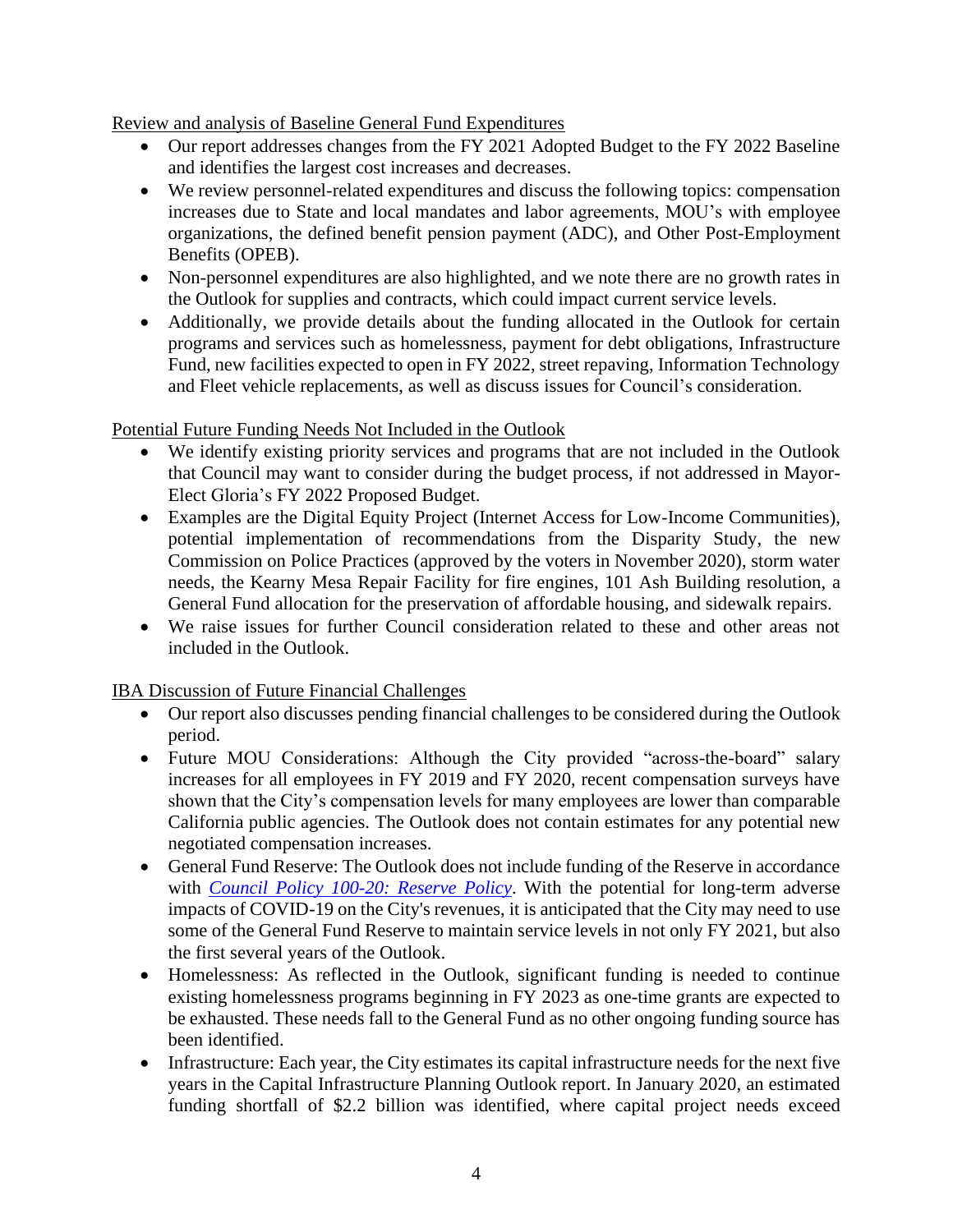projected available resources over the next five years. These infrastructure needs will be reassessed in the next report which is expected to be released in January 2021. Beginning to address the City's enormous infrastructure problem will require dedicated funding, further prioritization, and increased staff/contractor capacity to spend funds by expeditiously completing projects when funding is available.

• Future Pension Considerations: There are a couple future unknowns to consider with respect to the defined benefit pension. First, if future investment earnings are lower than assumed in the actuarial valuation, future ADCs could be increased. Second, there are ongoing legal challenges to Proposition B (which was approved by voters in June 2012). We will have a better idea of the anticipated timeframe for resolution of the Proposition Brelated issues in the next few months.

IBA Discussion of Potential Mitigation Measures in the Outlook and Other IBA-Identified Potential Measures

- We comment on the potential mitigation actions included in the Outlook and discuss several other potential opportunities for mitigating measures:
	- o Increasing the City's storm water fee

As noted, the unprecedented time in which this Outlook was developed required the Department of Finance to make various assumptions about future events. Those assumptions have a large influence on the Outlook, and they have a direct bearing on

projections that were assumed for General Fund revenues.

- o Charging fees for trash collection for single family homes
- o Potential franchise fees
- o Future reallocation of the Permanent Local Housing Allocation
- o Other resources that have been considered in the past are also discussed, including the Pension Payment Stabilization Reserve, potential budget reduction proposals, and the General Fund Reserve and Excess Equity.

## REVIEW OF BASELINE GENERAL FUND REVENUES

**Review of Baseline Revenues**

- Transient Occupancy Tax
- Property Tax
- Sales Tax
- Franchise Fees
- Cannabis Business Tax

Some of the most significant assumptions the Outlook makes are directly related to the COVID-19 pandemic: the Outlook assumes that a vaccine for COVID-19 will be widely available in FY 2022, and that the economy will rebound in a manner similar to recoveries after past recessions. The Outlook assumes that City revenues will reach their lowest point in the current fiscal year, and it projects growth in all revenues each year thereafter. Outlook projections are shown below.

|                                |                | <b>Major General Fund Revenues</b> (in millions) |                     |                     |                   |                   |                   |
|--------------------------------|----------------|--------------------------------------------------|---------------------|---------------------|-------------------|-------------------|-------------------|
|                                | <b>FY 2021</b> | <b>FY 2021</b>                                   | <b>FY 2022</b>      | <b>FY 2023</b>      | FY 2024           | <b>FY 2025</b>    | FY 2026           |
|                                | <b>Adopted</b> | <b>Projection</b>                                | <b>Projection</b>   | <b>Projection</b>   | <b>Projection</b> | <b>Projection</b> | <b>Projection</b> |
| <b>Property Tax</b>            | 630.6          | 635.4                                            | 664.2               | 689.1               | 716.9             | 747.6             | 782.1             |
| Sales Tax                      | 274.4          | 284.0                                            | 300.5               | 317.9               | 335.7             | 347.4             | 358.2             |
| <b>Transient Occupancy Tax</b> | 90.5           | 66.2                                             | 105.5               | 114.5               | 124.5             | 129.4             | 134.6             |
| <b>Franchise Fees</b>          | 67.7           | 67.4                                             | 71.0                | 73.0                | 74.4              | 75.8              | 77.4              |
| All Other Revenue Categories   | 558.1          | 558.1                                            | 404.0               | 415.0               | 433.6             | 447.1             | 450.5             |
| <b>TOTAL</b>                   | 1.621.3        | 1.611.1                                          | 1,545.2<br><b>S</b> | 1.609.5<br><b>S</b> | 1.685.1           | 1,747.4<br>S.     | 1.802.8           |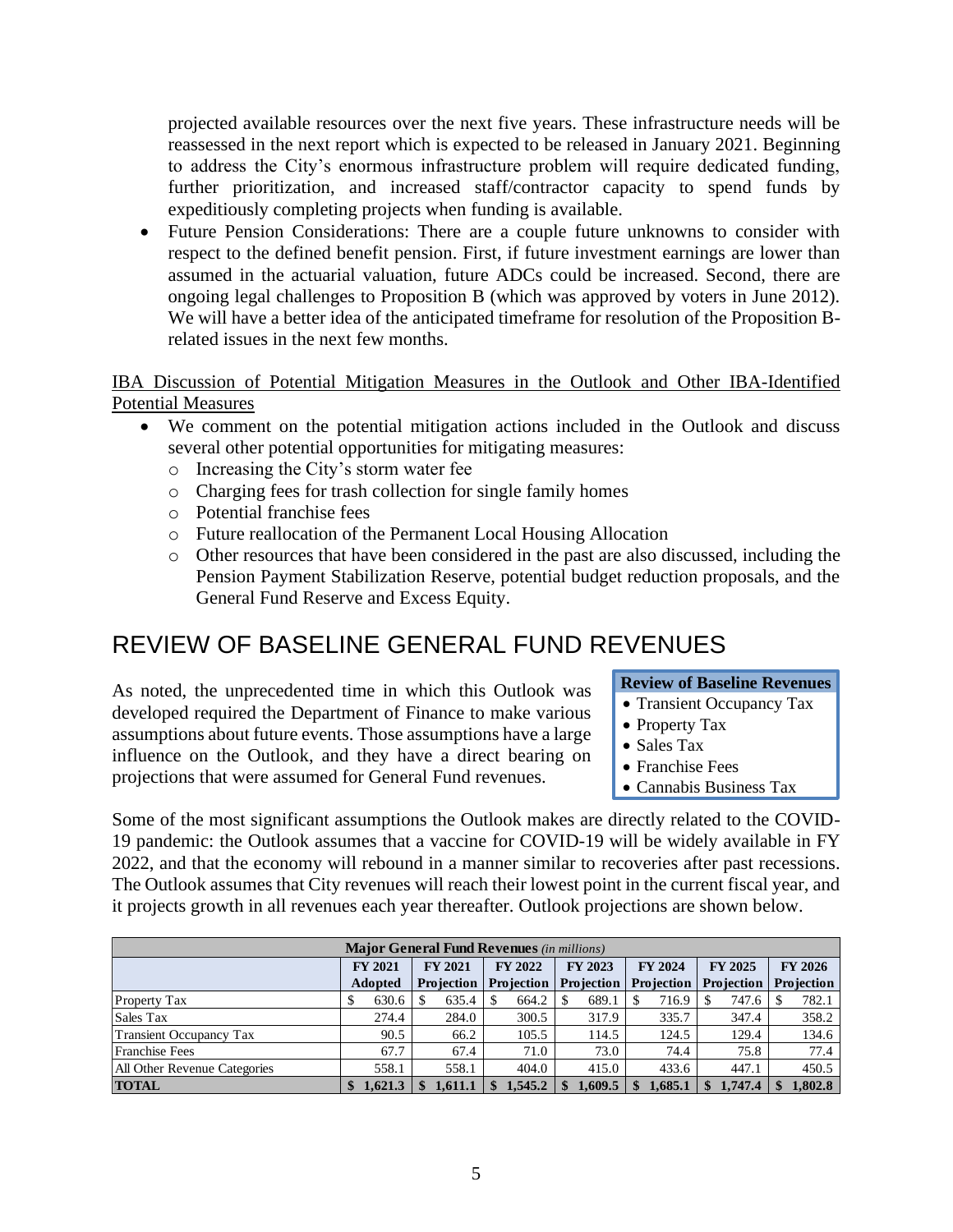While our Office believes that increases in revenues associated with a recovery are appropriate, we also believe that the City should consider the potential for a slower recovery in some areas, and in the analyses of the major General Fund revenues that follow, we suggest potential alternative scenarios for Property Tax and Transient Occupancy Tax revenues.

## **Transient Occupancy Tax**

Transient Occupancy Taxes (TOT) – or hotel taxes – are the third largest major General Fund revenue source. TOT receipts have been severely impacted by the COVID-19 pandemic, with projected FY 2021 TOT revenues representing less than half of TOT revenues at their peak in FY 2019.

The Department of Finance indicates that the TOT projections in the Outlook assume that a vaccine for COVID-19 will be widely available in FY 2022, and that TOT revenue will rebound significantly in FY 2022, but that revenue will not return to pre-COVID-19 peaks until FY 2025. The Outlook notes that changes to these assumptions would have large impacts on projected TOT revenues, and that the unprecedented nature of the COVID-19 pandemic and its impacts on the tourism sector make it difficult to prepare accurate projections for this revenue source. Our Office concurs with the difficulty of projecting TOT revenues given the unprecedented times, but as we discuss further below, we believe that it may be appropriate to take a more conservative approach in projections for earlier years than is currently projected in the Outlook.

## Expanded View of TOT Projections and Operational Impacts

San Diego's effective TOT rate is 10.5%, with 5.5% of that amount allocated to the General Fund (to support general City services), 4.0% to Special Promotional Programs (to support programs and services that encourage tourism to the San Diego area), and 1.0% allocated as discretionary/Council directed funding. While the Outlook focuses on the 5.5% General Fund allocation of TOT, it is important to note that changes in TOT receipts impact all of these allocations. As discussed in our review of the First Quarter Budget Monitoring Report (IBA Report 20-24), the City's operations are impacted by changes in revenue to each of these allocations. While the 5.5% General Fund TOT allocation has the most direct impact on the City's General Fund finances, as projections in the other allocations will impact City services, we believe it is important that they be presented for consideration and review. Accordingly, the Department of Finance's projections for each allocation are shown below.

|                                     | <b>TOT Revenue</b> (in millions) |                |  |                   |  |            |  |                                  |  |                |  |                                |  |         |
|-------------------------------------|----------------------------------|----------------|--|-------------------|--|------------|--|----------------------------------|--|----------------|--|--------------------------------|--|---------|
|                                     |                                  | <b>FY 2021</b> |  | <b>FY 2021</b>    |  | FY 2022    |  | FY 2023                          |  | <b>FY 2024</b> |  | <b>FY 2025</b>                 |  | FY 2026 |
|                                     |                                  | <b>Adopted</b> |  | <b>Projection</b> |  | Projection |  | <b>Projection   Projection  </b> |  |                |  | <b>Projection</b>   Projection |  |         |
| General Fund Allocation (5.5%)      |                                  | 90.5           |  | 66.2              |  | 105.5      |  | 114.5                            |  | 124.5          |  | 129.4                          |  | 134.6   |
| Special Promotional Programs (4.0%) |                                  | 64.9           |  | 47.3              |  | 75.8       |  | 82.5                             |  | 89.7           |  | 93.3                           |  | 97.0    |
| Council Discretionary (1.0%)        |                                  | 16.2           |  | 11.8              |  | 19.0       |  | 20.6                             |  | 22.4           |  | 23.3                           |  | 24.3    |
| <b>TOTAL</b> (10.5%)                |                                  | 171.6          |  | 125.4             |  | 200.3      |  | 217.6                            |  | 236.6          |  | 246.0                          |  | 255.9   |

As noted in IBA Report 20-24, the Council Discretionary allocation directly impacts overall General Fund revenues, as revenues from that allocation are transferred directly to the General Fund. Additionally, a proportion of the Special Promotional Programs revenue is used to reimburse the City's General Fund for various expenses associated with Parks and Recreation, Lifeguards, City facilities, and street sweeping, among other operations. Additional amounts from the Special Promotional Programs allocation are used to support the Commission for Arts and Culture, and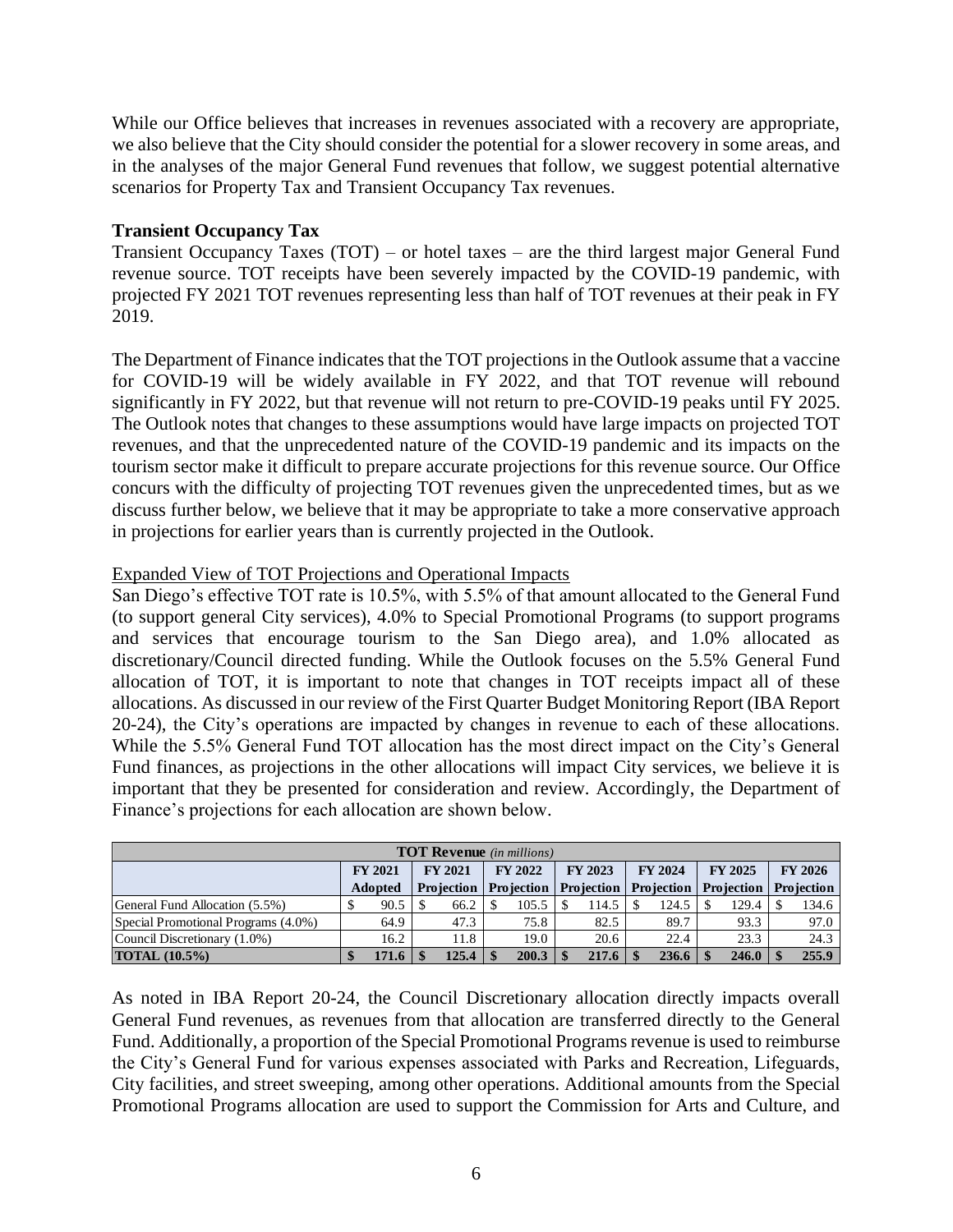various arts, culture, and community festivals and programs. Most of these programs went through budget cuts in the development of the FY 2021 Adopted Budget and the FY 2021 First Quarter Projections, with cuts concentrated in the arts programs and General Fund reimbursements to the Parks and Recreation and Lifeguards program.

At present, Department of Finance projections show growth in the Special Promotion Programs allocation will be used to restore reimbursements for the City's Parks and Recreation and Lifeguards programs, but that amounts supporting arts programs will be held flat at FY 2021 levels throughout the Outlook period. **While these projections may represent an initial approach towards allocating growth in TOT revenues, it is important to note that many of these reimbursement amounts are policy decisions, and through its authority to approve City budgets, Council will have the authority to use different priorities in allocating funds**, so long as those allocations remain within the bounds of existing law.

## Considering More Conservative TOT Projections

As noted in the overview above, the Department of Finance indicates that TOT projections are in the Outlook assume that a vaccine for COVID-19 will be widely available in FY 2022, and that TOT revenue will rebound significantly in FY 2022, with TOT revenue returning to pre-COVID-19 peaks in FY 2025. Projected growth rates and revenues in the Outlook are shown below.



The Department of Finance indicates that these projections largely mirror the recovery in TOT revenues experienced after the 2008 recession, with pent-up demand leading to a significant bounce-back in tourism, hotel occupancy, and hotel room rates, with full recovery coming several years thereafter. However, given the unique impact that COVID-19 has had on the tourism sector, we believe that past economic recoveries may not provide as much guidance here as they otherwise would.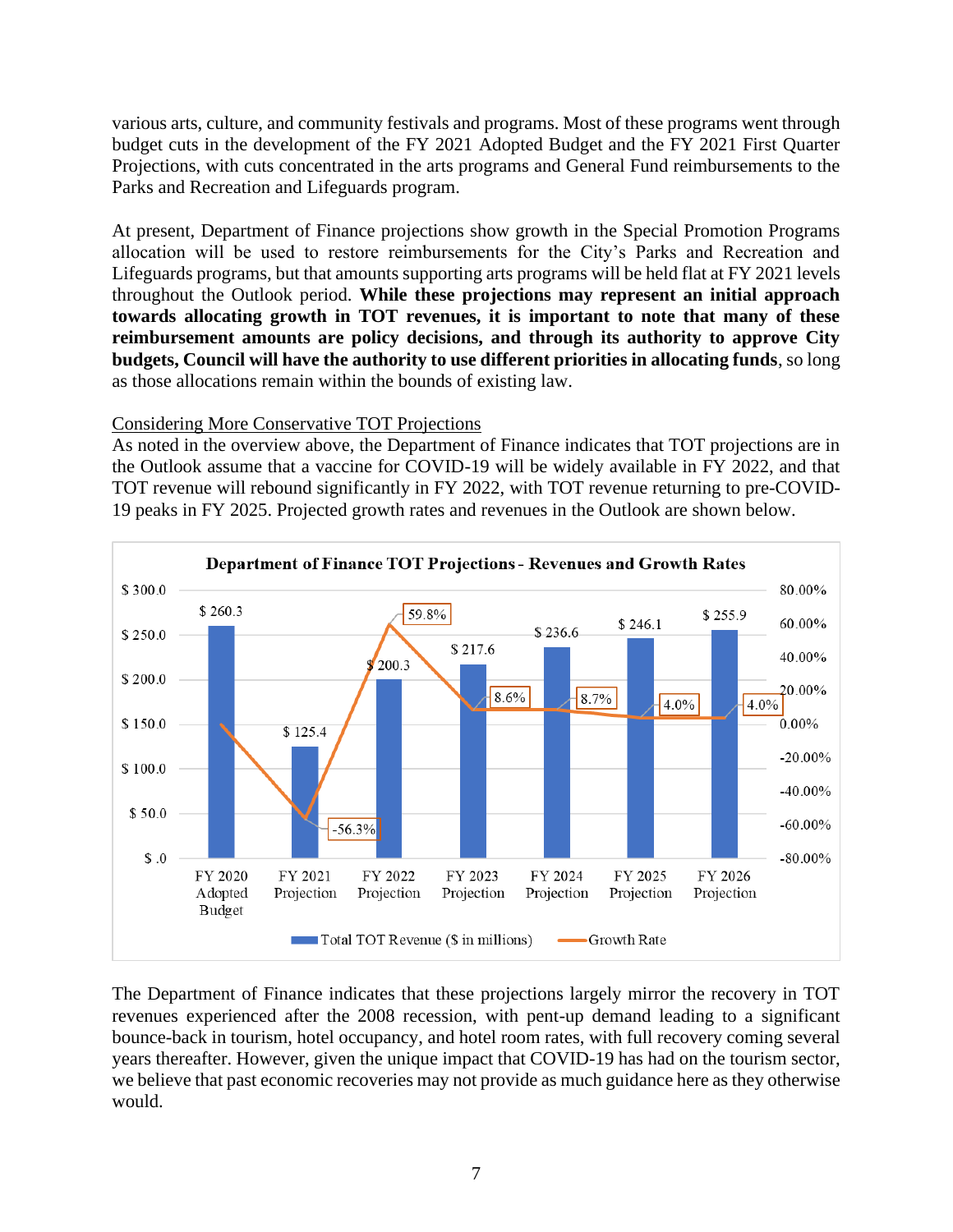While the impacts of the COVID-19 pandemic on other General Fund revenues has been significant, those revenues have continued to track overall economic activity across a number of different sectors. The impact on tourism, however, has been immediate, direct, and large. Recovery in TOT revenue will be dependent on a number of factors that are uniquely affected by the pandemic and that are more specific than general consumer confidence or economic activity. Hotel occupancy rates have a direct impact on TOT revenues, and occupancy rates have plummeted during the pandemic as health concerns have led to individuals being less likely to travel for vacations, businesses increasingly turning to teleconferencing in place of travel, and large industries and business sectors pushing out or cancelling conventions and replacing them with online or virtual events. Even with the development and widespread distribution of a vaccine for COVID-19, it may take time for individuals and families to regain the confidence to travel for vacations, and it is likely that some businesses and industry groups will continue to support teleconferencing in place of travel, and/or favor smaller regional conventions over larger national ones.

Recent surveys conducted by the Professional Convention Management Association show that over half of planners are currently planning to launch virtual events to replace events that were previously held face-to-face, and note a belief that *"recovery is going to be long and drawn out, [and] corporate financial restraints will limit ability to travel extensively which will impact live events moving forward."*

While it is reasonable to project growth in TOT revenues above those currently projected for FY 2021, **we believe that a more conservative approach would allow the City to better plan for the potential that the recovery of travel and tourism – and its impact on the City's revenues – takes longer than currently projected**. The Outlook does provide different scenarios for TOT revenue, including a "Low



*Source - PCMA October COVID-19 Survey*

Scenario" in which future growth in TOT revenue in FY 2022 is reduced (see below; amounts for "Special Promotional Programs" and "Council Discretionary" have been extrapolated from Department of Finance "General Fund Allocation" projections). At least for the initial years of this Outlook period, we believe these amounts may be more appropriate to use for projections.

|                                           | <b>TOT Revenue - Alternative Low Scenario</b> (in millions) |                 |                |                          |  |                              |                |             |  |                   |                |                   |  |            |  |
|-------------------------------------------|-------------------------------------------------------------|-----------------|----------------|--------------------------|--|------------------------------|----------------|-------------|--|-------------------|----------------|-------------------|--|------------|--|
|                                           |                                                             | <b>FY 2021</b>  | <b>FY 2021</b> |                          |  | <b>FY 2022</b>               | <b>FY 2023</b> |             |  | <b>FY 2024</b>    | <b>FY 2025</b> |                   |  | FY 2026    |  |
|                                           |                                                             | <b>Adopted</b>  |                | <b>Projection</b>        |  | <b>Projection</b> Projection |                |             |  | <b>Projection</b> |                | <b>Projection</b> |  | Projection |  |
| General Fund Allocation (5.5%)            |                                                             | 90.5            |                | 66.2                     |  | 89.7                         |                | 97.4        |  | 106.8             |                | 110.0             |  | 114.4      |  |
| Special Promotional Programs (4.0%)       |                                                             | 64.9            |                | 47.3                     |  | 64.5                         |                | 70.1        |  | 76.2              |                | 79.3              |  | 82.5       |  |
| Council Discretionary (1.0%)              |                                                             | 16.2            |                | 11.8                     |  | 16.1                         |                | 17.5        |  | 19.1              |                | 19.8              |  | 20.6       |  |
| <b>TOTAL</b> (10.5%)                      |                                                             | 171.6           |                | 125.4                    |  | 170.3                        |                | 185.0       |  | 202.1             |                | 209.1             |  | 217.5      |  |
| <b>Growth Rate</b>                        |                                                             | N/A             |                | $-56.3\%$                |  | 35.8%                        |                | 8.7%        |  | 8.7%              |                | $4.0\%$           |  | $4.0\%$    |  |
| <b>Difference from Outlook Projection</b> |                                                             | $\qquad \qquad$ |                | $\overline{\phantom{a}}$ |  | $(30.0)$ \$                  |                | $(32.6)$ \$ |  | $(34.5)$ \$       |                | $(37.0)$ \$       |  | (38.4)     |  |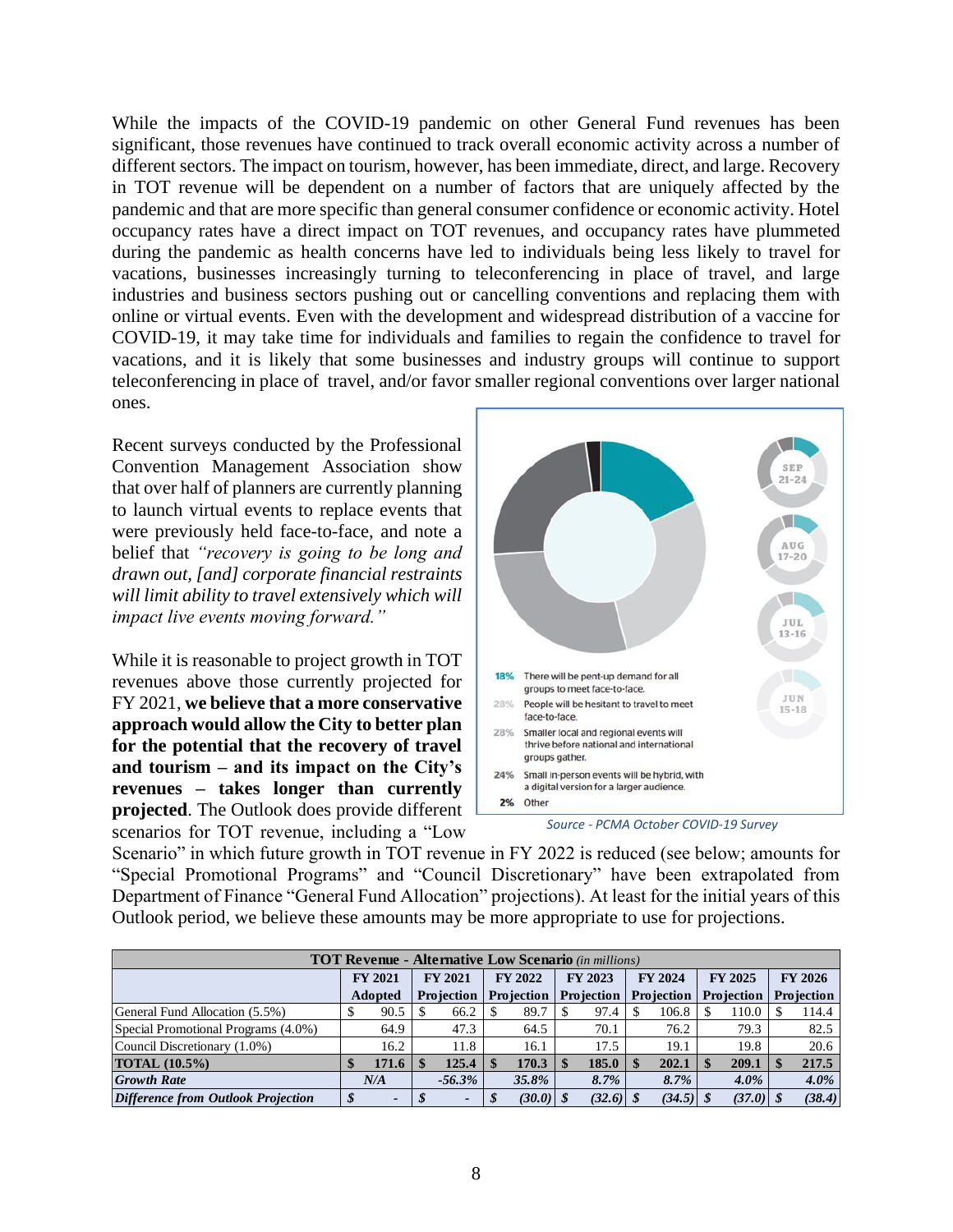## **Property Tax**

Property taxes are the City's largest single source of General Fund revenue. City property taxes are derived from three major sources: the Proposition 13 1% levy on the assessed value of property throughout the City, of which the City receives approximately 17%; Motor Vehicle License Fee (MVLF) backfill payments; and distributions from the Redevelopment Property Tax Trust Fund (RPTTF), which represent payments to the City as a result of the dissolution of the former Redevelopment Agencies.

Property Taxes are projected to continue to grow throughout the projection period, but at rates that are lower than some previous Outlooks. The growth rate in distributions is projected to decline from 4.25% in FY 2021 to 4.00% in FY 2022 and 3.75% in FY 2023, before increasing by 0.25% each year in the outer years. There is also an assumed decrease in the collection rate for current secured property taxes. Typically, the collection rate is at 99.2%. However, based on the actuals from FY 2020, the collection rate has been decreased to 98.6% due to the COVID-19 pandemic.

## Alterative Property Tax Forecast

As previously mentioned, the two main changes to the Property Tax Forecast in the Outlook are a change in the growth rates, which decline by 0.25% each year from 4.25% in FY 2021 to 3.75% in FY 2023, before increasing by 0.25% each year to 4.5% by FY 2026, as well as a decrease in the expected collection rate from 99.2% to 98.6% in each year of the Outlook based on the FY 2020 actuals. Our Office would take issue in certain respects with each of these assumptions.

First, while we agree with the currently budgeted collection rates for FY 2021 and FY 2022, we feel that it is unrealistic that this rate would not return to the historical average of 99.2% by FY 2023. Doing so would increase the expected Property Tax revenue by approximately \$2.6 million in FY 2023, and up to \$2.9 million in FY 2026.

However, it is also possibly unrealistic that the overall property tax growth rate would increase beginning in FY 2024. The previous Outlook, which represented a robust but slowing economy, has projected property tax growth rates to decline steadily from FY 2020 through FY 2025. These declines were mainly driven by a decrease in the number of home sales, which has continued to decline as the housing supply declines. While the revenue impact of these declines have been offset somewhat by rising home prices, the increase in sales price is mostly driven by the lack of supply. Thus, if the supply of housing for sale did increase and sales were to pick up, price increases would probably be moderated. This was reflected in the recession analysis that our Office produced last year in *[IBA Report 19-28: IBA Review of the Mayor's FY 2021-2025 Five-Year Financial Outlook](https://www.sandiego.gov/sites/default/files/19_28_fy21-25_gf_5yr_outlook_complete_rpt.pdf)*, which projected that Property Tax growth rates would only return to the originally projected growth path, but would not increase above 4.25%. Given this reality, in our new scenario we have lowered the projected growth rates for FY 2024 to 3.75% and for FY 2025 and FY 2026 to 4.00%. These decreases, combined with the increase in collection rate, would produce the changes displayed in the table on the following page.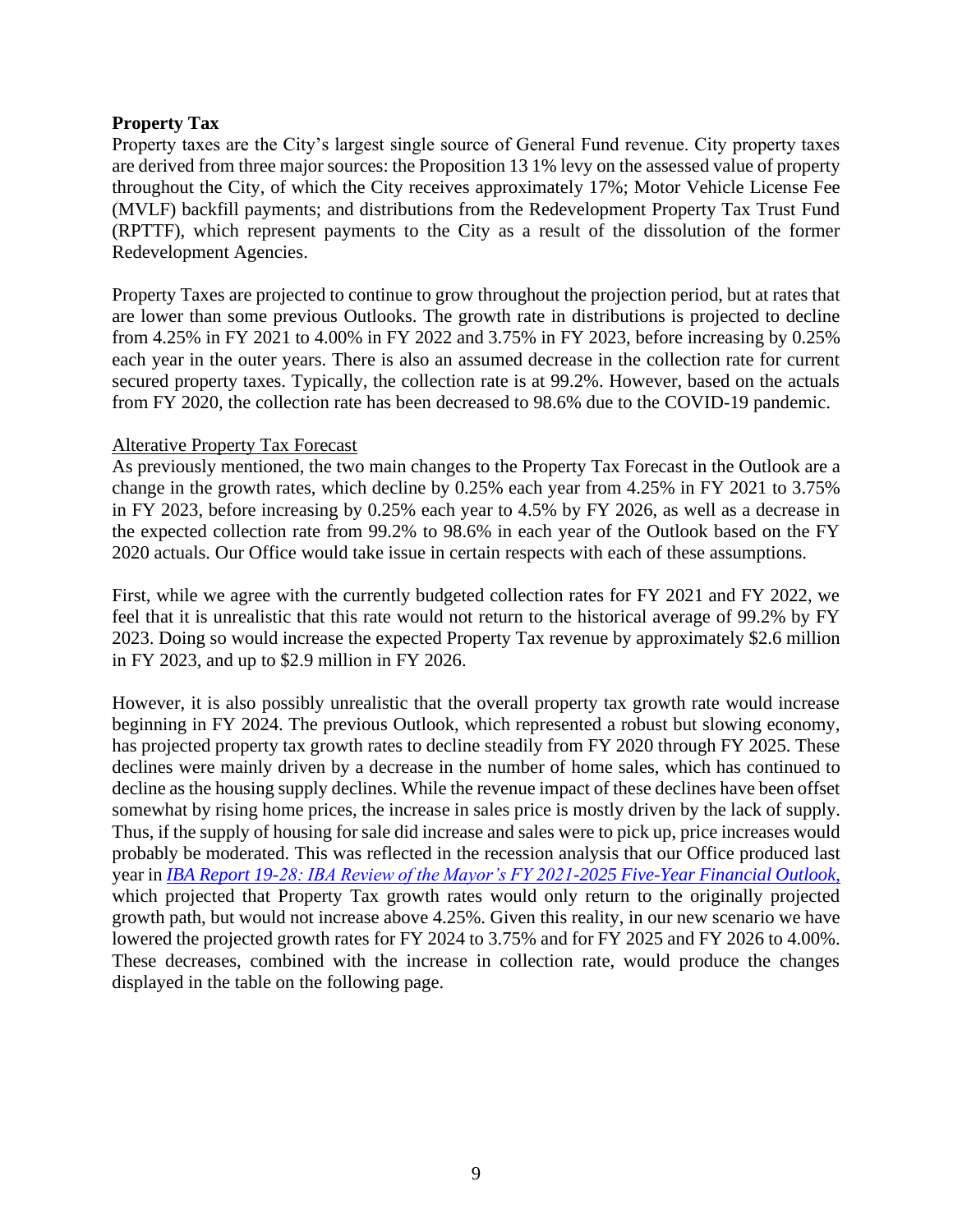|                                                                                 |  |                          |  |       |  | <b>Altnerative Projection for Property Taxes</b> (in millions) |  |       |  |        |  |  |  |
|---------------------------------------------------------------------------------|--|--------------------------|--|-------|--|----------------------------------------------------------------|--|-------|--|--------|--|--|--|
| <b>FY 2024</b><br><b>FY 2025</b><br>FY 2026<br><b>FY 2022</b><br><b>FY 2023</b> |  |                          |  |       |  |                                                                |  |       |  |        |  |  |  |
| <b>Outlook Projection</b>                                                       |  | 664.2                    |  | 689.1 |  | 716.9                                                          |  | 747.6 |  |        |  |  |  |
| Alternative Forecast                                                            |  | 664.2                    |  | 691.7 |  | 717.9                                                          |  | 746.8 |  | IT 1.4 |  |  |  |
| Difference                                                                      |  | $\overline{\phantom{0}}$ |  | 2.6   |  |                                                                |  | (0.8) |  | (4.6)  |  |  |  |

## **Sales Tax**

Sales tax is the second largest single source of General Fund revenue and is derived from a tax on all sales made in or delivered to the San Diego region. While the effective sales tax rate in the City of San Diego is 7.75%, only 1.0% of that amount goes directly to the City's General Fund. The remainder is split among the State and various other regional programs, as shown below.



Sales tax revenues have historically been correlated with overall economic activity, employment, and consumer confidence. During the initial outbreak of the COVID-19 pandemic, the City made significant decreases in its projections for sales tax receipts, with the FY 2021 Adopted Budget including sales tax revenue of \$274.4 million, a decline of \$23.5 million from the \$297.9 million that had been budgeted in FY 2020 Adopted Budget. While actual receipts in the first quarter of FY 2021 do represent declines from FY 2020, the declines have been smaller than previously anticipated, as taxable sales have not been as heavily impacted by the COVID-19 pandemic as initially feared, with some declines in local sales being partially offset by slight increases in online sales. In many ways this represents an acceleration of trends that the City had been experiencing before the COVID-19 pandemic. Current FY 2021 sales tax projections have been revised upwards to \$284.0M (for more detail on this adjustment, see *IBA Report 20-24: IBA Review of the FY 2021 First Quarter Budget Monitoring Report).*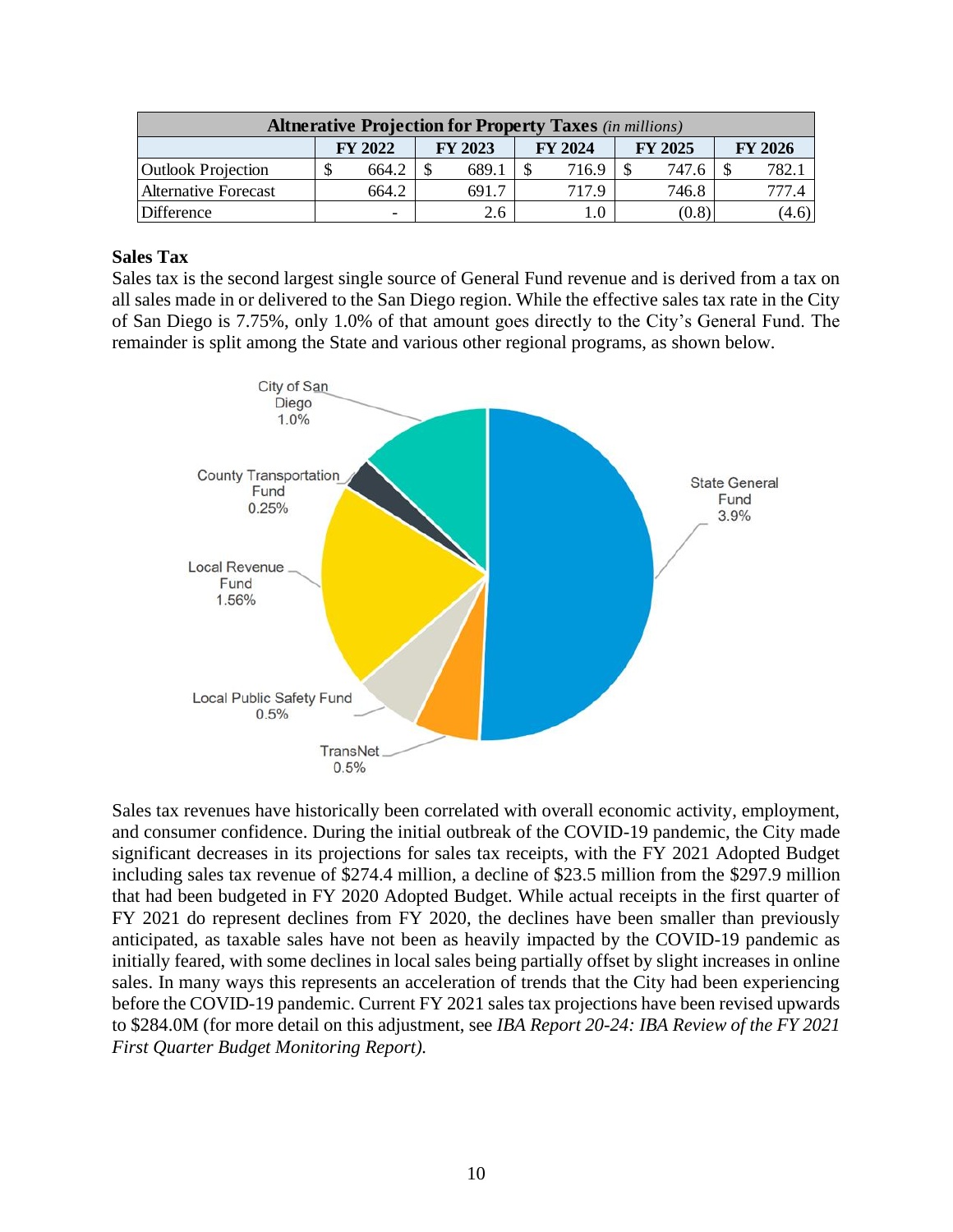The Outlook projects the City's sales tax revenues to increase throughout the Outlook period, and assumes year-over-year growth in sales tax revenue of 5.8% in FYs 2022 and 2023, 5.6% in FY 2024, 3.5% in FY 2025, and 3.1% in FY 2026. These growth rates suggest that overall taxable sales in San Diego will bounce back to pre-COVID-19 levels in FY 2022, with moderate and slowing growth thereafter. These projections closely track those provided by Avenu Insights & Analytics/MuniServices (the City's sales tax consultant), economic forecasts, and recent economic trends. Our Office believes that these projections are reasonable.

### **Franchise Fees**

Franchise fees represent payments made by private companies to the City for the right to operate within the City right-of-way. The main sources of franchise fee revenue are from San Diego Gas & Electric (SDG&E) for the right to provide City residents and businesses with gas and electric services, from Cox Communications, AT&T, and Spectrum for the right to provide cable services to City residents, and from private refuse haulers that conduct business within City limits. Franchise fees from SDG&E and the cable companies are based upon a percentage of revenue generated, while the franchise fees from refuse haulers are based on tonnage.

Overall franchise fees are projected to grow modestly during the Outlook period. Revenue from SDG&E, which makes up over 60% of the overall franchise fee revenue, is projected to grow at 4.02% during each year. Cable franchise fees are projected to continue declining at 4.65% based on historical experience. Refuse hauler fees are projected to grow at 1.0% throughout the Outlook period. Our Office agrees with these projections.

The franchise fee projections for SDG&E assume that the current franchise agreements remain in place throughout the Outlook period. The expiration of these agreements on January 17, 2021, without new agreements in place, could potentially jeopardize this revenue source as the majority of the City revenue is derived from surcharges that are unique to the City franchise agreements. For more information on the surcharges, refer to *[IBA Report 20-17: Analysis of the Initial](https://www.sandiego.gov/sites/default/files/ibareport-20-17.pdf)  [Recommendations Concerning the Electric and Gas Franchise Agreements](https://www.sandiego.gov/sites/default/files/ibareport-20-17.pdf)*. If the City were to lose the surcharge revenue for the entirety of FY 2022, it would result in a decrease of \$25.6 million for the General Fund. However, at this point it is too early to determine if the expiration of the current gas and electric franchise agreements would impact City revenues. Our Office will continue to monitor the situation to determine the potential revenue impact.

#### **Cannabis Business Tax**

The Outlook includes projected revenue from the City's non-medical cannabis business tax (CBT). The tax applies to cannabis related business activities which includes but is not limited to transporting, manufacturing, packaging, and retail sales at a rate of 8.0%. The Outlook's revenue projection shows an average annual increase of \$1.8 million through FY 2026 when the revenue is anticipated to be \$29.2 million. Growth in CBT revenue in the Outlook's projection is primarily due to an increase in the number of outlets remitting taxes from 18 to 22 in FY 2022. Our Office will continue to review the CBT revenue throughout the FY 2022 budget development process as the cannabis business continues to develop with the advent of additional cannabis outlets and dispensaries, as well as the addition of potential changes to State, federal, and local regulations.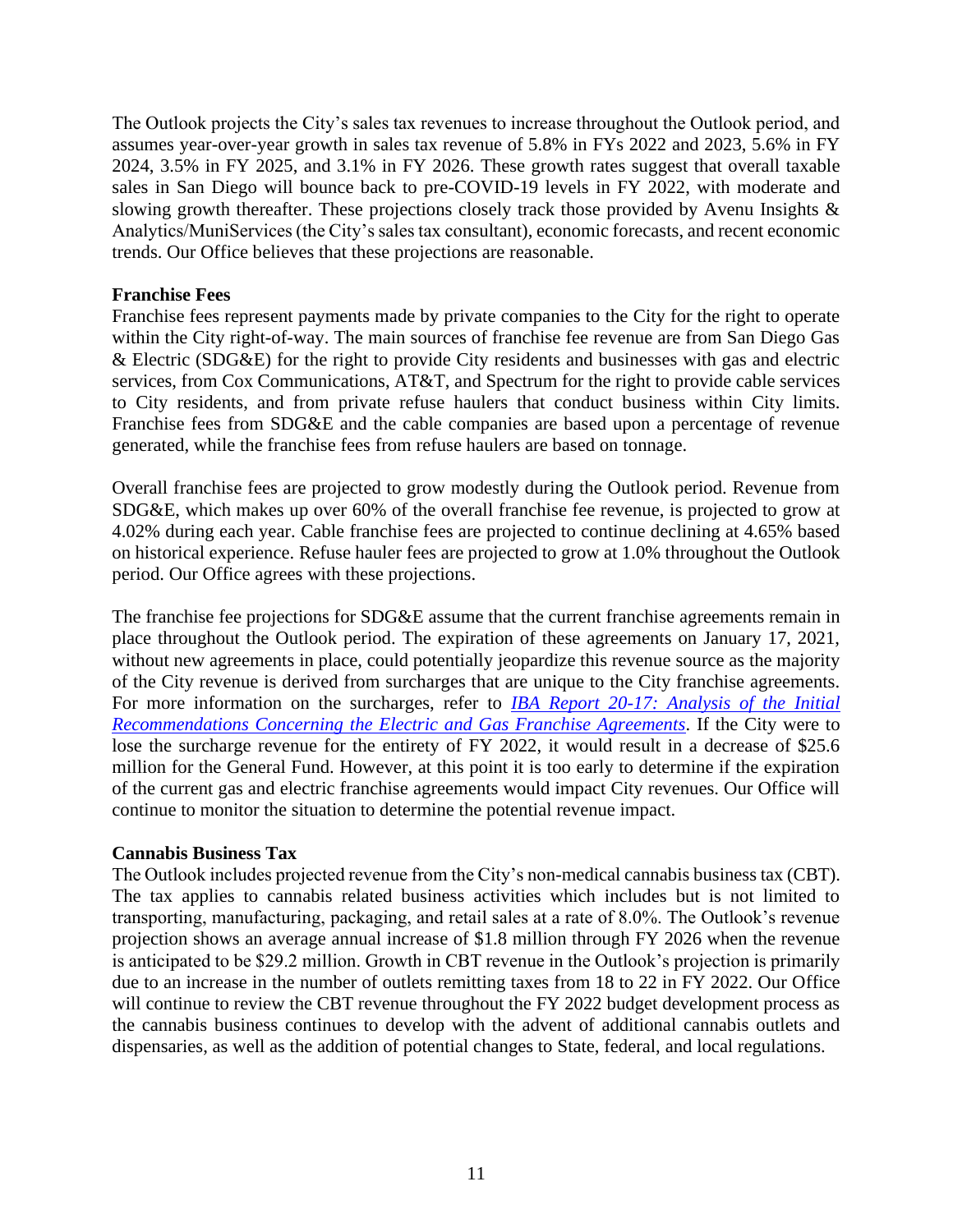## REVIEW OF BASELINE GENERAL FUND EXPENDITURES

General Fund Baseline expenditures support current service levels and are the expenditures that are forecast in the Mayor's Outlook. There are no increases related to new programs in the Baseline expenditures. From a policy perspective, decision-makers may determine that continuation of all Baseline services included in the Outlook is not an optimal approach. In other words, certain service levels could be reduced or eliminated to fund other needs and priorities that are determined to be more important. The City Council is the ultimate budget authority and can determine priority services that are different than those proposed by the Mayor.

For context, most of this Review of Baseline General Fund Expenditures addresses changes from the FY 2021 Adopted Budget to the FY 2022 Outlook Baseline. As shown in the table on the following page, the Outlook's FY 2022 General Fund Baseline expenditure projection is a *net increase* of \$48.4 million (or 3%) from the FY 2021 Adopted Budget.

The largest cost *increases* shown in the table include \$39.8 million for the defined benefit pension payment (ADC), as well as increases to the following Non-Personnel Expenditures:

- \$8.0 million for deferred capital debt service payments, primarily related to the anticipated \$146.0 million bond issuance in FY 2021,
- \$6.2 million in Fleet fee increases.
- \$5.9 million in information technology (IT) cost increases,
- \$5.6 million in increased transfer to the Infrastructure Fund,
- \$4.2 million for other debt payments, including those related to public safety radio replacements and sustainability loans, and
- \$3.1 million for Public Liability insurance premium increase.

There are also other cost (and revenue) *increases* incorporated in the Outlook (shown in the Other Baseline Adjustments section of the following table), which net to \$14.5 million and address homelessness services, new facilities, and street resurfacing.

Additionally, the table shows certain expenditure *increases* related to FY 2021 use of one-time resources to cover various costs. These FY 2021 resources, which temporarily reduced overall expenditures by \$21.0 million, included \$2.0 million in excess Public Liability Reserves, \$4.4 million in Seized Assets Fund monies, and \$14.5 million of Stadium sale proceeds.

Baseline increases are partially offset with a number of expenditure *decreases*, largely related to FY 2021 expenditures that were one-time in nature and include:

- \$30.0 million for Operation Shelter to Home,
- \$12.8 million for the Small Business Relief Fund.
- \$9.7 million for the Rent Relief Fund.
- \$5.8 million for new COVID-19 operational expenditures, and
- \$3.0 million for establishment of the Community Equity Fund.

More detailed components of Baseline expenditures are discussed in the sections following the table.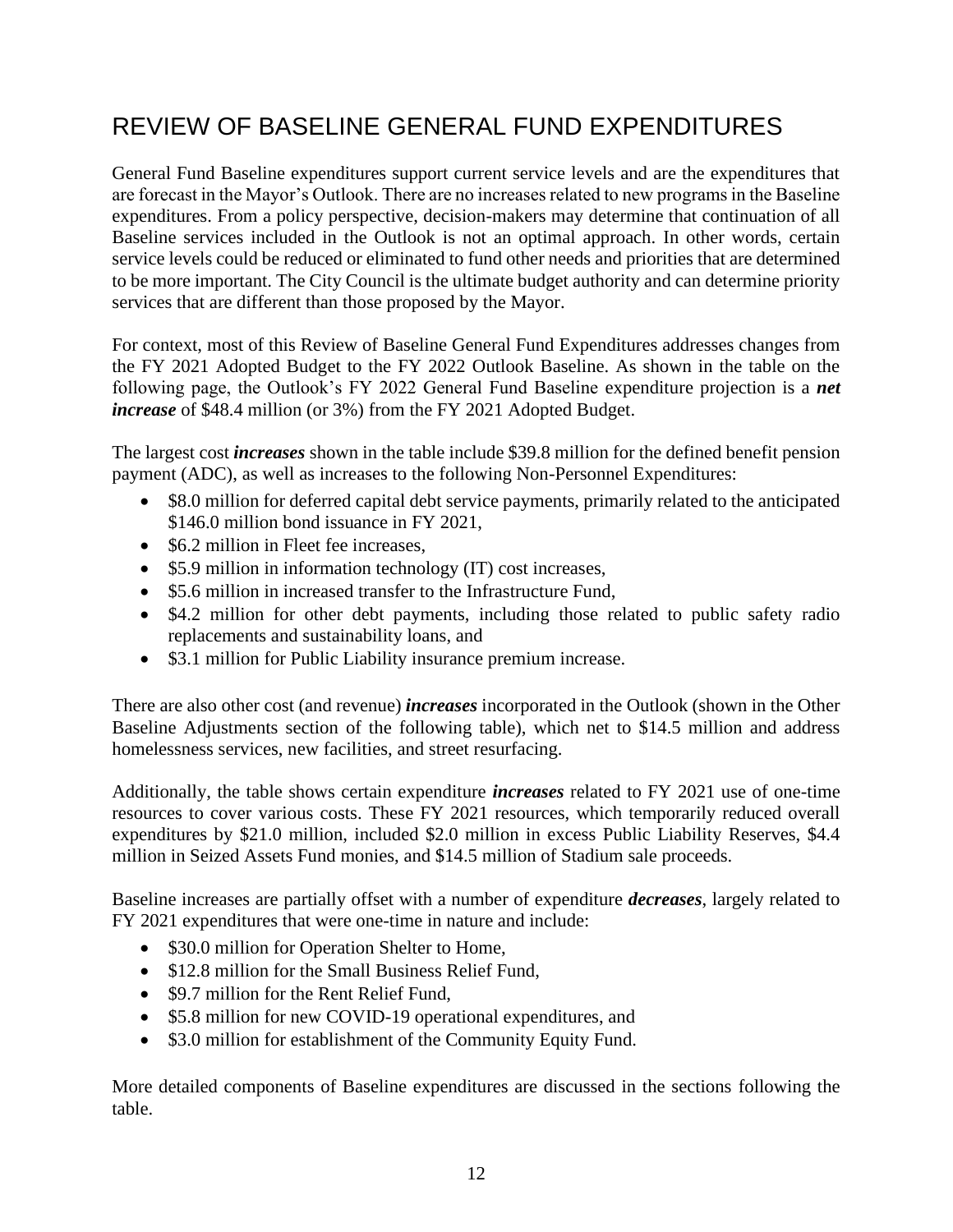| Increases/(Decreases) from the FY 2021 Adopted Budget                                          |                                |              |
|------------------------------------------------------------------------------------------------|--------------------------------|--------------|
| to the FY 2022 Outlook Baseline Projection (in millions)                                       |                                |              |
| FY 2021 Adopted Budget                                                                         |                                | \$1,620.9    |
| Personnel-related Expenditure (PE) Changes                                                     |                                | \$<br>47.6   |
| Actuarially Determined Contribution (ADC) - Defined Benefit Pension Payment Increase           | \$39.8                         |              |
| Workers' Compensation Increased Contributions                                                  | 2.7                            |              |
| Step Increases for Salaries and Wages                                                          | 2.4                            |              |
| Termination Pay (for Annual Leave) Increase                                                    | 1.9                            |              |
| Compensation Increases Due to State & Local Mandates and Labor Agreements                      | 0.5                            |              |
| Net Salaries and Wages and Fringe Benefits Changes (other than those separately listed)        | 0.3                            |              |
| <b>Non-Personnel Expenditure (NPE) Changes</b>                                                 |                                | \$<br>30.6   |
| Increase in Deferred Capital Debt Service Payments                                             | \$<br>8.0                      |              |
| Fleet Fees Increases - vehicle usage (\$576,000) and vehicle replacement (\$5.6M)              | 6.2                            |              |
| IT Increases (including \$3.5M help desk; \$1.3M data center; \$654,000 cyber security)        | 5.9                            |              |
| Charter Section 77.1 - Prop H, Infrastructure Fund Transfer Increase                           | 5.6                            |              |
| Other Debt Payment Increases (incl. public safety radio replacement and sustainability loans)  | 4.2                            |              |
| Public Liability Insurance Premium Increase                                                    | 3.1                            |              |
| Energy and Utilities - Various Growth Rates (electric, fuel, water, other)                     | 2.1                            |              |
| Decrease in Transfer to Parks Improvement Funds from Mission Bay Revenues                      | (4.1)                          |              |
| Net Other NPE Changes (other than those separately listed)                                     | (0.3)                          |              |
| Other Baseline Adjustments per Outlook (includes PE and NPE)                                   |                                | \$<br>14.5   |
| Various Homelessness Services (\$8.5M expenditures offset with \$8.5M in revenues)             | \$<br>$\overline{\phantom{a}}$ |              |
| New Facilities (fire stations, Pacific Highlands Branch Library, parks, recreation facilities) | 3.5                            |              |
| Streets Resurfacing (\$22.3M expenditures partially offset with \$11.3M Prop H funding)        | 11.0                           |              |
| Removal of FY 2021 One-Time Expenditures (includes PE and NPE) <sup>1</sup>                    |                                | \$<br>(44.4) |
| Operation Shelter to Home                                                                      | \$(30.0)                       |              |
| <b>Small Business Relief Fund</b>                                                              | (12.8)                         |              |
| Rent Relief Fund                                                                               | (9.7)                          |              |
| New COVID-19 Operational Expenditures                                                          | (5.8)                          |              |
| <b>Community Equity Fund</b>                                                                   | (3.0)                          |              |
| Person-Centered Unsheltered Outreach Program                                                   | (1.5)                          |              |
| Energy Franchise Consultant (\$750,000); Low-Income Internet Access (\$500,000)                | (1.3)                          |              |
| Public Liability Costs Covered with Excess Public Liability Reserve                            | 2.0                            |              |
| Neighborhood Policing Overtime Covered by the Seized Assets Fund                               | 4.4                            |              |
| Deferred Capital Debt Service Payments Covered by Stadium Sale Proceeds                        | 14.5                           |              |
| Net Other One-Time Expenditure Adjustments (other than those separately listed)                | (1.3)                          |              |
|                                                                                                |                                |              |
| FY 2022 Outlook Baseline Projection                                                            |                                | \$1,669.3    |
| Total Increase: FY 2021 Adopted Budget to FY 2022 Outlook Baseline (3% Increase)               |                                | \$<br>48.4   |

Note: Table may not total due to rounding.

<sup>1</sup> Attachment 1 to the Five-Year Outlook, One-Time Uses section, includes one-time expenditures of \$50.1M - only \$44.4M of which is shown in the "Removal of FY 2021 One-Time Expenditures" section of this table. The remaining FY 2021 one-time expenditures are addressed among other components of this table, and the related Outlook, Attachment 1 amounts are: \$5.7M Infrastructure Fund transfer; \$2.0M for citywide elections; and a negative \$1.9M adjustment to the Parks Improvement Funds transfer.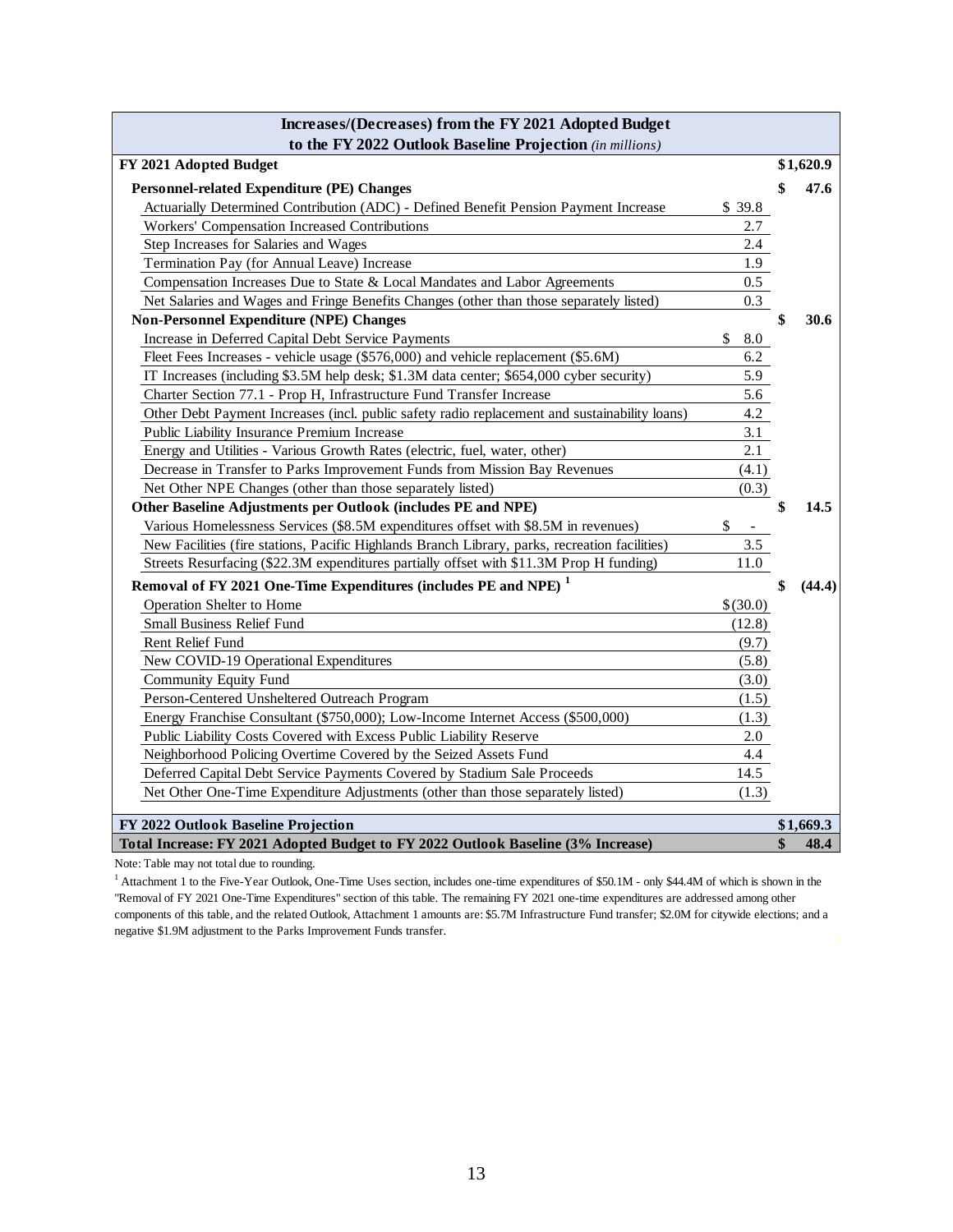### **PERSONNEL-RELATED EXPENDITURES IN THE OUTLOOK BASELINE**

| <b>Review of Baseline</b>     |  |
|-------------------------------|--|
| <b>Personnel Expenditures</b> |  |

- Compensation Increases
- MOU<sub>s</sub>
- ADC
- OPEB

This section includes information on personnel-related expenditure increases in the Outlook's Baseline, including compensation increases due to State and local mandates and labor agreements; the potential for future compensation increases through agreements with employee organizations; the defined benefit pension payment; and retiree healthcare costs.

## **Compensation Increases Due to State & Local Mandates and Labor Agreements**

The Outlook forecast for FY 2022 includes \$529,000 in compensation increases related to labor agreements and other compensation adjustments as follows:

- \$249,000 related to increased salaries for elected officials in accordance with the November 2018 Measure L,
- \$160,000 related to special pays for police officers with 20 or more years of sworn service, and
- \$120,000 related to anticipated minimum wage increases. (The FY 2022 increased cost is based on State minimum wage requirements, which are assumed to drive the minimum wage levels for the City in FY 2022. The relevant State-mandated increases to minimum wage are from \$13 to \$14 an hour, effective January 1, 2021, and from \$14 to \$15 an hour, effective January 1, 2022.)

## **MOUs With Employee Organizations**

The City is currently negotiating with all six of its recognized employee organizations regarding FY 2022 terms and conditions of employment for their members. These terms and conditions are contained within the employee organizations' labor agreements, or memoranda of understanding (MOUs). Current MOUs for four of the employee organizations



 $(AFSCME Local 127, IAFF Local 145, DCAA, and MEA)<sup>2</sup>$  expire at the end of FY 2021. For the other two employee organizations, POA and Teamsters Local 911<sup>3</sup>, agreement was not reached with the City on MOUs for FY 2021, and the terms and conditions in the expired agreements remain in effect.

The Outlook does not contain estimates for any potential new negotiated compensation increases for FY 2022 (and through the remainder of the Outlook). The Department of Finance estimates a 1% salary increase for City employees would cost about \$6.1 million for the General Fund, and a 3% salary increase would cost about \$18.4 million. Please see the Future MOU Considerations section under Future Financial Challenges for more information.

<sup>2</sup> The four employee organizations include: AFSCME Local 127 (American Federation of State, County & Municipal Employees, Local 127); IAFF Local 145 (International Association of Fire Fighters, Local 145); DCAA (Deputy City Attorneys Association); and MEA (Municipal Employees Association).

<sup>&</sup>lt;sup>3</sup> The other two employee organizations include: POA (Police Officers Association); Teamsters Local 911 which represents the Lifeguards.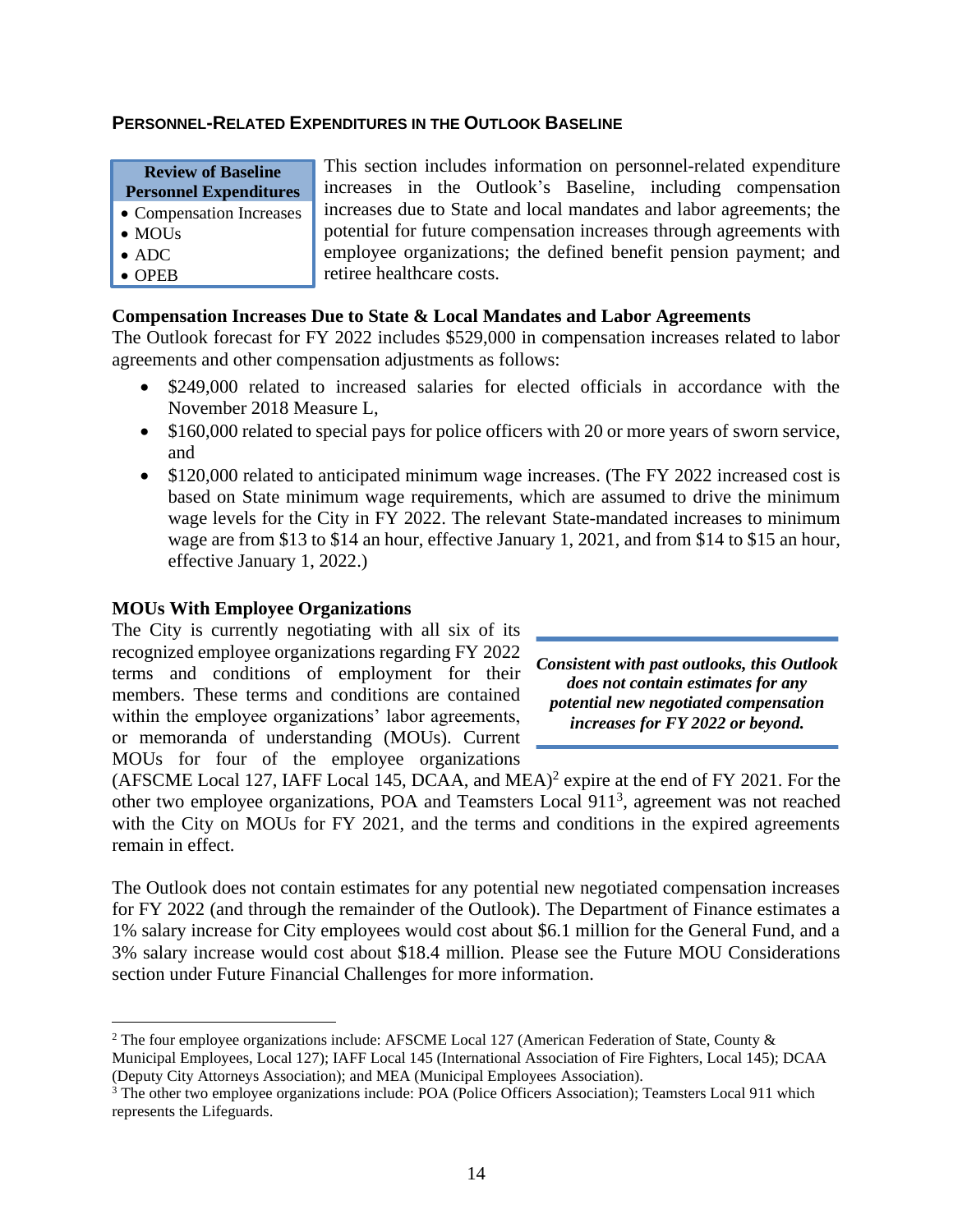## **Defined Benefit Pension Payment – Actuarially Determined Contribution (ADC)**

The ADC is the retirement payment made by the City for its defined benefit pension. The Outlook's citywide ADC estimate for FY 2022 is \$418.0 million, which is an increase of \$52.4 million from FY 2021. Of this amount, \$317.5 million is for the General Fund, an increase of \$39.8 million from FY 2021. The Outlook shows the citywide ADC increasing to about \$441.0 million in FY 2026 (about \$335.0 million for the General Fund).

The Outlook's FY 2022 ADC estimate and out-year ADC projections are based on the most recently provided estimates from the San Diego City Employees' Retirement System's (SDCERS) actuary, Cheiron, which were provided after the initial version of the Mayor's Outlook had been released (the Outlook has been subsequently revised). These latest estimates include impacts for select factors only (which are discussed below). Because of the complexity of the pension system variables, the total of all impacts to the FY 2022 ADC (and out-year projections) will not be known until the FY 2020 valuation has been completed. The FY 2020 valuation is anticipated to be available in January 2021 and will incorporate all impacts of FY 2020 experience as compared to what was previously assumed for FY 2020 in the FY 2019 valuation.

As mentioned above, Cheiron provided updated ADC estimates based on select factors only. The most recent estimates are significantly higher than the previous projections included in the FY 2019 valuation, as shown in the table below. The following are the select factors that have increased the estimated FY 2022 ADC, with corresponding amounts:

- \$27 million increase related to assumption changes: On July 10, 2020 Cheiron presented the latest actuarial experience study<sup>4</sup>, which included recommended changes to various assumptions that will be used to calculate the FY 2022 ADC (and project future ADCs). The SDCERS Board of Administration approved the recommended changes. The estimated increase is largely due to changes in mortality assumptions.
- \$12 million increase due to asset loss, primarily related to investment returns: The actual FY 2020 investment return has been determined to be 0.5%. This is 6.0% lower than the 6.5% assumed in the FY 2019 valuation, which will produce an investment "experience loss" and correspondingly, increases to the FY 2022 and future ADCs.
- \$13 million related to salary increases that were greater than anticipated: Impacts of certain pensionable pay increases, including FY 2020 Special Salary Adjustments (SSAs), will also increase the FY 2022 and future ADCs.

| <b>Changes in Estimated ADCs: Updated Impacts for Selected Factors</b> (in millions) |    |                |                |     |                |     |                |     |  |                |  |  |  |
|--------------------------------------------------------------------------------------|----|----------------|----------------|-----|----------------|-----|----------------|-----|--|----------------|--|--|--|
|                                                                                      |    | <b>FY 2022</b> | <b>FY 2023</b> |     | <b>FY 2024</b> |     | <b>FY 2025</b> |     |  | <b>FY 2026</b> |  |  |  |
| ADC Projection Presented in FY 2019 Valuation                                        |    | 365            |                | 363 |                | 362 |                | 361 |  | 357            |  |  |  |
| Factor 1: Assumption Changes                                                         |    | 27             |                | 28  |                | 28  |                | 28  |  | 28             |  |  |  |
| Factor 2: Asset Loss                                                                 |    | 12             |                | 22  |                | 31  |                | 37  |  | 43             |  |  |  |
| <b>Factor 3: Salary Increases</b>                                                    |    | 13             |                | 14  |                | 14  |                | 14  |  | 14             |  |  |  |
| <b>Most Recent ADC Projection</b>                                                    |    | 418            |                | 427 |                | 434 |                | 440 |  | 441            |  |  |  |
| Increase from Projection in FY 2019 Valuation                                        | J. | 52             |                | 64  |                | 72  |                | 79  |  | 85             |  |  |  |

Note: Table may not total due to rounding.

<sup>&</sup>lt;sup>4</sup> An experience study involves historical analysis of pension plan assumptions, including the rate of investment return, salary inflation, and retirement and mortality rates. The plan experience study is the basis for the actuary's recommended changes to the plan's actuarial assumptions.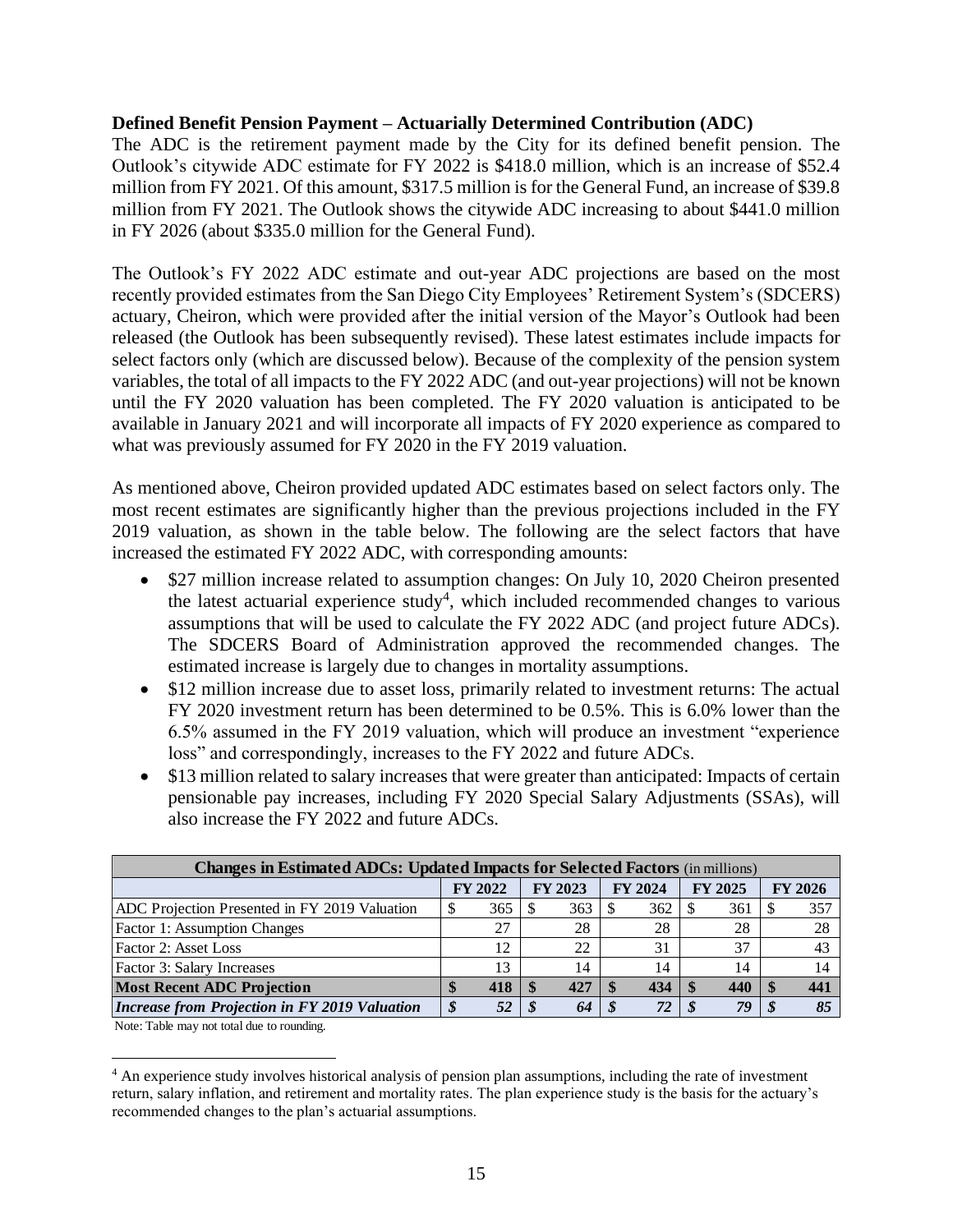## Future Pension Considerations

There are a couple future unknowns to consider with respect to the defined benefit pension. First, if future investment earnings are lower than assumed in the actuarial valuation, future ADCs could be increased. Second, there are ongoing legal challenges to Proposition B, which was approved by voters in June 2012 – see the Future Financial Challenges section of this report for more information.

## **Other Post-Employment Benefits – OPEB**

The City provides a retiree health benefit plan for employees hired before July 1, 2005, which is often referred to as OPEB. At the end of FY 2011, the City reached agreement with its six employee organizations regarding a restructured benefit level for employees retiring on or after April 1, 2012. The duration of the agreement with the employee organizations is 15 years, and it may be modified beginning after June 30, 2014.

The agreement provides that the City did not anticipate paying more than \$57.8 million annually for this retiree health benefit through FY 2015, and thereafter does not anticipate increasing the payment by more than 2.5% annually. FY 2021 is the first year in which there is no anticipated increase in payment for OPEB; and the FY 2021 Adopted Budget remains the same as FY 2020, at \$65.4 million citywide (the General Fund portion is \$43.0 million). There are also no increases for OPEB payments during the five years of the Outlook.

The City's OPEB budget supports the following retiree health costs:

- The pay-as-you-go (PAYGO) cost associated with payments for eligible retirees under the City's *defined benefit* retiree health plans, including the restructured benefit;
- The contributions to the Health Reimbursement Arrangement (HRA) accounts for eligible employees who selected the *defined contribution* retiree health plan under the restructured benefit; and
- The cost associated with administration payments to SDCERS to manage the retiree health benefit program.

In addition to the City's payments that support the OPEB retiree health costs described above, a relatively nominal amount of funding is contributed by employees. If the combined amounts contributed by employees and the City are not enough to cover the costs, the City will withdraw funds from its CalPERS OPEB Trust Fund. Alternatively, if City/employee funding were to exceed OPEB costs, the City can pay into the CalPERS OPEB Trust Fund. The Trust Fund balance was \$127.5 million as of September 30, 2020.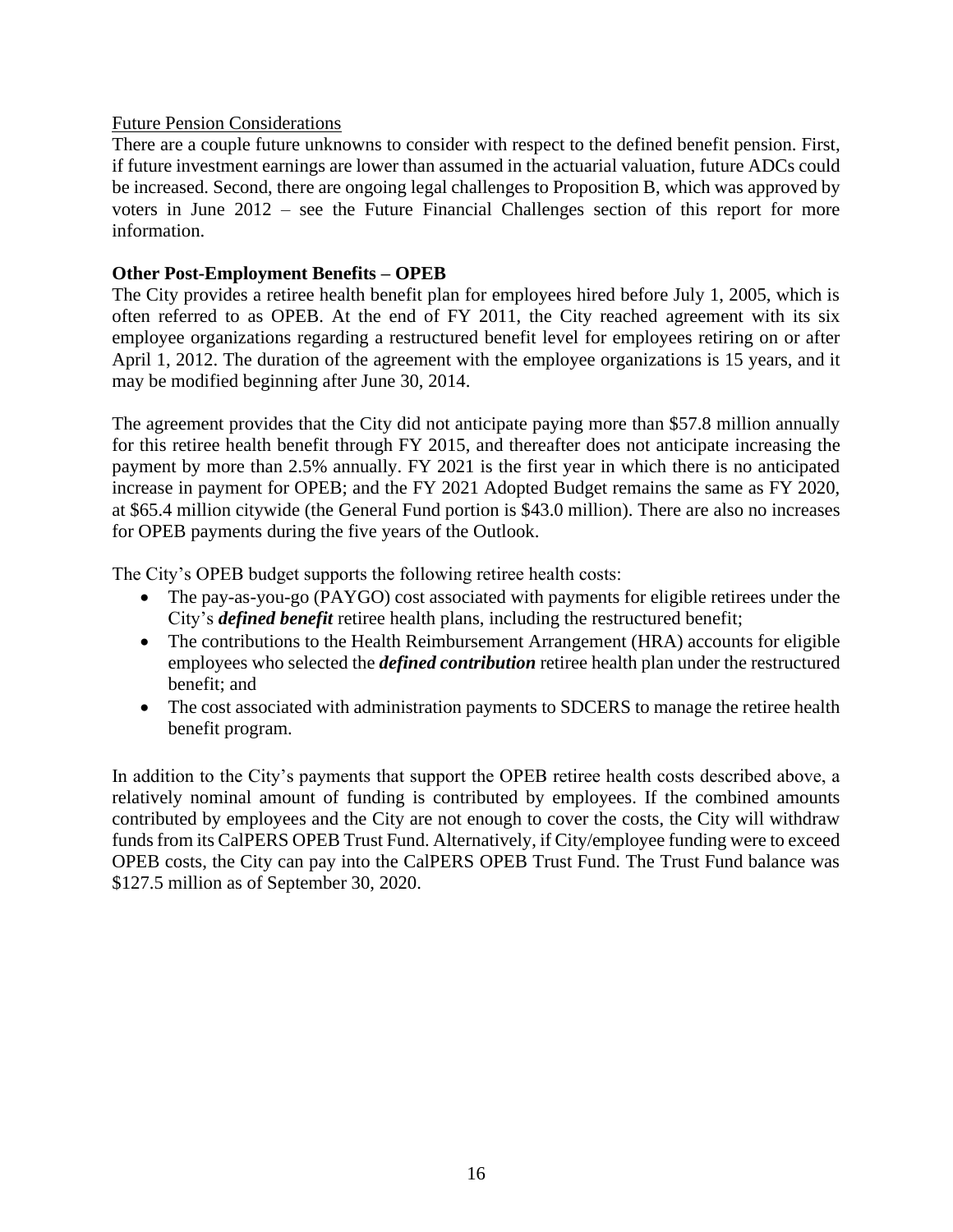## **NON-PERSONNEL EXPENDITURES (NPE) IN THE OUTLOOK BASELINE**

The Outlook discusses Baseline NPE expenditures for the following categories: supplies, contracts, information technology, energy and utilities, reserve contributions, City Charter section 77.1 Infrastructure Fund, and other expenditures. The table on page 13 provides a summary of major NPE changes from the FY 2021 Adopted Budget to the FY 2022 Outlook Baseline projection.

#### **Review of Baseline Non-Personnel Expenditures**

- Annual Payments for Debt Obligations
- Homelessness Strategies
- Information Technology
- Infrastructure Fund
- New Facilities
- Street Repaving
- Vehicle Replacements

A general observation regarding the Outlook's NPEs is that there are no growth rates assumed for supplies or contracts, a departure from previous years' Outlooks. Although a higher than needed growth rate could lead to expenditure estimates that are too high, zero growth rates may be akin to a service level reduction. Some current contracts may have growth rates included in their terms, and inflation could be a factor in the future. However, some contracts or supplies expenditures may be discontinued, should future revenue shortfalls persist. These areas should be analyzed to ensure that needed service levels are achieved and any short-funding of these areas is done strategically.

#### **Annual Payments for Debt Obligations**

The Outlook includes annual payments for all current and expected debt obligations. These payment obligations have been included as Baseline General Fund Expenditures (within the Non-Personnel Expenditures line item) on page 7 of the Outlook.

General Fund-supported debt obligations include:

- Bonds for Capital Improvement Program (CIP) projects
- Commercial Paper Notes issued to support CIP
- Equipment and Vehicle Financing Program (EVFP) payments
- Other Bond and Capital Lease Payments
- Lease to Purchase payments for the Civic Center Plaza and 101 Ash properties

The Outlook indicates commercial paper notes will continue to be issued over the Outlook period as a means of financing the CIP. The financing plan calls for periodically replacing outstanding short-term commercial paper notes with long-term lease revenue bonds (LRBs). The Outlook estimates approximately \$90 million of LRBs will be issued in FY 2021<sup>5</sup>, FY 2023, and FY 2025 to replace outstanding commercial paper. Annual debt service for the first two of these three planned LRBs will become due during the Outlook period. LRB debt service and commercial paper interest amounts have been included in the Outlook proforma.

## **Homelessness Strategies**

There are numerous homelessness programs within the City of San Diego that are supported by a variety of funding sources between the City's and the San Diego Housing Commission's budgets.

<sup>&</sup>lt;sup>5</sup> Up to \$90 million of the planned \$146 million LRB to be issued in FY 2021 will be used to replace/refund outstanding commercial paper notes at the time of issuance.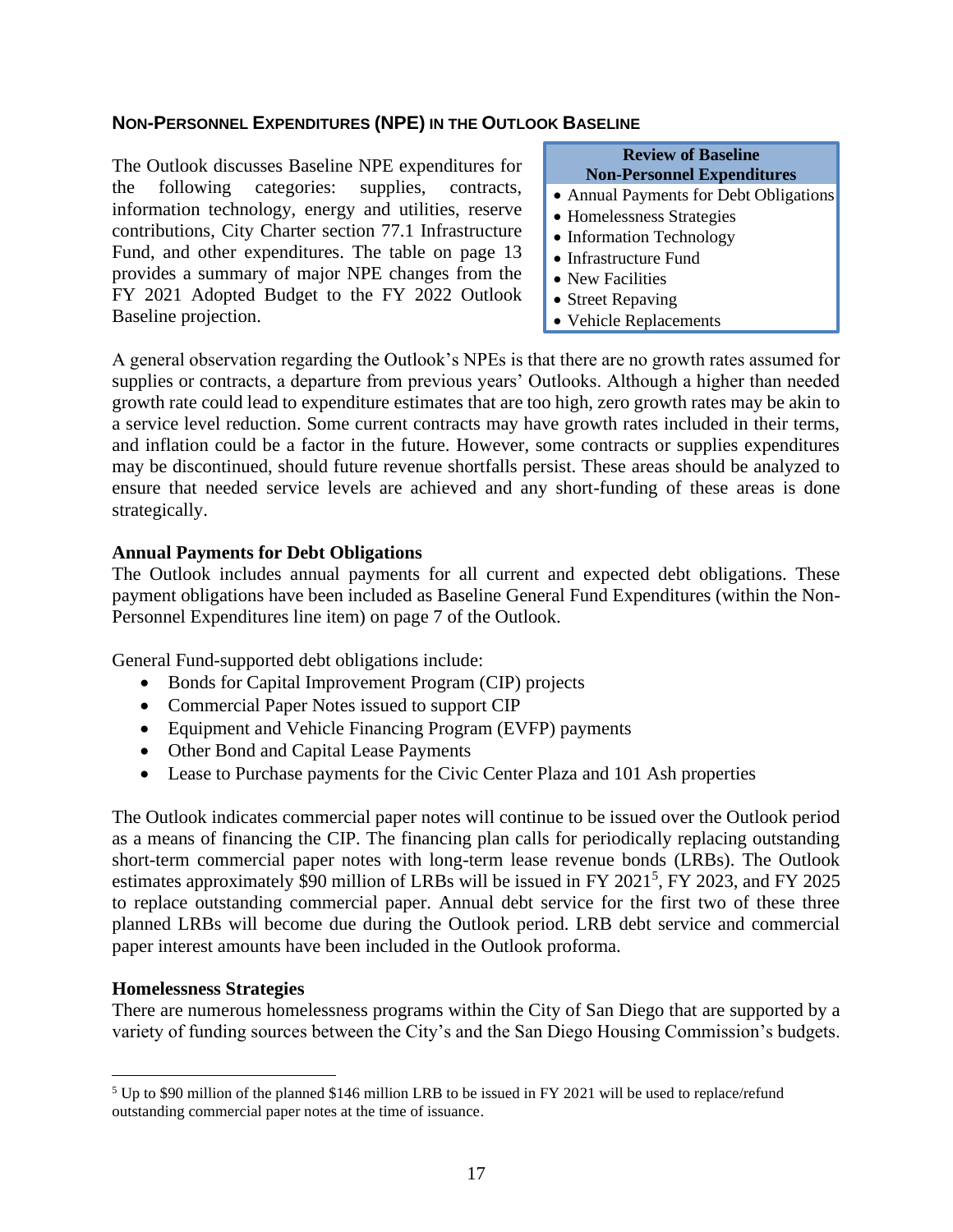In recent years, additional funding has become available through one-time State grants, which have allowed the City to expand services. Due to the COVID-19 pandemic, even more one-time funding was made available to protect the homeless population. Funding allocated for homelessness services in FY 2021 across both the City's and the Commission's budgets exceeds \$200 million. The Outlook reflects funding needs for a subset of City homelessness programs, primarily those that were established with previously mentioned State grant funding. Once the grants are expended, funding needs will shift to the General Fund if the programs are intended to continue and no other funding source is identified.

| <b>Breakout of Various Homelessness Services Funding Needs</b> |                 |                 |                                                                |
|----------------------------------------------------------------|-----------------|-----------------|----------------------------------------------------------------|
| Program                                                        |                 |                 | FY 2022 Total   FY 2023 Total   FY 2024 - FY 2026 <sup>1</sup> |
| Temporary Bridge Shelters: 17th & Imperial                     |                 | \$<br>2,951,895 | $\mathcal{S}$<br>2,951,895                                     |
| Temporary Bridge Shelters: 16th & Newton                       |                 | 6,723,900       | 6,723,900                                                      |
| Temporary Bridge Shelters: Golden Hall                         | 329,807         | 4,432,092       | 4,984,442                                                      |
| Temporary Bridge Shelters: Ancillary services                  | 433,067         | 303,164         | 303,164                                                        |
| Safe Parking: Aero/Balboa                                      | 410,667         | 410,667         | 410,667                                                        |
| Safe Parking: Mission Valley                                   | 756,234         | 756,234         | 756,234                                                        |
| Homelessness Response Center                                   | 300,000         | 300,000         |                                                                |
| <b>Housing Navigation Center</b>                               | (300,000)       | (300,000)       | (300,000)                                                      |
| <b>Transitional Storage Facility: 16th Street</b>              | 163,124         | 163,124         | 163,124                                                        |
| <b>Transitional Storage Facility: Lea Street</b>               | 900,000         |                 |                                                                |
| <b>Transitional Storage Facility: Sherman Heights</b>          | 1,520,405       | 1,520,405       | 1,520,405                                                      |
| <b>Family Reunification</b>                                    | 500,000         | 500,000         | 500,000                                                        |
| Rapid Rehousing                                                | 410,262         | 1,364,178       | 1,364,178                                                      |
| Landlord Engagement Program                                    | 333,333         | 333,333         | 333,333                                                        |
| Flexible Housing Spending Pool                                 | 1,000,000       | 1,000,000       | 1,000,000                                                      |
| Prevention & Diversion Program                                 |                 | 400,000         | 500,000                                                        |
| <b>Outreach: Coordination</b>                                  |                 | 125,000         | 125,000                                                        |
| Outreach: Expansion of City Outreach Program                   | 1,500,000       | 1,500,000       | 1,500,000                                                      |
| Prosecution and Law Enforcement Assisted Diversion             |                 |                 |                                                                |
| Services (PLEADS)                                              | 207,514         | 207,514         | 207,514                                                        |
| <b>Total Expense</b>                                           | \$<br>8,464,414 | \$22,691,505    | \$<br>23,043,855                                               |
| <b>Total Revenue</b>                                           | \$<br>8,464,414 | \$<br>2,168,092 |                                                                |
| <b>Net General Fund Need</b>                                   |                 | \$20,523,413    | $\boldsymbol{\mathcal{S}}$<br>23,043,855                       |

The following table lists the various homelessness services that are included in the Outlook.

<sup>1</sup> Note that the needs for FY 2024 through FY 2026 each total \$23.0 million, and therefore are grouped together.

As reflected in the table above, FY 2022 funding needs total \$8.5 million, which is significantly lower than the \$22.7 million needed in FY 2023 and the \$23.0 million needed each subsequent year. This is because the first round of a State grant called Homeless Housing, Assistance and Prevention (HHAP) is anticipated to cover a significant portion of homelessness services in FY 2022. Council approved allocations of the first round of HHAP on June 16, 2020.

The Outlook also incorporates revenue from a second round of State HHAP grant funding totaling \$10.6 million. Proposed allocations for this grant have not come before Council yet. The revenue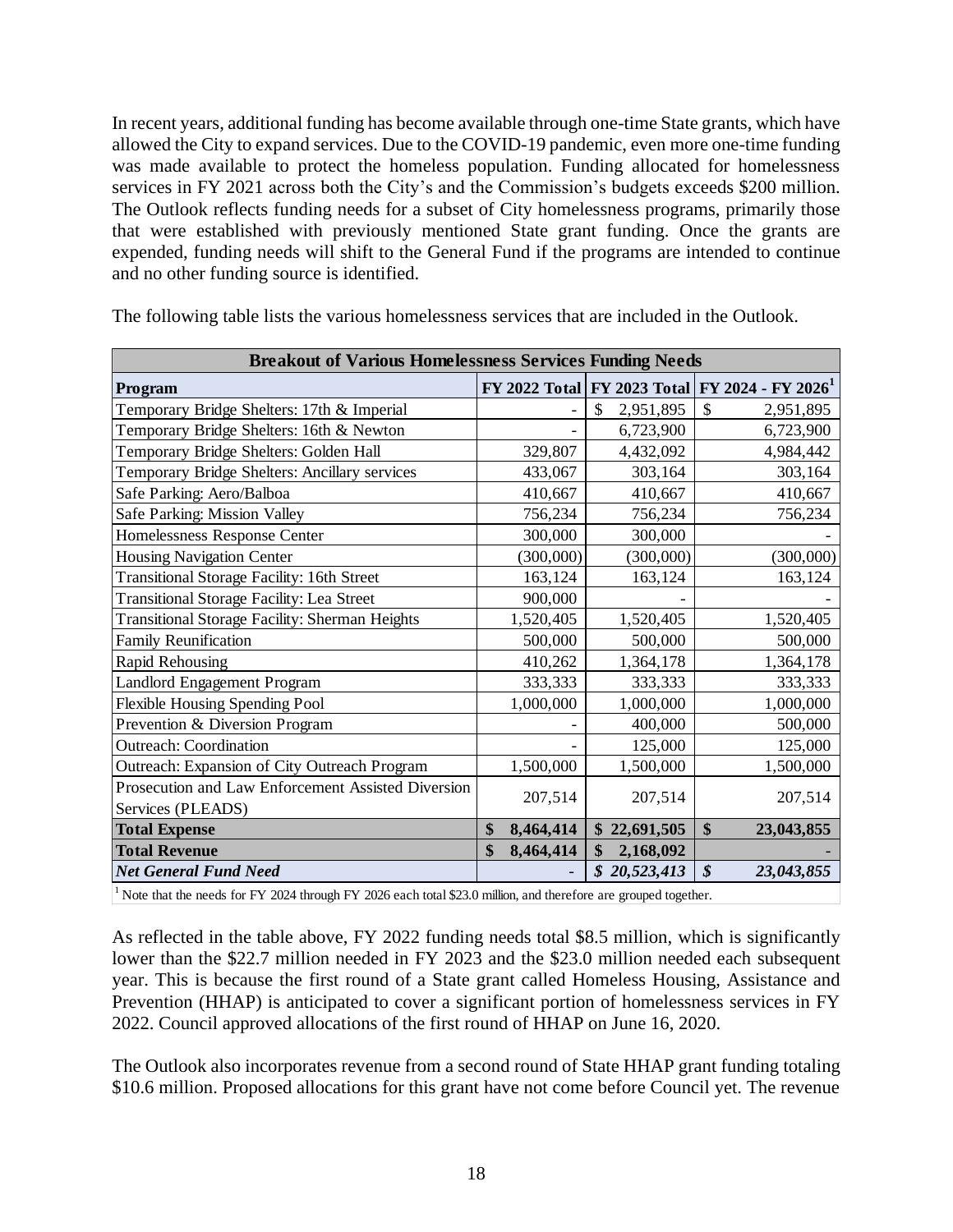is assumed to completely offset the funding needs reflected in FY 2022 that are not covered by the first round of HHAP, as well as partially offset funding needs in FY 2023.

Below we discuss several notable policy decisions and assumptions included in the Outlook period which Council will have the opportunity to weigh in on in the future.

*Ending the expansion of the Golden Hall shelter to downstairs halfway through FY 2022.* Golden Hall, in the downtown San Diego Concourse, is the location of one of the City's temporary bridge shelters. As a response to the COVID-19 pandemic, the bridge shelters have relocated to the vacant Convention Center to allow for proper physical distancing (an effort referred to as Operation Shelter to Home). To provide additional shelter capacity once residents leave the Convention Center, on October 6, 2020, Council approved the expansion of the Golden Hall shelter to include the downstairs for up to 324 individuals. The Outlook assumes this shelter will run through the second quarter of FY 2022. We note that a decrease in funding for the Golden Hall Bridge Shelter is not reflected in the table because the first round of HHAP funds are assumed to be supporting the program which are not shown. According to staff, permitting restrictions require additional facility upgrades to be made if the downstairs were to be used long-term.

*Ending the Lea Street storage facility after FY 2022.* The Lea Street storage facility opened in November 2019 and is assumed to close after FY 2022 in the Outlook. This storage facility is considered temporary since the site is planned for a park, pursuant to the Mid‐City Communities Plan. In October 2019, Council approved \$400,000 to identify amenities for Chollas Triangle Park in preparation for its development, a process that is estimated to take three years.

*Making the one-time expansion of homelessness outreach, ongoing.* As part of the FY 2021 Adopted Budget, Council added \$1.5 million in General Funds on a one-time basis to support person-centered outreach. This allocation is expanding the City's existing outreach efforts in the current fiscal year. As shown in the table, the Outlook assumes continuation of this program.

*Reevaluation of the Homelessness Response Center after FY 2023.* On October 27, 2020, Council approved necessary agreements for an initial eight-month term, with two one-year options to renew, to establish a Homelessness Response Center. When Council considered proposed allocations for federal programs on May 19, 2020, Council voted to remove funding for the Housing Navigation Center. Staff committed to returning with a plan to enhance the program, which led to the development of the Homelessness Response Center. Funding for the Homelessness Response Center is assumed only through FY 2023. Staff expect the Homelessness Response Center to be evaluated to determine if operations should continue beyond FY 2023. We note that federal funds were used to purchase the building that will house the Homelessness Response Center. If this program is discontinued and the building is not used for another eligible activity, the City could be required to repay the federal funds.

## Homelessness Strategies Base Budget

The Outlook notes that \$6.6 million is included in the Homeless Strategies base budget, in line with the FY 2021 Adopted Budget. When the Housing Navigation Center funding of \$300,000 is backed out as the program no longer exists, this brings the base budget to \$6.3 million.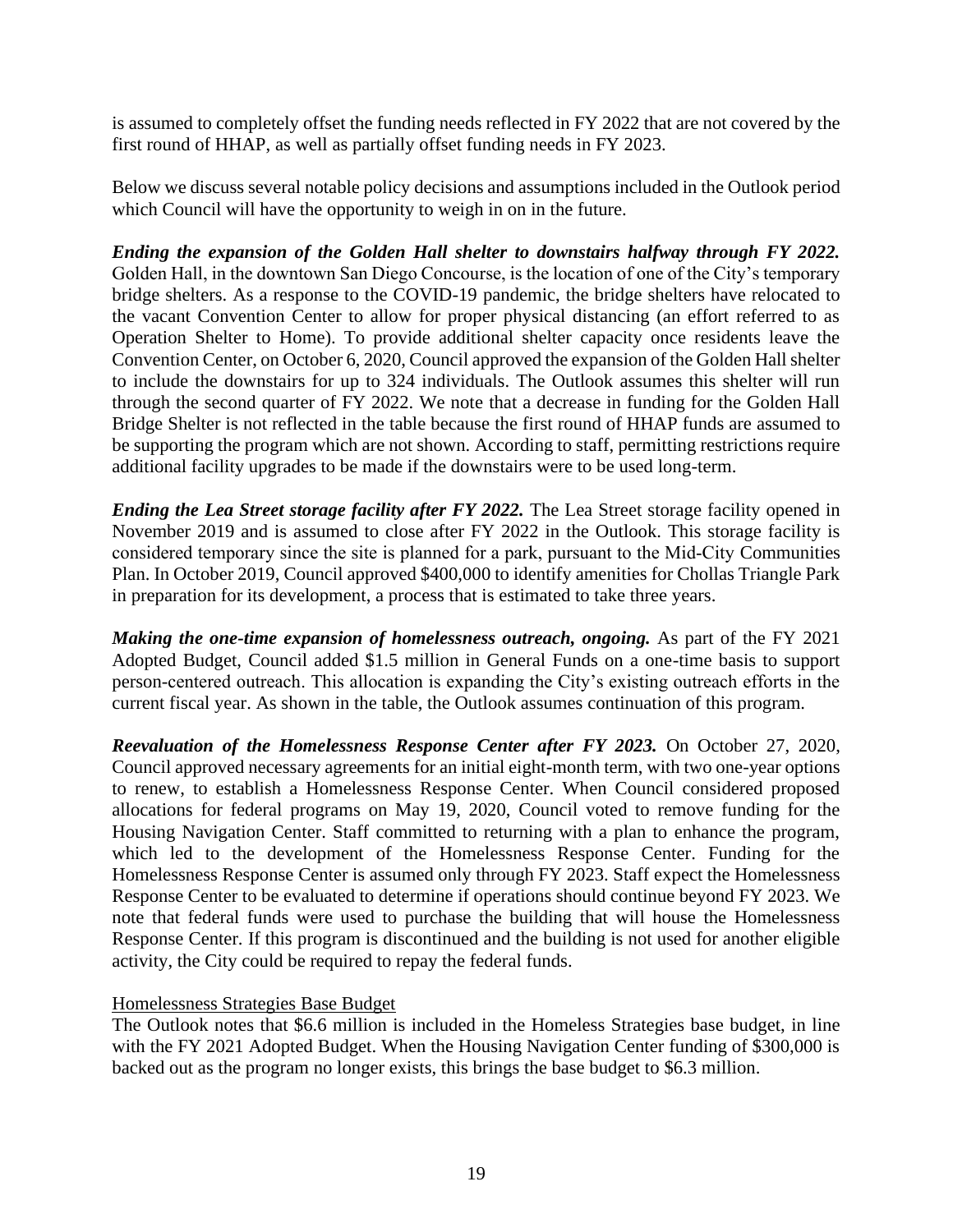The following makes up the rest of the homelessness base budget:

- \$4.1 million to maintain shelter beds
- \$2.2 million to support the Serial Inebriate Program, Connections Housing Interim Bed Program, and Interim Housing for Homeless Adults, collectively referred to as "Homeless Shelters and Services"

During FY 2020, the City transferred the sprung structure that housed homeless veterans prior to the pandemic to Chula Vista. The May Revision to the FY 2021 Proposed Budget repurposed \$4.1 million originally planned to operate the Veterans Bridge Shelter, to provide shelter beds elsewhere so that the City did not lose the 200 beds that the shelter provided. On October 13, 2020, Council approved an expansion of 42 beds at Father Joe's Imperial Avenue campus with the use of one-time federal Coronavirus Aid, Relief, and Economic Security (CARES) Act funds. Ongoing funding for this program of about \$1.5 million is assumed to come from the \$4.1 million listed above to maintain shelter beds. The remaining funding is planned to support a partial year of the shelter located in the downstairs of Golden Hall as well as shelter related to the SMART (San Diego Misdemeanants At Risk Track) program.

## **Information Technology**

The Outlook contains a \$5.9 million increase in information technology (IT) fixed costs for FY 2022, which is primarily due to estimated costs anticipated from new IT service contracts. In FY 2020, the Department of Information Technology issued requests for proposals (RFPs) for the following IT services:

- Workplace services (desktop and help desk support),
- Enterprise computing (datacenter, cloud, disaster recovery and cyber security), and
- Application development and maintenance.

The new contracts will continue current levels of service with only minor enhancements such as providing mobile device support, a walk-up service desk for critical operations and crossfunctional support to improve service deliver. However, since the existing service contracts were established years ago (some date back to May 2012), industry standards have changed and new estimates account for significant cost inflation. As such, the Department of Information Technology anticipates significant cost increases for the new contracts.

During our review of the FY 2021 Proposed Budget, we noted that the Department of Information Technology included estimated one-time costs in the current year to transition to new vendors (pending the outcome of the RFP process) and that ongoing costs of the new contracts would be realized in FY 2022. At this time, the Department anticipates finalizing contract negations by April 2021, beginning the transition to new vendors in May 2021, and reaching a steady state during the spring of 2022. The Department will have more firm cost estimates for these service contracts for the FY 2022 Proposed Budget.

We also note that the baseline IT projection included in the Outlook assumes the continuation of remote work support costs, such as providing network access to work remotely and cyber security.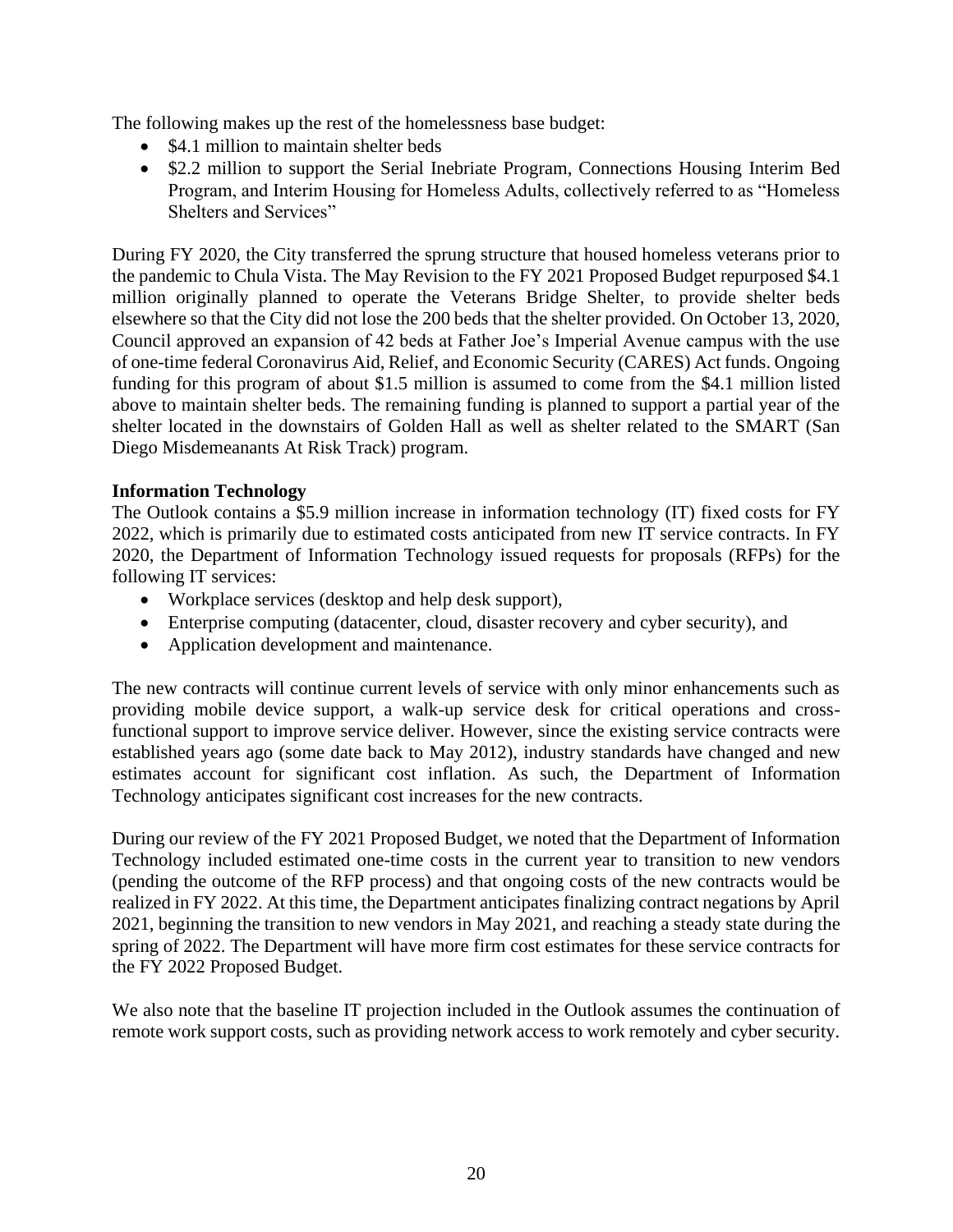## **Infrastructure Fund**

As reflected in the Outlook, no contributions to the Infrastructure Fund are planned after FY 2022 since the piece of the calculation, outlined in Charter Section 77.1, that has been driving deposits into the fund is set to expire after FY 2022. This piece is referred to as the "major revenue increment" in which half of the year over year growth in property tax revenues, unrestricted General Fund TOT, and unrestricted franchise fees is required to be deposited into the fund. We note that although there are no projected contributions to the Infrastructure Fund beginning in FY 2023, nothing precludes Council from making allocations directly from the General Fund to support infrastructure.

The Outlook includes an \$11.3 million contribution to the Infrastructure Fund in FY 2022 which is the result of two components: 1) growth in the major revenue increment projected to be \$34.9 million, and 2) a decrease of \$23.6 million in order to reconcile the FY 2020 contribution based on actual revenues. Each year, the deposit is reconciled once actual revenues are known, which occurs after Council adopts a budget for the upcoming fiscal year. Based on actual revenues, no contribution to the Infrastructure Fund was required in FY 2020 because there was no growth in the major revenue increment. However, the FY 2020 Adopted Budget includes funding for the Infrastructure Fund because it was calculated based on revenues estimates prior to COVID-19. Therefore, there is a need to reconcile this overpayment.

Our Office believes \$23.6 million exceeds the amount required to reconcile the FY 2020 contribution. Embedded in this figure is additional funding that was provided to reconcile the FY 2018 contribution, which we believe should be left out. If so, **this would lead to a higher** *net* **FY 2022 contribution of \$14.2 million instead of the \$11.3 million reflected in the Outlook and would also increase the total projected deficit for FY 2022.**

Infrastructure Funds can be used in both the operating budget and the Capital Improvements Program budget. The Outlook assumes that Infrastructure Funds will go towards supporting slurry seal maintenance of streets which is an operating budget expense. During the budget process, Council could instead prioritize capital projects for the Infrastructure Fund since there is a great long-term need. Last year's Five-Year Capital Infrastructure Planning Outlook reflected a \$2.2 billion funding gap between resources projected to be available and capital project needs. Alternatively, Council could waive Charter Section 77.1 and allocate Infrastructure Funds to help mitigate the General Fund deficit.

## **New Facilities**

The Outlook includes forecasted funding for new Parks and Recreation, Library and Fire-Rescue facilities assumed to open during the Outlook. In past years, funding for new facilities were categorized as Critical Strategic Expenditures. Given that this year's Outlook does not include Critical Strategic Expenditures, assumed funding for new facilities has been incorporated into the Outlook's baseline, with the rationale that these facilities are scheduled to become operational in the Outlook Period. In this regard, we note two observations:

• First, while the assumed opening dates for the new facilities in the Outlook represent staff's current best estimates, these timeframes are by no means certain. Factors outside of staff's control – for example, responsibilities of San Diego Unified School District related to the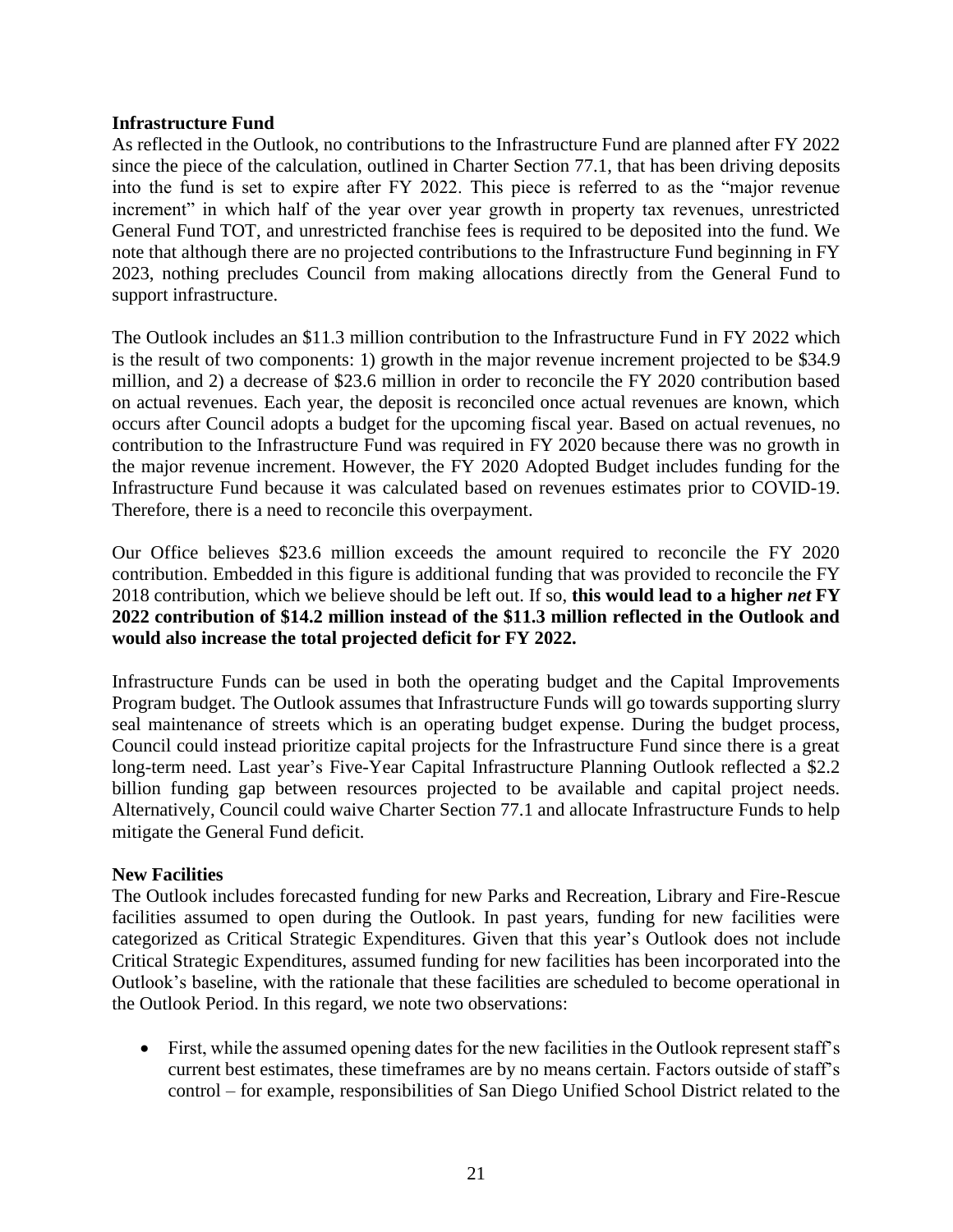opening of Joint Use Facilities – can impact opening timeframes. In addition, there are certain facilities included in the Outlook which do not currently have full capital funding; therefore, the schedule for constructing these facilities will be impacted by the availability of capital funds.

• Second, it should be noted that the new facilities contemplated in the Outlook can be delayed for budgetary reasons, if necessary. Given the challenges expected over the next several years, consideration should be given to competing General Fund needs to determine if the funding necessary to operate these facilities may be better utilized for another priority.

## *Parks and Recreation: New Parks and Joint Use Facilities*

The Department anticipates 13 new or expanded parks to open, and 20 new Joint Use Agreements (Agreements) with local school districts to become effective during the Outlook period. The Outlook projects expenses for the new parks and the Agreements to be approximately \$3.4 million in FY 2022 and increasing to an aggregate expense of approximately \$6.2 million in FY 2026 once all the new parks and Agreements have come on-line. The projected operating costs include the addition of 54.82 FTEs throughout the Outlook period to maintain the new parks and playgrounds.

## *Library: New Branch Library (Pacific Highlands Ranch)*

The Outlook identifies 9.50 FTEs and approximately \$854,000 in new ongoing annual operational costs for the Pacific Highlands Ranch branch library which is currently anticipated to open in FY 2023. Leading up to the completion of construction, the Outlook attempts to best match the need for the positions with the anticipated opening date of January 2023. In FY 2022, 1.00 FTEs and \$56,000 are assumed in preparation for the branch opening, with full staffing (9.50 FTEs) and \$554,000 in FY 2023. Thereafter, \$854,000 in expenses are projected for the first full year of operations and beyond.

We note that this project is currently \$1.5 million short of full capital funding (\$26.2 million). If additional FBA or other funding sources are not identified before the anticipated start of construction in June 2021, the opening timeframe discussed above may be delayed.

## *Fire-Rescue: New Fire Stations*

The Outlook assumes funding for operational expenses for three new fire stations assumed to open within the Outlook period. These expenses are phased in over five years and total approximately \$5.8 million in FY 2026, including the addition of 36.00 FTEs. Operational expenses include personnel expenditures and non-personnel expenditures such as equipment and supplies. Costs for items that may be considered capital in nature, like fire engines and ladder trucks, are routinely financed through the City's Equipment and Vehicle Financing Program (EVFP).

The three new fire stations identified in the Outlook as requiring operational funding over the next five years are listed below:

- FY 2023 Black Mountain Ranch (developer funded)
- FY 2024 Torrey Pines (funded by UCSD)
- FY 2025 Fairmont Avenue (land purchased; lacks capital funding for construction)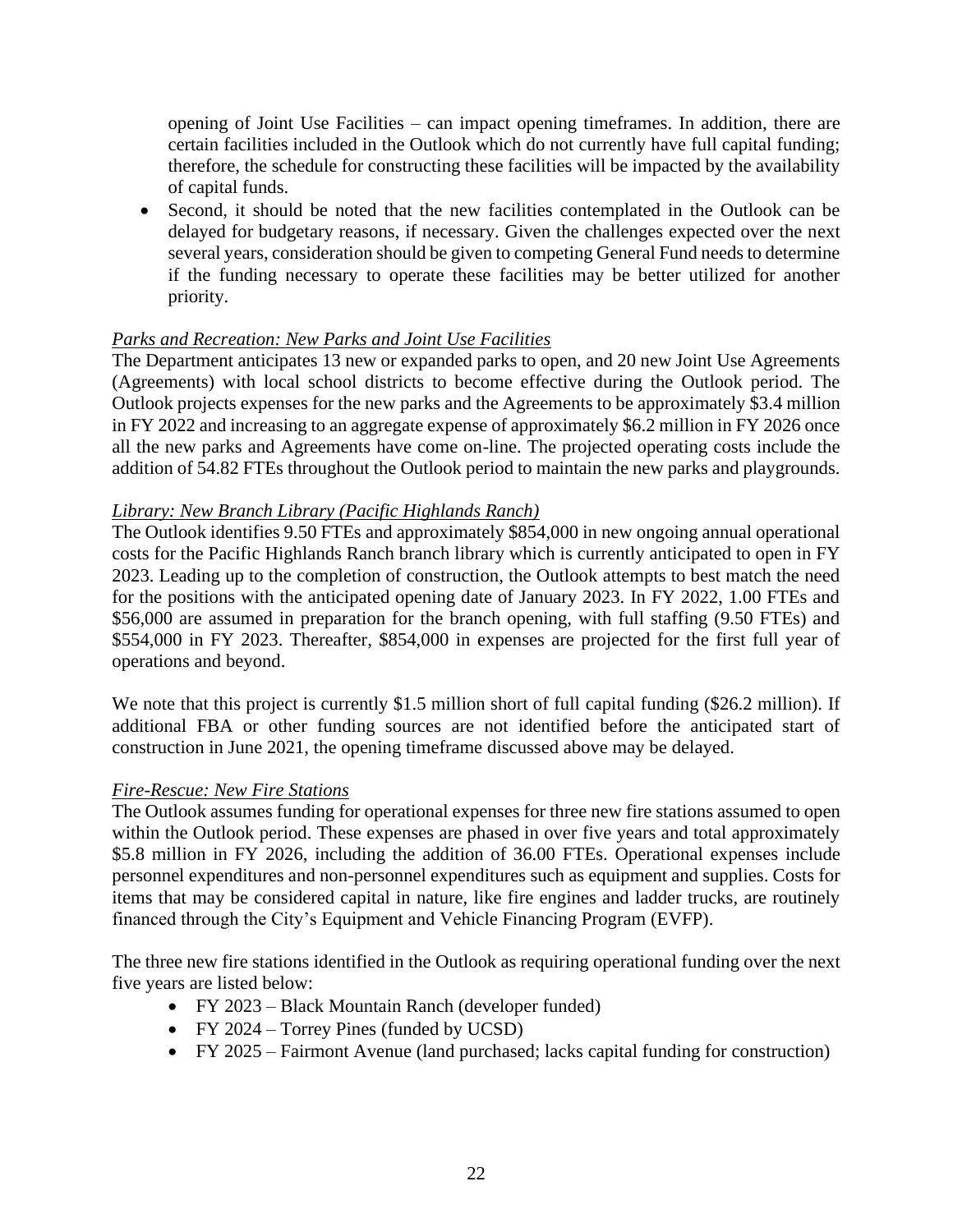With respect to the anticipated opening dates for the Black Mountain Ranch and Torrey Pines (UCSD) Fire Stations, we understand that they are currently anticipated to occur one year later than what is reflected in the Outlook, in FY 2024 and FY 2025, respectively. All three stations were identified as high-priority sites by the 2017 Citygate Report, which recommended the addition of up to 12 new fire stations as well as other increased services such as Peak Hour Engines in order to improve the Fire-Rescue Department's ability to meet its response time standards.

Of the three fire stations included in the Outlook, only the Fairmont Avenue does not have full funding identified for construction at this time with an estimated gap of approximately \$20 million based on latest cost estimates. A list of expenses for all new facilities anticipated to open or become operational within the Outlook period is attached to this report.

## **Street Repaving**

Within the Other Baseline Expenditures, the Outlook assumes a General Fund distribution for slurry seal projects in order to preserve Mayor Faulconer's goal of maintaining an Overall Condition Index (OCI)<sup>6</sup> of 70. One of the metrics used to reach the OCI goal is to slurry seal 370 miles of streets per year. This would require expending \$48.1 million per year, according to the Outlook, which would be offset by Gas Tax and Road Maintenance and Rehabilitation Fund funding. Any funding need left over after expending these sources is assumed to come from the General Fund.

The Outlook also assumes that the entirety of the Infrastructure Fund distribution would be used for slurry seal in FY 2022. This increases the expenditures in the Outlook by \$11.0 million in FY 2022 (which would be \$22.3 million without the Infrastructure Fund contribution assumption), increasing to \$21.0 million in FY 2023, and then gradually declining to \$16.1 million in FY 2026 as funding distributions from the other funds increases.

Our Office notes that the Outlook makes a number of assumptions by including these expenditures in order to maintain this particular service level. For one, the level of expenditure assumed for the Outlook has not been achieved since FY 2014, when street repaving became a major priority. The highest level of budget added in a particular year for slurry seal was \$33.2 million in FY 2020, with the second highest total being \$25.7 million in FY 2019. **However, actual spending on slurry seal projects has never matched the total amount of funding available, leading to a projected available fund balance for slurry seal of \$36.0 million at the end of FY 2020.**

Further, since FY 2014, no General Funds have ever been budgeted or expended for slurry seal projects. It will be a policy call made by the next Mayor and City Council to determine the level of funding dedicated to street repaving in the future years or whether these funds could be better utilized for another priority.

## **Vehicle Replacements**

The Outlook states that costs for the replacement of General Fund vehicles will increase by approximately \$4.0 million each year. Projected vehicle replacement costs are based on anticipated vehicle life cycles and the Outlook notes a projected need to replace 1,500 vehicles over the next

<sup>6</sup> An OCI is a 0 to 100 point scale that measures the overall condition of City streets. An OCI of 70 to 100 is representative of good condition, an OCI from 40 to 69 is considered fair, and below 40 is considered poor.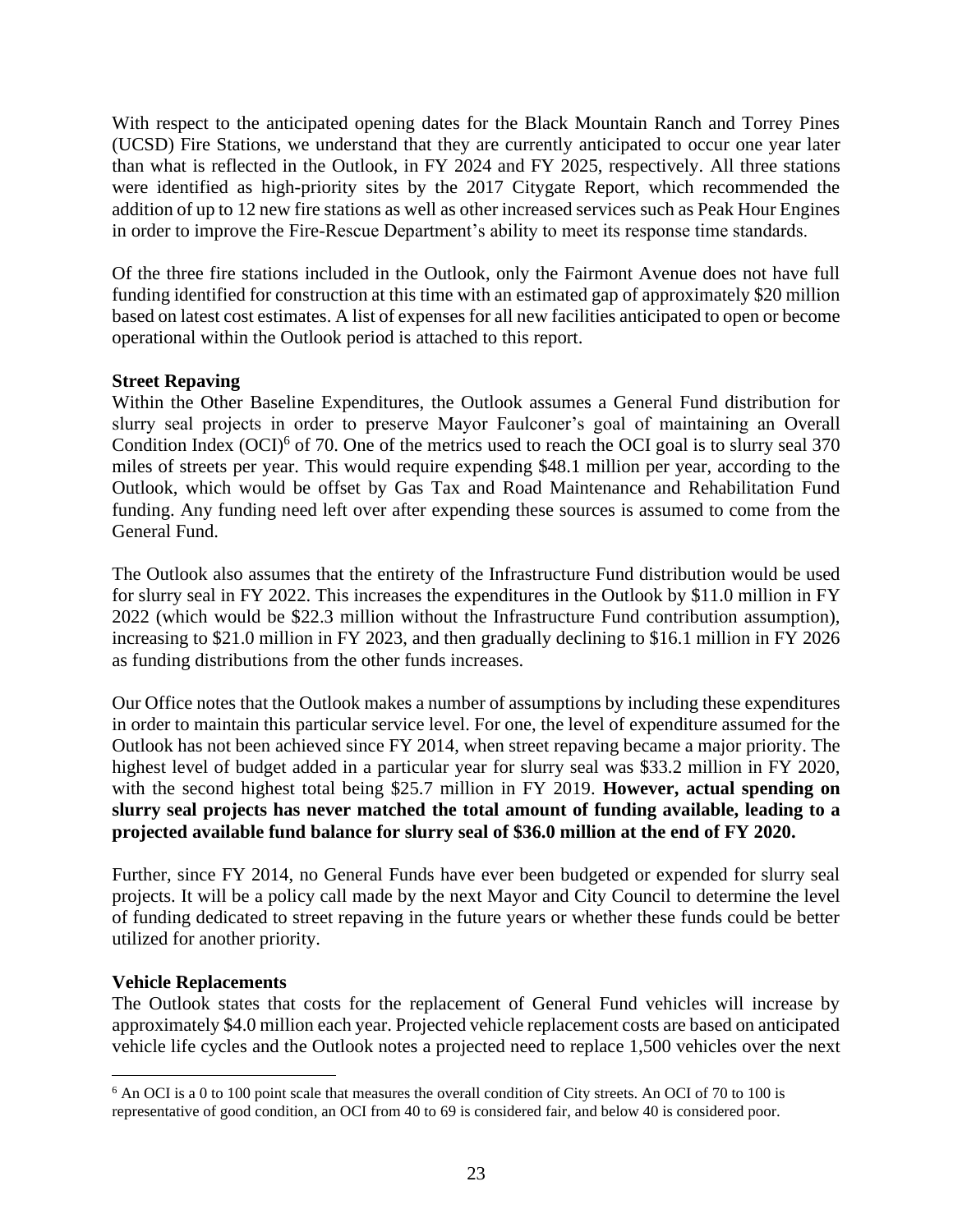five years of the Outlook. In addition, the Outlook notes that the remaining excess balance in the General Fund Fleet Replacement Fund is budgeted for use in FY 2021 which means there is no longer any fund balance available to offset annual General Fund vehicle replacement costs.

The General Fund Replacement Fund was established to serve as a savings account where funds were set aside annually through "assignment fees" towards the future replacement of vehicles. The vehicles were then purchased outright. The General Fund, however, has switched almost entirely to replacing vehicles using a debt financing program (with the exception of Police patrol vehicles and motorcycles<sup>7</sup>). This means that most of the General Fund's annual assignment fees are now paying debt service, rather than building up a savings account towards a future purchase. The previously built up "savings", or excess fund balance, was used in the FY 2021 budget to reduce costs to the General Fund due to revenue shortfalls from the impacts of COVID-19.

At the time of our review of the FY 2021 Proposed Budget, the Fleet Department estimated that approximately 68% of the General Fund's vehicles were within their useful life. Adding vehicles currently on order and those planned for purchase this fiscal year, the Department estimates this will bring the General Fund fleet closer to 75% of vehicles within their useful life. The projections in this Outlook, to replace 1,500 vehicles over five years, is with the goal of getting the General Fund up to replacing 100% of vehicles at the end of their useful life. The Department indicates that maintenance costs increase when vehicles are retained past their useful life and it is more costeffective to replace vehicles on time. It should be noted, however, that this has been a policy decision in the past. At times, vehicle replacements have been postponed for short periods of time when overall General Fund revenues have fallen short of needs. This is why we are currently in the 68-75% range for vehicles within their useful life and the Department has been trying to catch up.

## POTENTIAL FUTURE FUNDING NEEDS NOT INCLUDED IN THE OUTLOOK

#### **Potential Future Funding Needs Not Included in the Outlook**

- 101 Ash Street Building
- Affordable Housing Preservation
- Computer Replacements
- Disparity Study
- Internet Access for Low-Income Communities
- Kearny Mesa Repair Facility
- New Commission on Police Practices
- Sidewalk Repair Team
- Special Promotional Programs
- Storm Water Expenditures

In the following section, we identify significant programs that are not addressed in the Outlook. This is not intended to be an all-inclusive list but highlights items identified by City Council as priorities. They may be projects already underway, such as the internet access for lowincome communities funded with federal CARES Act monies in the current fiscal year, or items with costs still to be determined such as the new Commission on Police Practices, or existing projects or programs that need additional funding, such as sidewalk repair.

<sup>7</sup> Due to the severe use and shortened lifecycles, these vehicles are not ideal for debt financing.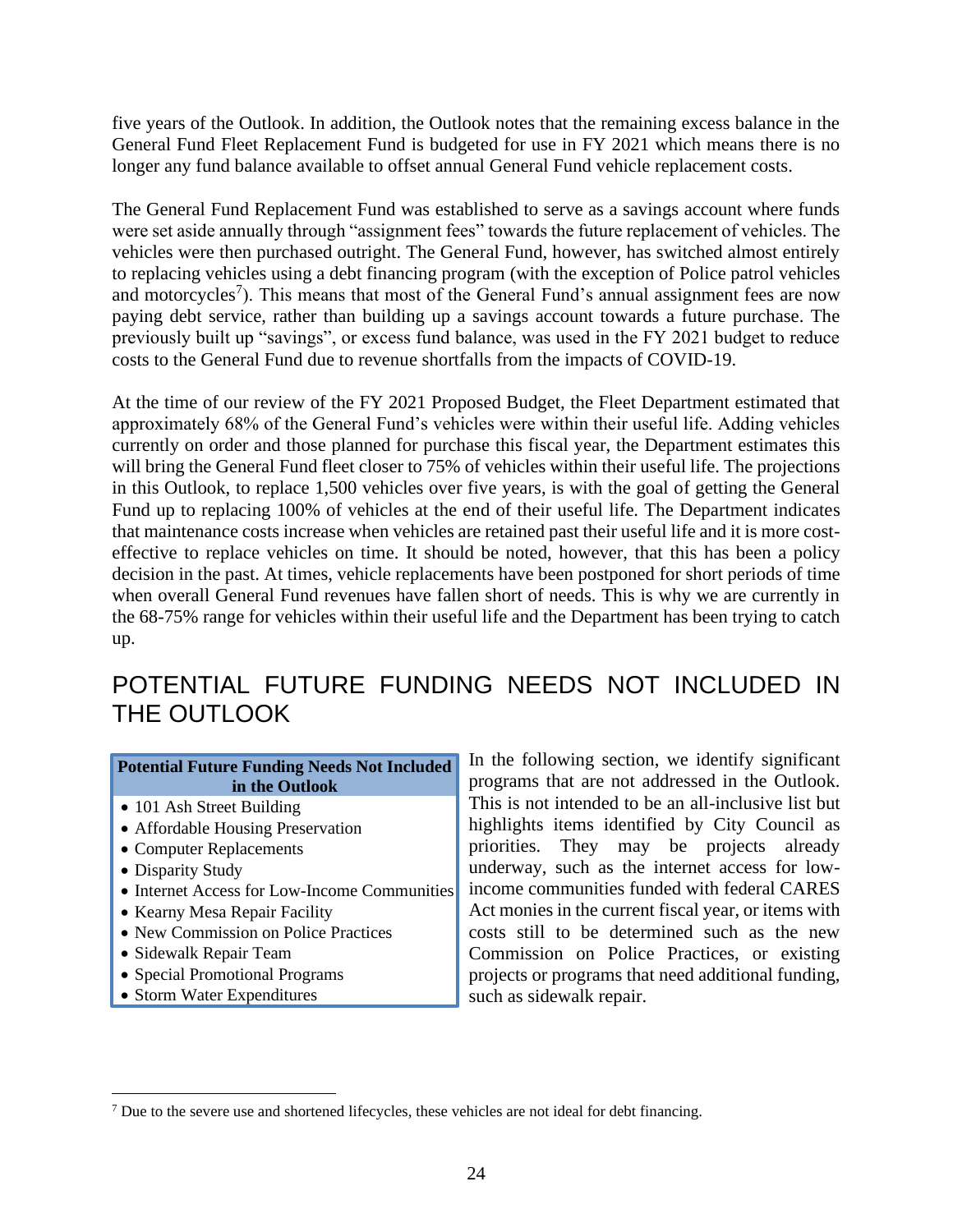## **101 Ash Street Building**

The Outlook includes the projected expense for lease payments on the 101 Ash Street Building, which is currently unoccupied. City staff provided an update to City Council in August 2020 and the investigations and analysis to evaluate the City's options on how to proceed are still underway. As such, the Outlook does not include any cost estimates for improvements to the 101 Ash Street building, moving costs, or any of the other options presented to City Council in August 2020. A summary of what has occurred to-date and the current status follows.

#### Brief History of the 101 Ash Street Building Improvements

In October 2016, the Real Estate Assets department presented to City Council a \$127.8 million (over 20 years) lease-to-own agreement for the 101 Ash Street building, stating that it could accommodate up to 1,100 City employees. Council approved this proposal on October 17, 2016. Staff initially planned to renovate only five floors with the \$5.0 million provided in the lease for tenant improvements, with the expectation that renovations needed for the remaining fourteen floors would be minimal. At the time the City took possession of the building, staff was expected to begin relocating into the building by July 2017.

However, after working with a space planner/design architect and the impacted City departments, staff decided that all 19 floors of office space should be renovated in order to increase the number of work stations from 800 to 1,150 at an estimated cost of \$17.0 million. In January 2018, City staff put the project out to bid, including a requirement for a 24/7 construction schedule to complete the renovations in FY 2019. Bids came in at \$32 million which far exceeded the \$5 million of available funding. As a result, staff cancelled the bids.

Throughout this time, the City Council was not informed about the expansion in project scope or the related increased costs, and Council only became aware of the projects status after our Office and several Councilmembers began requesting updates on the project. A full report to Council from staff about the building and renovation project was not made until the spring of 2018, and no new funding for the increased costs was identified at the time for the expanded project.

After cancelling bids and updating and receiving input from Council, City staff started over with a new request for proposal (RFP) on two renovation options for the building: the original 5 floor renovation plan and the new plan to renovate all 19 floors. In addition, the RFP was pared back to eliminate costly components such as a 24/7 construction schedule.

In August 2018, staff returned to City Council with three options for Council's consideration. Staff recommended making tenant improvements to the entire building to increase the number of work stations from 800 to 1,150 at a capital cost of \$25.9 million with an estimated moving expense of \$1.5 million. Council accepted the staff recommendation of renovating all 19 floors based on staff projections of the City's future office space needs and projections of reduced future rental costs by moving more staff into the building.

Construction began at the 101 Ash Street building in September 2018 with City employees expected to be relocated to the building in the fall of 2019. Approximately 840 staff moved into the 101 Ash Street building in December 2019 and January 2020. However, due to asbestos concerns, the staff that had moved into the building were moved back out in mid-January 2020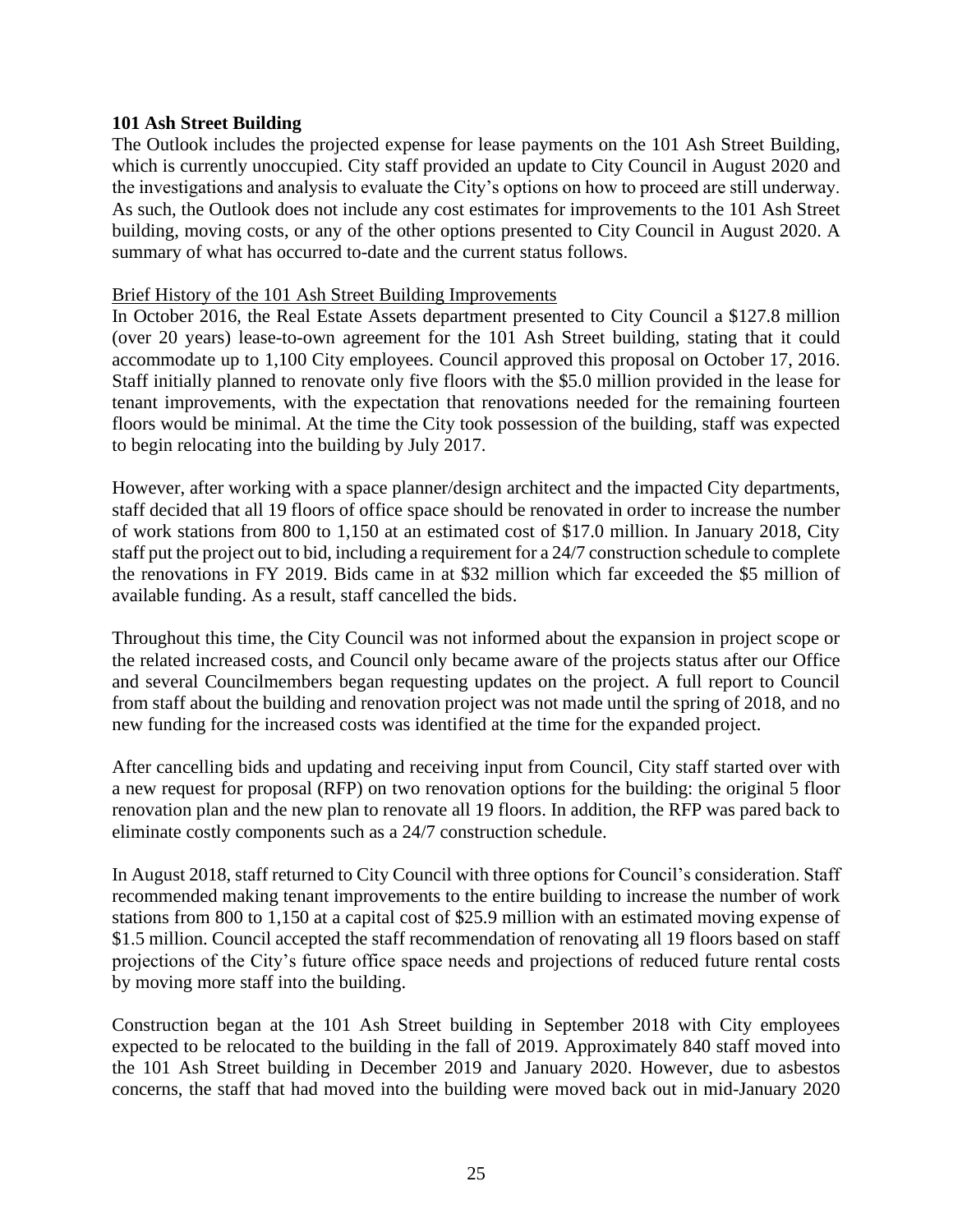and the remaining moves were put on hold. The Mayor's staff then hired a team of experts to evaluate what had gone wrong and what needs to be done to proceed.

## Most Recent Update to Council

In August 2020, City staff presented an update to City Council utilizing preliminary information from the following consultants: forensic analysis (Hugo Parker, LLP), asbestos recommendations (Shefa Enterprises, Inc), initial facility condition assessment (Kitchell Corporation), and real estate expertise (Kidder Mathews). Staff presented five options that they would be evaluating.

The following table lists those five options and very preliminary cost estimates that were prepared by Kidder Mathews just a few days before the presentation to City Council. Staff explained that significantly more analysis is needed to refine these figures. For example, the Kitchell Corporation's initial \$115 million estimate of needed repairs to the building was preliminary, based on the age of the building's systems but without having completed diagnostic testing.

| <b>Summary of Options for 101 Ash Street Building</b><br>As Presented by Staff to City Council on August 6, 2020 |                                                     |
|------------------------------------------------------------------------------------------------------------------|-----------------------------------------------------|
| Option                                                                                                           | <b>Estimated Overall</b><br><b>Financial Impact</b> |
| Option # 1: Stay the Course <sup>1</sup>                                                                         | 182,695,762                                         |
| Option #2: Exercise Prepayment Option at Year 5 of Lease and Sell Vacant at Loss                                 | 405,695,762                                         |
| Option #3: Exercise Prepayment Option at Year 5 of Lease and Perform Sale Leaseback <sup>1</sup>                 | 316,695,762                                         |
| Option #4: Renegotiate Capital Lease                                                                             | Legal analysis required                             |
| Option #5: Walk Away/Default                                                                                     | Legal analysis required                             |

 $1$  Includes Kitchell's preliminary estimate of \$115M of needed repairs to the building.

Our Office analyzed the reports prepared by Hugo Parker, LLP and Kitchell Corporation; however, the preliminary cost estimates in the table above were not provided in advance with sufficient time for analysis, and they are not complete. Our findings and recommendations are summarized in *[IBA](https://www.sandiego.gov/sites/default/files/ibareport-20-18.pdf)  Report 20-18: [Review of 101 Ash Street Project Update and Next Steps](https://www.sandiego.gov/sites/default/files/ibareport-20-18.pdf)*. We noted that City Council had received a significant amount of new, yet preliminary, information with little time to review and that no Council action was needed for staff to continue to move forward with investigations and studies already underway. We recommended that staff provide Council with monthly progress updates, that staff provide an updated estimate of the total anticipated costs to complete the analysis, and that the following information be provided when the item returns to Council:

- 1. A comprehensive re-evaluation of office space needs,
- 2. Refined repair estimates from the Kitchell Corporation,
- 3. A more expansive and thorough discussion of any and all options for addressing the issues at the 101 Ash Street property, and
- 4. Cost estimates should be presented for all viable options identified or suggested.

## Current Status

According to staff, the Kitchell Corporation has been working to complete their facility condition assessment and cost estimates. Once that is completed, staff will engage Kidder Mathews to evaluate the costs of all options. In addition, Hugo Parker, LLP will continue their forensic investigation. Meanwhile, the City stopped making lease payments to Cisterra Partners LLC in September "because the City cannot occupy and utilize the building for its intended purpose as a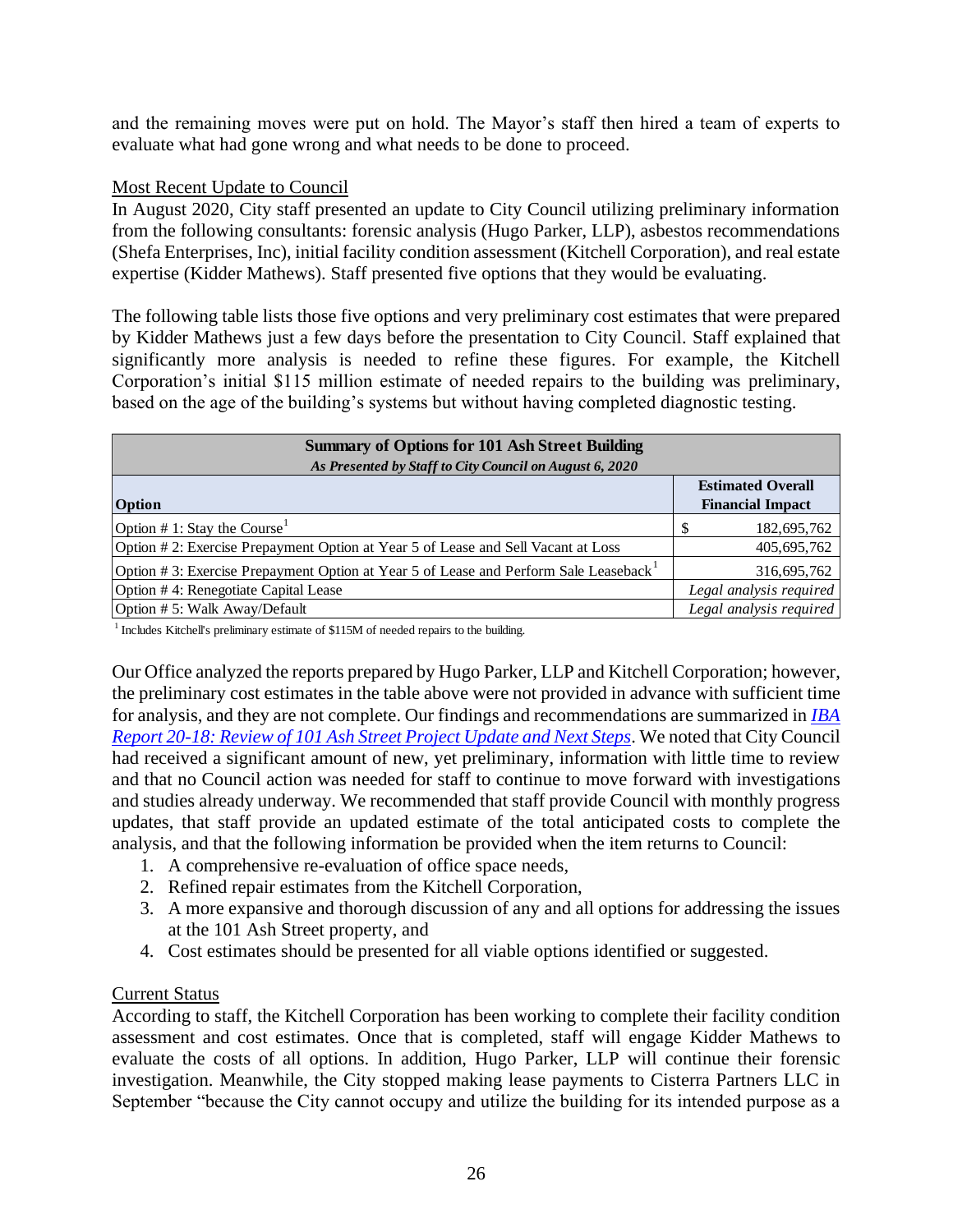workspace"<sup>8</sup> and has set aside the funds in a separate interest-bearing account while negotiations continue with the lessor.

The results of these efforts, including refined cost estimates, are anticipated to come before City Council in early calendar year 2021. **No cost estimates regarding improvements to the 101 Ash Street building, moving costs, or any of the options presented in August are included in the projections in this Outlook.** However, the Outlook continues to assume the rent payments, which are currently being set aside in a separate fund, to be ongoing during the Outlook period.

## **Affordable Housing Preservation**

On October 27, 2020, the City Council passed a resolution approving the proposed actions in the San Diego Affordable Housing Preservation Report. This included a provision that the City establish a strategic goal within the budget process to provide an appropriation for the preservation of affordable housing equal to 20% of the residual distributions in FY 2021 from the Redevelopment Property Tax Trust Fund (RPTTF), and then all growth in RPTTF residual distributions in future years. RPTTF currently flows into the General Fund as part of the property tax allocations. This would add to existing funds available for affordable housing preservation but would be a flexible source intended to specifically preserve naturally-occurring affordable housing. These allocations are not included in the Outlook. If they were included, it would increase expenditures by \$6.3 million in FY 2022, increasing to \$14.2 million in FY 2026, as shown in the table below.

| <b>RPTTF Residual Distributions for Affordable Housing Preservation</b> (in millions)  |  |      |  |      |  |      |  |      |  |      |  |  |  |
|----------------------------------------------------------------------------------------|--|------|--|------|--|------|--|------|--|------|--|--|--|
| <b>FY 2022</b><br><b>FY 2023</b><br><b>FY 2024</b><br><b>FY 2025</b><br><b>FY 2026</b> |  |      |  |      |  |      |  |      |  |      |  |  |  |
| <b>Estimated Residual Distributions</b>                                                |  | 30.5 |  | 32.0 |  | 33.7 |  | 35.6 |  | 38.4 |  |  |  |
| Affordable Housing Strategic Goal                                                      |  | 6.3  |  | 7.8  |  | 9.5  |  | 11.4 |  | 14.2 |  |  |  |

## **Computer Replacements**

Identifying funding to replace outdated City employee desktop computers has been an ongoing issue of concern. In FY 2020, the Department of Information Technology switched to a lease program for replacement of General Fund desktop computers. The Department's goal is to replace computers every five years (or 20% of computers each year) with a five-year lease, to match the expected useful life of the computers. The FY 2021 Budget does not include funding for additional computer replacements and the Outlook does not include any amounts for replacement of outdated computers moving forward. During the current year, many desktop computers are being replaced with laptops utilizing the CARES Act funding. The Department indicated that they are reevaluating the approach to replacing General Fund computers in light of the shift to remote work and use of laptops (not covered under the current replacement program) and will incorporate any impacts into future budget projections.

## **Disparity Study**

In April 2016, the Citizens Equal Opportunity Commission presented a report regarding recommendations for a disparity study and other improvements, to the Budget and Government Efficiency Committee. At the Committee's request, our Office conducted research on the costs of

<sup>8</sup> September 1, 2020 memorandum to the Honorable Mayor Kevin L. Faulconer from Rolando Charvel, Chief Financial Officer regarding 101 Ash Street building – Suspension of lease payments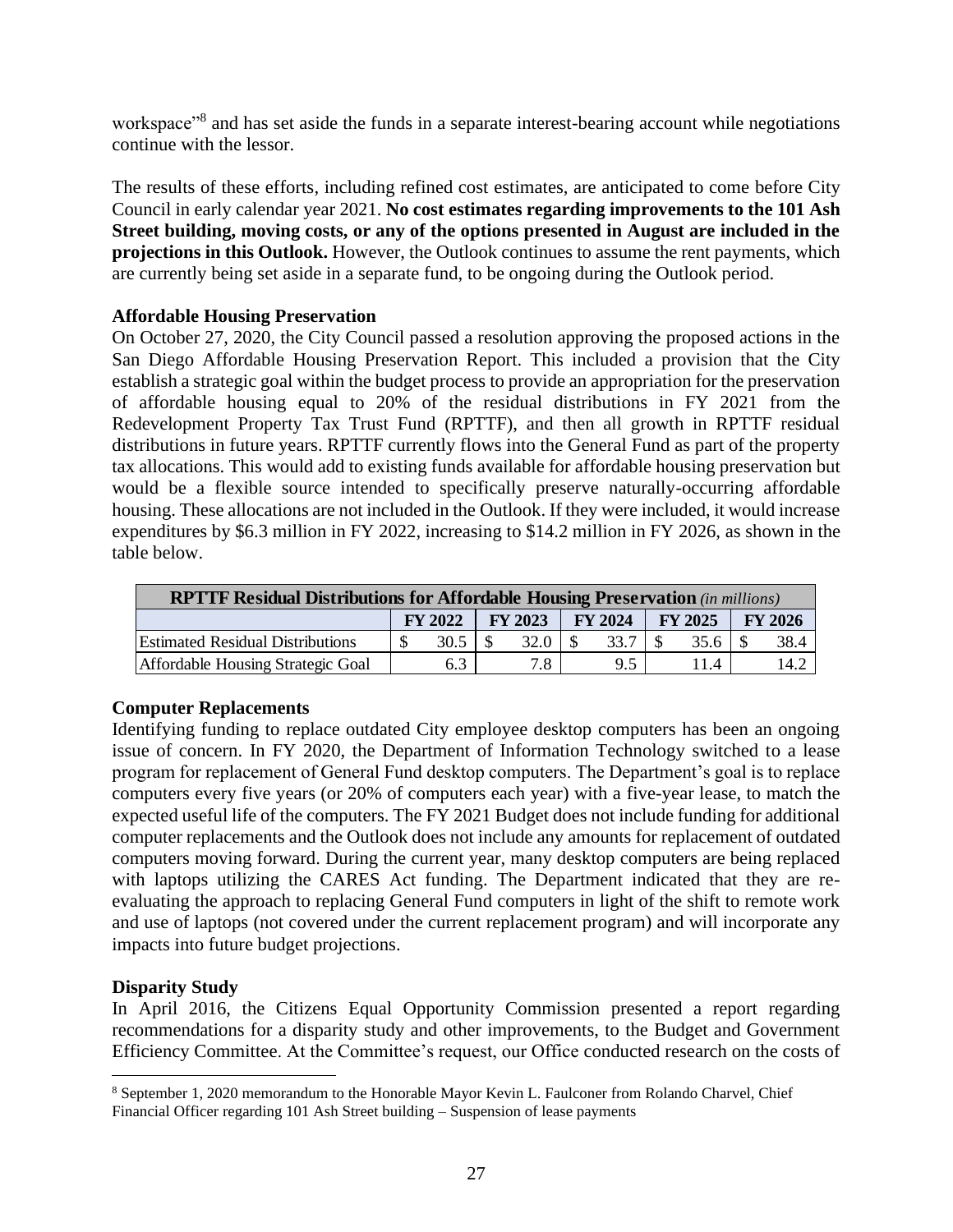conducting a disparity study and presented those in *[IBA Report 16-08 Disparity Study: An](https://www.sandiego.gov/sites/default/files/16_08_0.pdf)  [Overview of Municipalities and Government Agencies](https://www.sandiego.gov/sites/default/files/16_08_0.pdf)*. In the FY 2019 Mid-Year Budget Monitoring Report, \$200,000 was identified for the City to initiate a disparity study on City contracts. The study was then fully funded in the FY 2020 Adopted Budget and the Purchasing and Contracting Department hired BBC Research and Consulting in FY 2020 to conduct the study.

The study is currently ongoing and the Purchasing and Contracting Department anticipates having the study completed and presented to City Council in February or March 2021. At this time, it is unknown what recommendations will be made by BBC Research & Consulting and, subsequently, what the City's plan will be to address those recommendations. Should the City Council choose to establish any new programs to address disparity findings, those will likely require additional staff or other resources and the disparity study would need to be updated every few years. These potential additional costs to the General Fund are not included in this Outlook.

## **Internet Access for Low-Income Communities**

The City Council included \$500,000 in the FY 2021 Budget to provide greater internet access for residents in low-income communities in the City. This funding was allocated on a one-time basis to fund a pilot program to investigate and implement internet access options. A multi-departmental working group, led by the Information Technology Department, has been meeting on a regular basis to solicit input from low-income communities and identify cost-effective options for low or no-cost internet access. Representatives from the IBA and Council offices have been actively involved in these meetings.

Based on information gathered by the working group to date, the Information Technology Department has embarked on a multi-faceted approach to provide low or no-cost internet access through a variety of means at multiple sites in low and moderate-income communities. The current plan contemplates providing secure internet access in the following ways:

- Installing cabling and hardware at approximately 30 branch library locations in or very near low and moderate-income communities. This will provide no-cost outdoor internet access at these branch locations. Several of these sites will have designated internet patios that can also provide laptop computers to library patrons.
- Building on the work of San Diego Parks Foundation to provide internet access to 25 recreation centers, funding will be used to expand the availability of internet access to other recreation centers in or very near low and moderate-income communities.
- Exploring the possibility of funding up to 500 additional cellular "hotspot" devices for distribution by library branches in low-income communities. These devices enable users to connect their computers and phones to the internet.
- Pursuing partnerships with school districts that would allow the City to help fund the installation of outdoor internet access at targeted school sites in low-income communities where gaps in outdoor internet access may exist.
- Identifying existing outdoor cable Wi-Fi hotspot locations in low-income communities where the City could fund outdoor internet access at a discounted rate. The Information Technology Department is also in discussion with internet service providers who may have, or be willing to offer, discounted internet access options to low-income residents.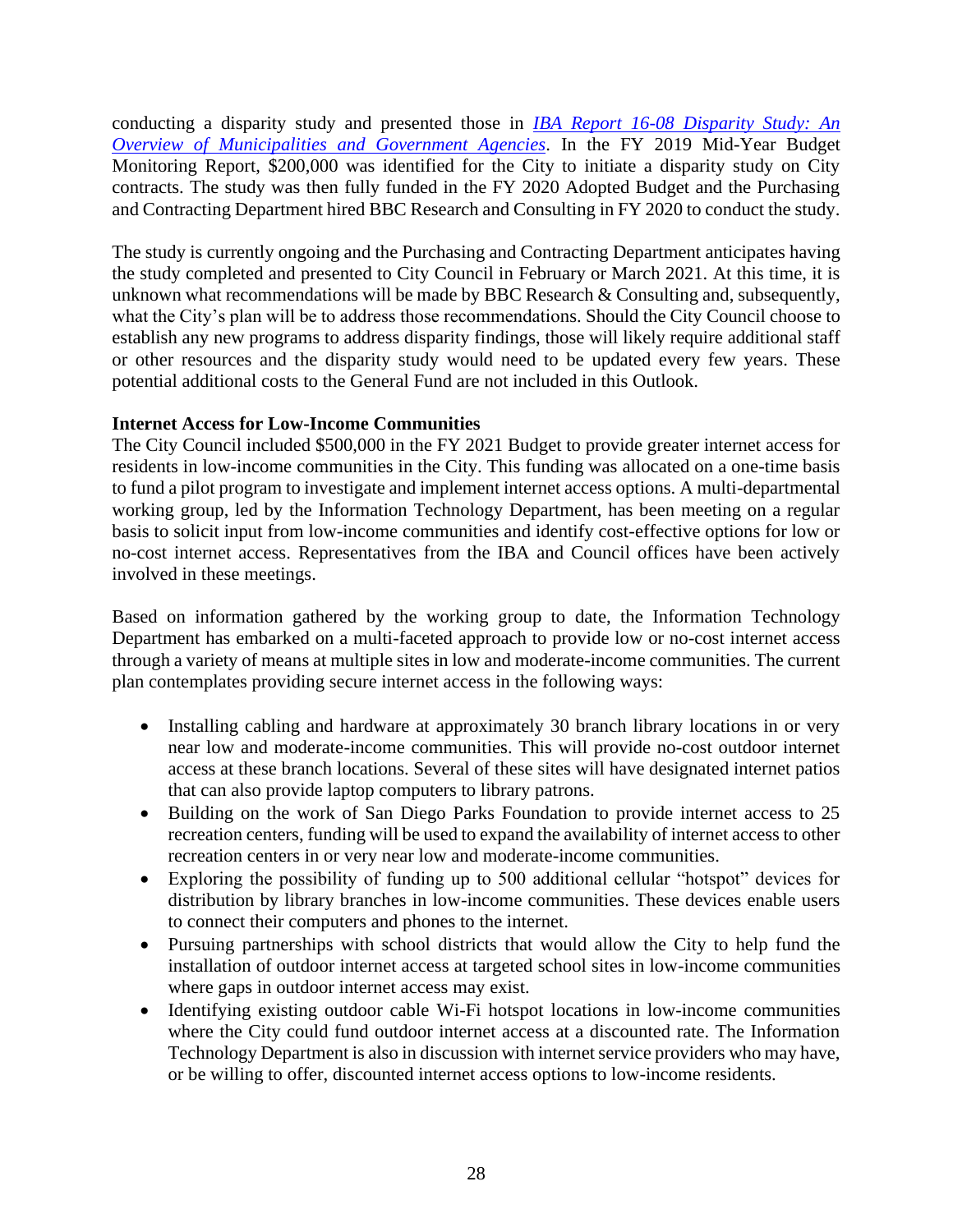The working group is optimistic that significant additional low or no-cost internet access options will be created in low-income communities with the \$500,000 one-time allocation in FY 2021. However, it should be noted that several of the above referenced internet access options can only be funded through the end of June 2021. If the City Council wishes to continue funding these services in FY 2022 and beyond, a similar amount of annual funding will be required in the coming budget years. This funding has not been included in the Outlook.

## **Kearny Mesa Repair Facility**

The City began leasing the property on Othello Avenue in April 2017 to serve as a maintenance and repair facility for heavy duty fire apparatus. This was in response to findings by CST Fleet Services, a fleet consultant hired by the City, that separate shop space would increase maintenance efficiency for the City's 100+ heavy duty fire-apparatus, rather than sharing space with the refuse packers at the Miramar facility. The report, issued in April 2016, states that *"the current set up for performing the maintenance on both Fire and Refuse fleets at the Miramar Shop is not adequate to allow the technicians to be successful in keeping both fleets serviced, and meet the departments' needs. … In addition, without running a second shift, the Fire technicians do not have enough bay space to adequately do their jobs."* 

After receiving multiple cost estimates ranging from \$6.5 to \$17.0 million to reconstruct the facility to accommodate the maintenance and repair of heavy-duty fire-apparatus, \$1.0 million was allocated for design work, which included refining the construction cost estimate. This work resulted in an updated project cost estimate of \$14.8 million (inclusive of the \$1.0 million budgeted for design) and the project needs an additional \$13.8 million of funding for construction.

The FY 2021 Adopted Budget reflects this \$13.8 million as "anticipated" to be allocated in the current fiscal year. During our review of the FY 2021 Proposed Budget, our Office was told that this funding would be addressed during the next round of General Fund commercial paper debt financing<sup>9</sup>. However, the Kearny Mesa Repair Facility was not included on the project list with the most recent commercial paper authorization brought to City Council. It is not included in the FY 2021 First Quarter Budget Monitoring Report projections, nor is the \$13.8 million addressed in this Outlook.

## **New Commission on Police Practices**

With the approval of Measure B on November 3, 2020, voters approved the dissolution of the existing Community Review Board on Police Practices (CRB) and the establishment of a new Commission on Police Practices (Commission). Our Office prepared the fiscal impact statement for this measure which estimated that the necessary staffing and annual budget for the new Commission could reasonably range between 7.00 FTEs and \$1.2 million and up to 16.00 FTEs and \$2.6 million.

The next steps toward establishing the new Commission will involve the adoption of an Implementation Ordinance by the City Council which will further define how Commission members are selected and appointed, the Commission's investigative scope and process, as well as its other roles and responsibilities. The development of the Implementation Ordinance is

<sup>&</sup>lt;sup>9</sup> The Kearny Mesa Repair Facility is not eligible for debt financing because the City is leasing the property. Debt financing was proposed to replace budget in other projects, thereby freeing up eligible funding for this project.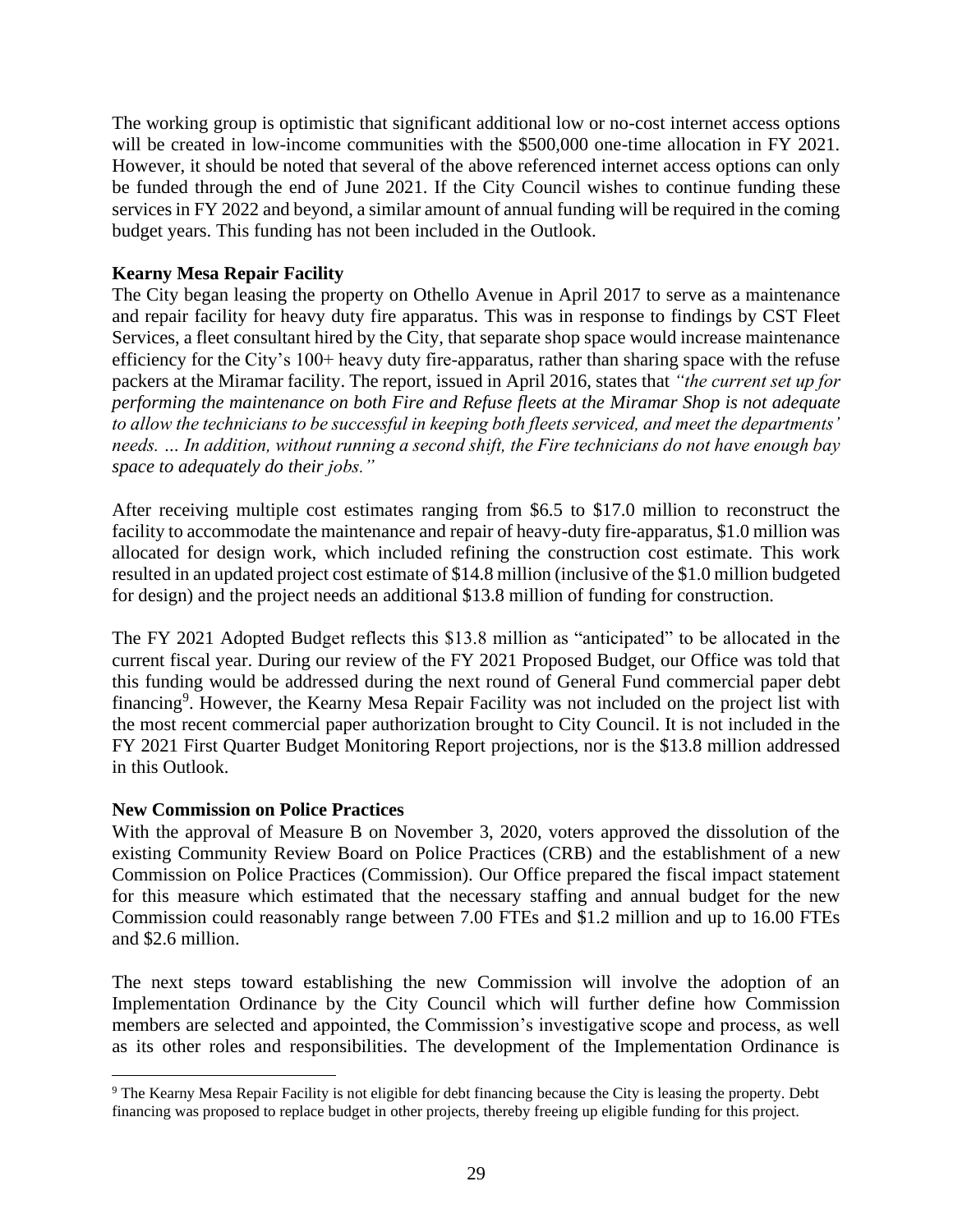expected to be lengthy given the need to undergo a meet and confer process with the San Diego Police Officers Association. In an attempt to accelerate this process, a phased approach is being considered according to the City Attorney's Office, which would allow separate implementation components to proceed through meet and confer sooner than others before they are presented to City Council.

The Outlook does not include assumed funding needs for Measure B. While it is unknown precisely when the implementation ordinance and meet and confer process outlined above will reach the point where funding will be required for the new Commission, it is assured to be sometime during the Outlook period. We note that the CRB, which is to serve as initial/interim members of the Commission per Measure B, has requested funding for interim staff (10.00 FTEs) and other operating expenses in a Memorandum dated October 28, 2020. While the exact funding need outlined by the CRB has not been estimated, it is expected to fall within the range provided in our fiscal impact statement for Measure B.

## **Sidewalk Repair Team**

The sidewalk condition assessment, first completed in 2015 and updated annually since then, has repeatedly called for the addition of a Sidewalk Repair and Replacement Team, which is not included in the Outlook. Additionally, a recent audit from the Office of the City Auditor regarding the City's Public Liability Management specifically highlighted improved sidewalk maintenance as a strategy to mitigate trip and fall liabilities. Adding an additional team would help alleviate the deficiencies in sidewalk repair which have previously led to an increased risk of falls and other injuries, resulting in litigation against the City. This team would require the addition of 23.00 FTES and \$4.6 million in FY 2022, of which \$3.0 million would be ongoing expenditures and \$1.6 million would be in one-time costs.

## **Special Promotional Programs - Arts and Culture Funding**

As noted in our review of Transient Occupancy Tax (TOT) revenues, the Outlook does not discuss the 4.0% portion of TOT that is allocated to Special Promotional Programs, though use of that allocation will have impacts on some of the City's General Fund operations. Decisions will also need to be made about the use of the Special Promotional Programs allocation to support the City's arts and cultural programs. The FY 2021 Budget reduced Special Promotional Programs funding for arts programs by 44% (reducing FY 2020 funding levels of \$14.2 million to \$7.9 million for FY 2021). If Council wishes to reprioritize arts and cultural programs, it may consider redirecting some of this revenue to those programs in future years, though it will have to balance the needs of those programs against other operational needs that also ultimately help to promote tourism to San Diego.

## **Storm Water Expenditures**

In May 2003, the San Diego Regional Water Quality Control Board (Regional Board) adopted a new municipal storm water permit for San Diego. That permit mandates strict storm water quality requirements, and compliance with that permit will require significant increases in funding. The Transportation and Storm Water Department completed a Watershed Asset Management Plan (WAMP) in 2014 that notes activities and projects necessary to support flood risk management activities and compliance with the Regional Board's storm water permit. The 2014 WAMP projected \$3.1 billion of funding needs through FY 2035. However, it is important to note that the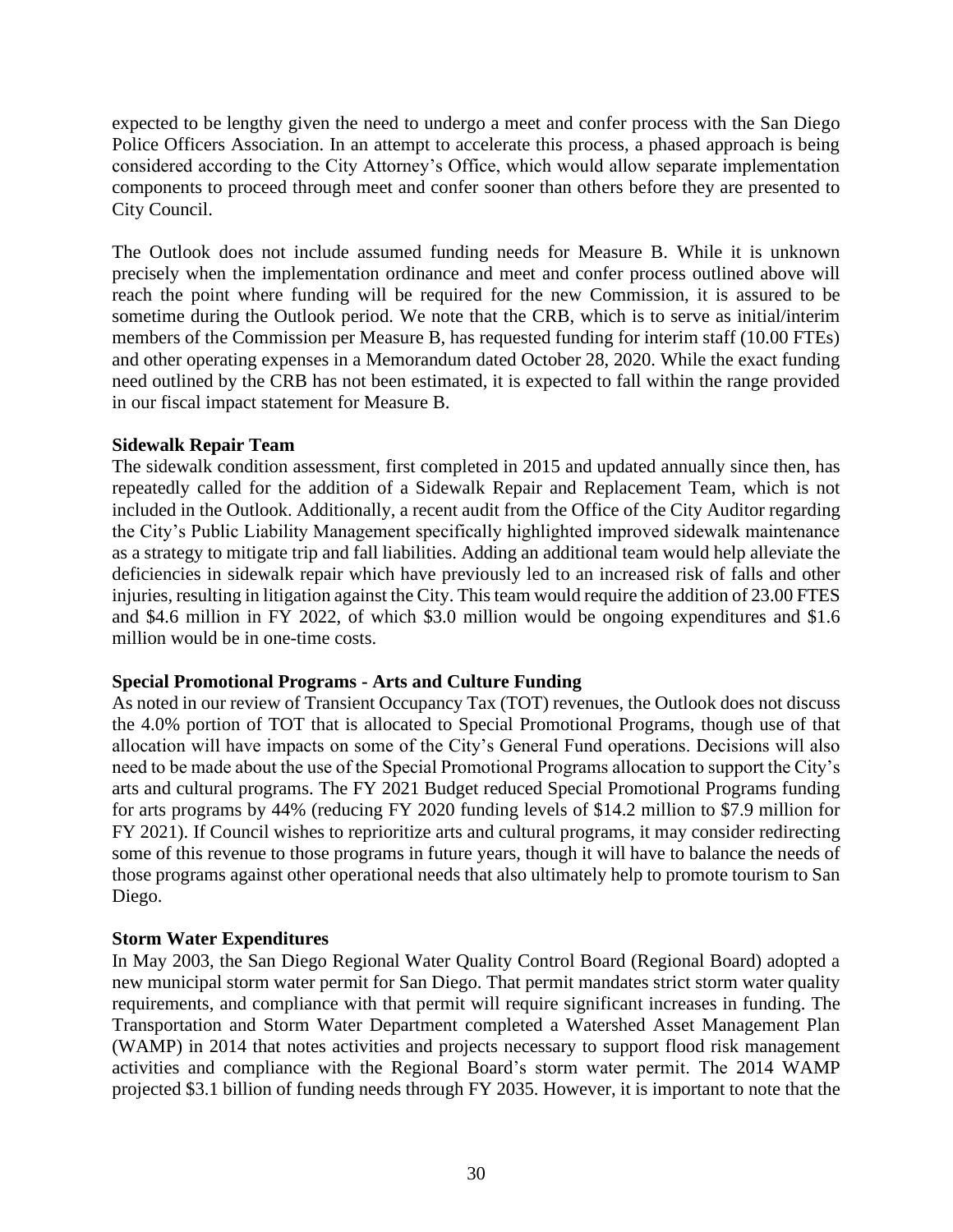WAMP is currently being updated for inclusion into the Storm Water Funding Strategy, and costs could be significantly higher than previously projected. Penalties for not complying with storm water permits and requirements are up to \$10,000 per day per violation.

Storm water permit compliance efforts have significant operational and capital needs which are higher than current spending levels. The FY 2021 Adopted Budget included a total of \$47.5 million for storm water efforts, which is well below the previously projected WAMP need of \$65.4 million. Without a finalized WAMP, we are unable to determine the potential operating deficit between what is in the Outlook and what will be included in the WAMP. However, there are some significant operating expenditures that, in addition to being included in the previous WAMP, were also identified as needs by the Office of the City Auditor. The most significant of these needs is the addition of an in-house pipe repair team, which was recommended in the June 2018 audit of the Storm Water Division. This team would require the addition of 24.00 FTEs and a total of \$7.1 million in funding in FY 2022, of which \$4.4 million would be ongoing and \$2.7 million would be one-time.

These operational deficits are in addition to the projected gap between needs and resources for capital expenditures, with the most recent gap projected at \$857.2 million for storm water over the next five years. This backlog will be updated based on the new WAMP in the next Five-Year Capital Infrastructure Planning Outlook, which staff plans to release in January 2021. While future deferred capital bonds and commercial paper notes may support some of the capital needs, they will not be sufficient to meet all storm water capital costs identified in the WAMP. In fact, emergency storm water needs are already taking up an ever growing share of the capital financing, increasing costs to complete storm water projects due to their emergency nature, as well as increasing costs for those projects that get delayed due to the necessity for immediate funding for storm water emergencies.

The City continues to lack a dedicated funding source that provides revenues sufficient to meet all storm water permit and mandated needs. The City does have a Storm Drain Fee that is paid by water and sewer users. That fee collects 95 cents per month from single family residences and \$0.0647 per hundred cubic feet of water use from multi-family and commercial water customers. In total, the fees bring in approximately \$5.7 million per year.

The Storm Water Fee rates have remained unchanged since the passage and implementation of California Proposition 218 in 1996. Proposition 218 allows local governments to adjust water, sewer, and trash fees through a vote of the local legislative body (in the City of San Diego, this is the City Council), but required other fee increases to be put to a public vote. This has the effect of making any increase in the storm drain fee subject to a two-thirds vote of City voters in a citywide election, or a majority vote of City property owners in a mail-out election. As the City became subject to increasingly stringent storm water quality mandates and permits, Proposition 218 has constrained the City's ability to adjust the Storm Drain Fee to compensate for those increased costs.

However, various jurisdictions have been able to increase their storm water fees through the Proposition 218 process. In 2018, the City of Berkeley increased the storm water fee by \$3.57 per month per customer through the mail-out election process, while Los Angeles County passed a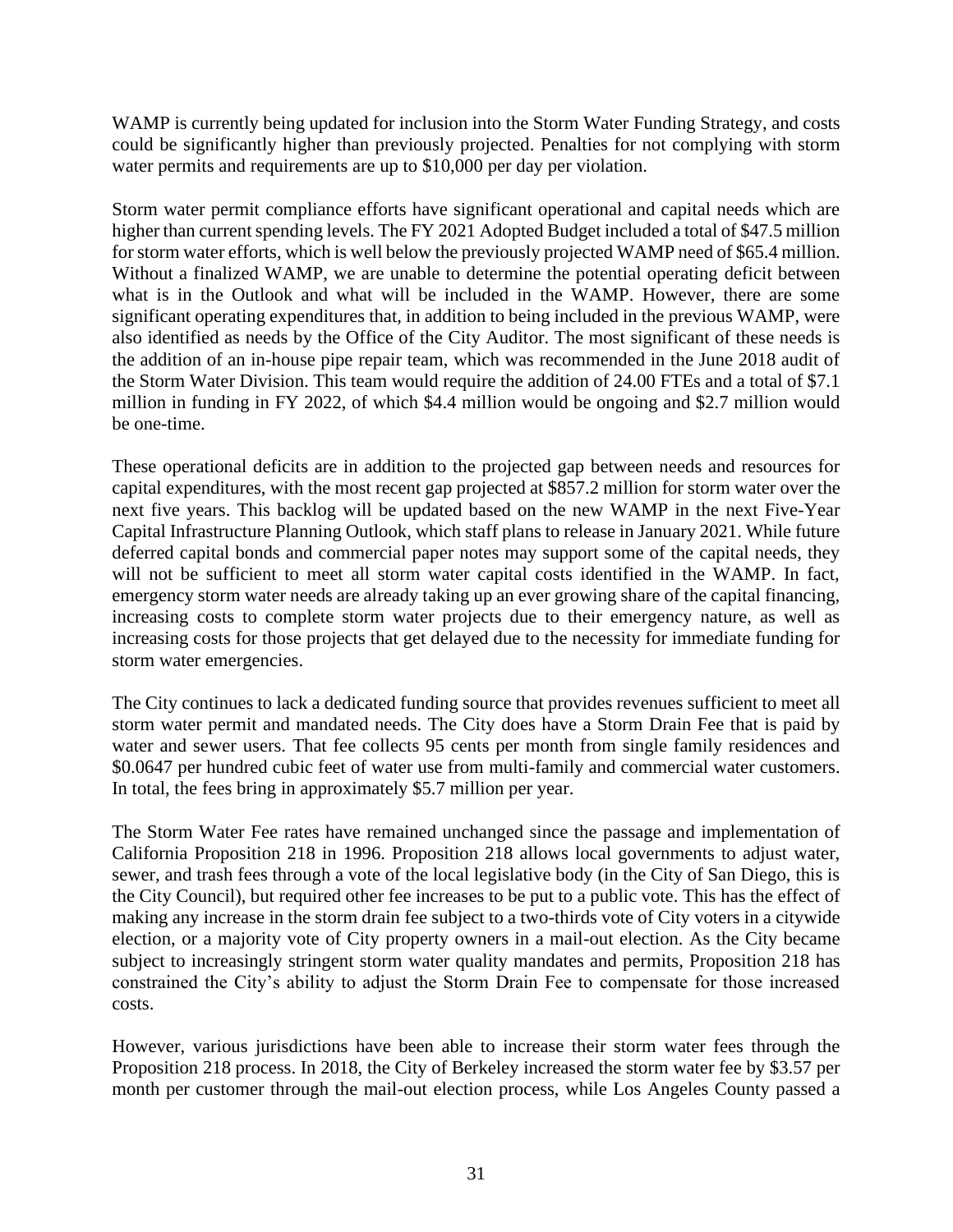parcel tax of 2.5 cents per square foot of impervious surface through a general election vote, which equates to an increase of approximately \$6.92 per month per property owner to their respective property tax bills. The City of Del Mar and the City of Coronado are both considering increases to their respective storm water fees through the mail-out election process. The current fee in Coronado is \$3.80 per parcel per month, with a proposed increase ranging from \$3.95 to \$19.57 per parcel per month for single family homes based on size. The current fee in Del Mar is approximately \$19 per month for a typical household, with a proposed new rate structure scheduled to be considered early next year.

In 2017, the California Legislature passed SB 231, which clarified the interpretation of Proposition 218 to include storm drains and storm water systems under the overall definition of sewers, thereby allowing local governing bodies to adjust storm water and storm drain fees without putting the issues to a public vote. However, no jurisdiction has attempted to increase their fees through this process to date, as the Howard Jarvis Taxpayers Association has indicated that it will seek litigation against any California agency that increases storm water fees without a public vote, as it believes SB 231 is contrary to Proposition 218. An increase of \$1.00 per water customer per month would generate an additional \$6 million per year.

The IBA has advocated for several years that the City consider increasing the storm water fee, and the City Auditor made a recommendation in 2018 that the Storm Water Division initiate the development of a long-term funding strategy. Under the Mayor's leadership and with the support of the Council, the Storm Water Division is currently finalizing this funding strategy to meet storm water needs, including an analysis of potentially raising this fee. This report should be published sometime next January. The potential for a fee increase was not mentioned in the Mayor's Outlook.

## FUTURE FINANCIAL CHALLENGES

In the following sections we identify areas that are likely to create future challenges in developing a balanced budget; however, some costs are unknown at this time or require longterm solutions and, therefore,are not included in the Mayor's Outlook.

## **Future MOU Considerations**

#### **Future Financial Challenges**

- Future MOU Considerations
- General Fund Reserve
- Homelessness
- Infrastructure Needs
- Pension Considerations

The City is currently negotiating with all six of its recognized employee organizations regarding FY 2022 terms and conditions of employment for their members. These terms and conditions are contained within the employee organizations' labor agreements, or memoranda of understanding (MOUs). Current MOUs for four of the employee organizations (AFSCME Local 127, IAFF Local 145, DCAA, and MEA)<sup>10</sup> expire at the end of FY 2021. For the other two employee organizations, POA and Teamsters Local 911<sup>11</sup>, agreement was not reached with the City on MOUs for FY 2021, and the terms and conditions in the expired agreements remain in effect.

<sup>&</sup>lt;sup>10</sup> The four employee organizations include: AFSCME Local 127 (American Federation of State, County  $\&$ Municipal Employees, Local 127); IAFF Local 145 (International Association of Fire Fighters, Local 145); DCAA (Deputy City Attorneys Association); and MEA (Municipal Employees Association).

<sup>&</sup>lt;sup>11</sup> The other two employee organizations include: POA (Police Officers Association); Teamsters Local 911 which represents the Lifeguards.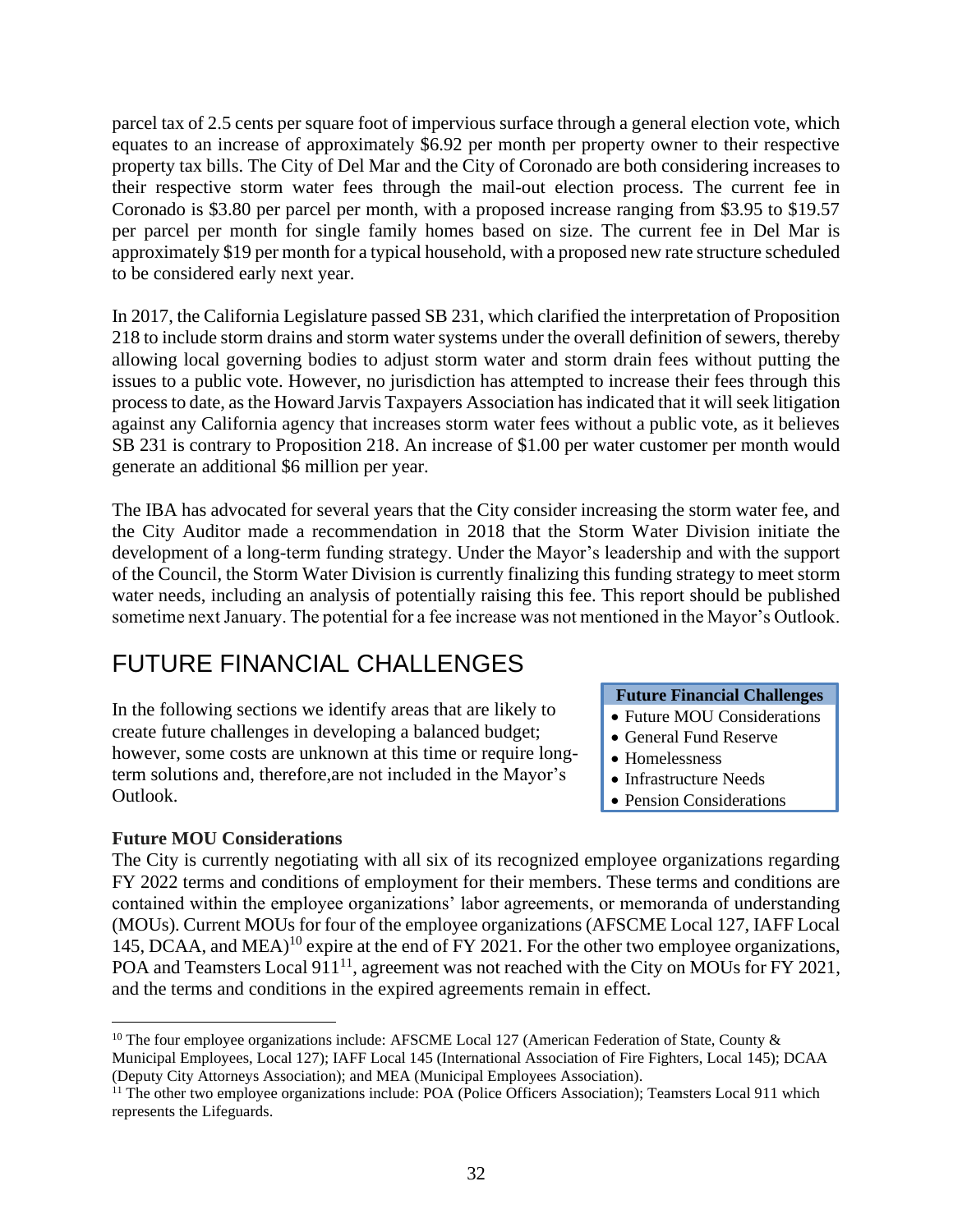The Outlook does not contain estimates for any potential new negotiated compensation increases for FY 2022 (and through the remainder of the Outlook). The Department of Finance estimates a 1% salary increase for City employees would cost about \$6.1 million for the General Fund, and a 3% salary increase would cost about \$18.4 million.

Although the City provided "across-the-board" salary increases for all employees in FY 2019 and FY 2020<sup>12,13</sup>, recent compensation surveys have shown that the City's compensation levels for many employees are lower than comparable California public agencies. In a report released in April 2020, the City Auditor examined compensation competitiveness and other related issues (see the [Performance Audit of the City's Strategic Human Capital Management\)](https://www.sandiego.gov/sites/default/files/20-011_humancapitalmanagement.pdf).<sup>14</sup> One of the City Auditor's recommendations was for the City to develop a total compensation strategy identifying the City's desired labor market position; and City management agreed to develop such a strategy by the end of FY 2021. In the meantime, in conjunction with the FY 2022 MOU negotiations, the City is working on updated compensation surveys, which are expected to be finalized in the next couple of months.

Prior to FY 2019, the City had implemented nine years of citywide freezes on across-the-board salary increases, from FY 2010 through FY 2018. These salary freezes excluded any salary increases for individual employees resulting from promotions and merit increases. There were also a number of reductions to retirement benefits, including pension and retiree healthcare plans.

The across-the-board salary freezes from FY 2010 through FY 2013 were implemented in conjunction with an approximate 6% reduction in compensation for employees.<sup>15</sup> Subsequently, there were five additional years of pensionable pay freezes following voter approval of Proposition B in June 2012.<sup>16</sup> Non-pensionable compensation increases were provided during those five

<sup>&</sup>lt;sup>12</sup> With respect to across-the-board increases, each non-POA labor agreement, except DCAA's, increased pensionable pay for fiscal years 2019 and 2020 by 3.3% for each fiscal year. DCAA increases were 3.3% (plus an additional 2% or 3% for certain grades within the DCA job classification) in FY 2019 and 7.5% or 8.5% in FY 2020 depending on job grade. POA represented employees' compensation increases for FY 2019 and FY 2020 totaled 25.6% to 30.6%, depending on the length of sworn service, beginning July 1, 2018. These POA increases ranged from 5.0% to 8.3% semi-annually through June 30, 2020, with an additional 5% in FY 2020 for employees with 20 or more years of sworn service.

<sup>&</sup>lt;sup>13</sup> In addition to the across-the-board increases, there were a few other notable types of pensionable pay increases that occurred in FY 2019 and FY 2020 based on recruitment and retention issues. First, eligible engineers received various add-on pays, ranging from 5% to 26% of base salary. An eligible engineer can receive up to a maximum of 36% for more than one of these add-on pays, if applicable. Second, a number of other job classifications received specified add-on pays, ranging from 3% to 20% of base salary. Lastly, special salary adjustments (SSAs) ranging from 2% to 20% of base salary were implemented for dozens of other job classifications.

<sup>&</sup>lt;sup>14</sup> The Office of the City Auditor also released a report in July 2018, [Citywide Human Capital Fact Book,](https://www.sandiego.gov/sites/default/files/19-001_citywide_human_capital_fact_book.pdf) which includes information on the City's workforce, retention and separations, employee satisfaction, compensation, and other matters. In November 2020, the Office released another human capital report, [Performance Audit of Strategic](https://www.sandiego.gov/sites/default/files/21-006_shcm_part2.pdf)  [Human Capital Management Part II: Employee Performance Management,](https://www.sandiego.gov/sites/default/files/21-006_shcm_part2.pdf) which discusses incentives and discipline in the City's workforce.

<sup>&</sup>lt;sup>15</sup> This discussion is intended as a general overview. The City bargains separately with each employee organization, and although there were citywide salary freezes, the 6% citywide compensation reductions were implemented through varying provisions within the six employee organizations' MOUs.

<sup>&</sup>lt;sup>16</sup> There was an exception to the Proposition B pensionable pay freezes (FY 2014 to FY 2018): Beginning in FY 2017, add-on pays for Police Dispatchers were increased by 15% of base salary.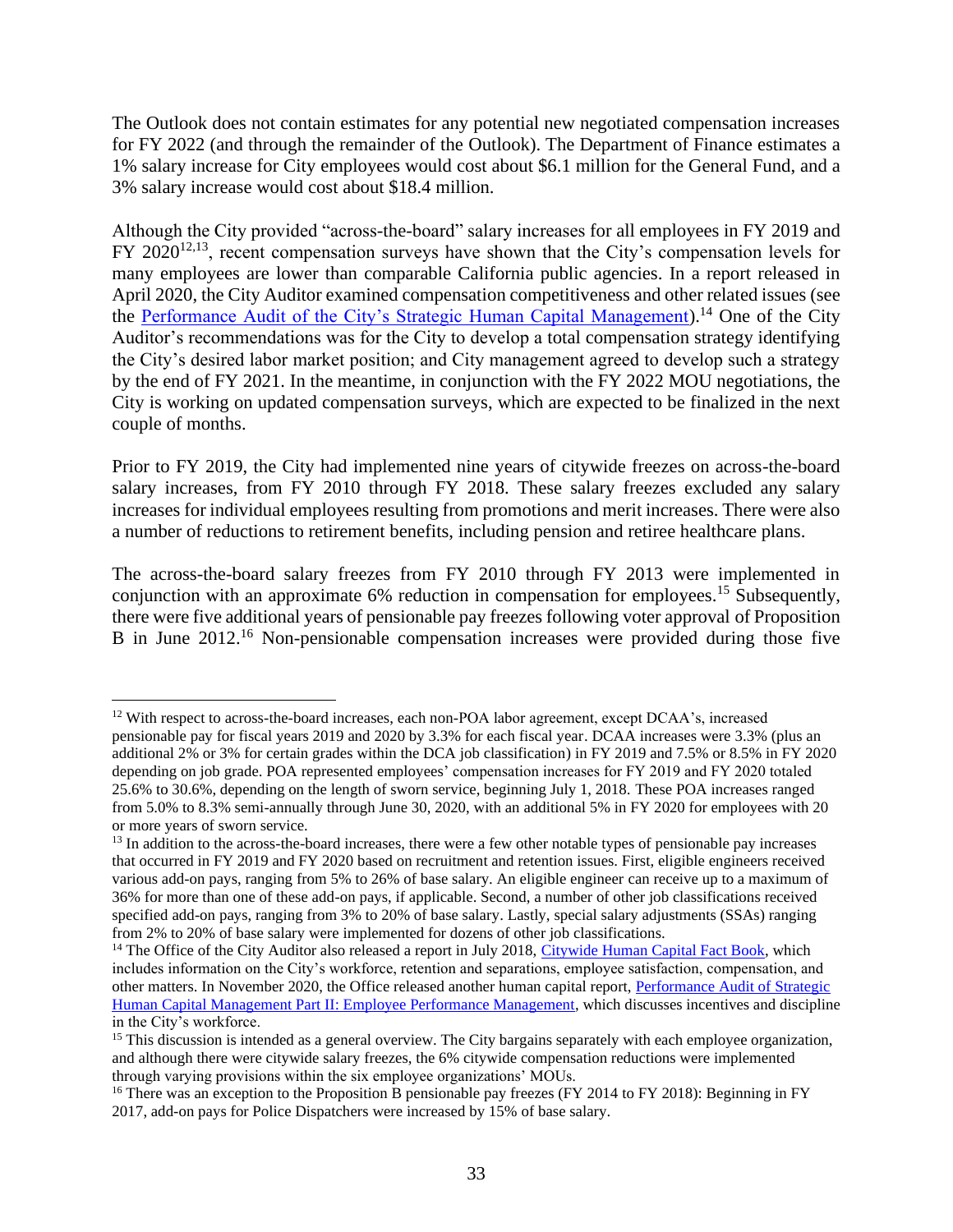years<sup>17</sup>, and portions of the 6% compensation reductions ceased for some employees. The five years of non-pensionable compensation increases served to mitigate the compensation reductions that had occurred since FY 2010.

If the City endeavors to attain a more competitive position with respect to comparable jurisdictions, the City will need to consider a long-term strategy to increase its compensation levels for many of its employees. We note the difficulty in increasing spending for the City during this time of reduced revenues, and any compensation increases that are considered in the near future may need to be funded with reductions to other City services and programs based on consideration of relative importance.

## **General Fund Reserve – City Reserve Policy vs. Outlook Funding Approach**

The City Reserve Policy<sup>18</sup> goal for the General Fund Reserve is to reach 16.7% of operating revenues, which is to be phased in through FY 2025. To accomplish this phase-in, the Policy's Reserve target percentage increases by 0.25% annually, as shown in the first row of the table on the following page. The second row of the table shows the FY 2022-2026 Reserve Policy target amounts based on revenues included in the Outlook (FY 2020 and FY 2021 are based on unaudited actual revenues).

However, with the decline in revenues due to the COVID-19 pandemic, there was no General Fund Reserve contribution budgeted for FY 2021. Thus, the FY 2021 Reserve will remain at the FY 2020 balance of \$205.7 million, as shown in the third row of the table. The fourth row shows that, in the absence of a Reserve contribution, the FY 2021 Reserve is projected to be \$8.2 million less than the Reserve Policy target. The Outlook also anticipates there will be no General Fund Reserve contributions for FY 2022 and FY 2023, with the projected Reserve balance continuing at \$205.7 million.

The Outlook's projected Reserve contributions for FY 2024, FY 2025, and FY 2026, are \$22.8 million, \$15.6 million, and \$14.4 million, respectively (not shown in the table on the following page). With these contemplated contributions, the Reserve's anticipated funding level as a percentage of operating revenues would increase to 15.75%, 16%, and 16.25% in FY 2024, FY 2025, and FY 2026, respectively, as shown in the last row of the following table.

<sup>&</sup>lt;sup>17</sup> Non-pensionable compensation increases largely consisted of increases to flexible benefits allotments (used for healthcare, dental, and vision insurance etc.); certain types of overtime for Fire Fighters and Police Officers; and uniform allowances for certain employees.

<sup>&</sup>lt;sup>18</sup> The [City Reserve Policy](https://docs.sandiego.gov/councilpolicies/cpd_100-20.pdf) is delineated in Council Policy 100-20. The General Fund Reserve has two components: the Emergency Reserve, which is 8% of operating revenues, and the Stability Reserve, for which the ultimate Policy goal is to reach 8.7%. Per the City Reserve Policy, the "Emergency Reserve will be maintained for the purpose of sustaining General Fund operations in the case of a public emergency such as a natural disaster or other unforeseen catastrophic event", and the "Stability Reserve will be maintained to mitigate financial and service delivery risk due to unexpected revenue shortfalls or unanticipated critical expenditures."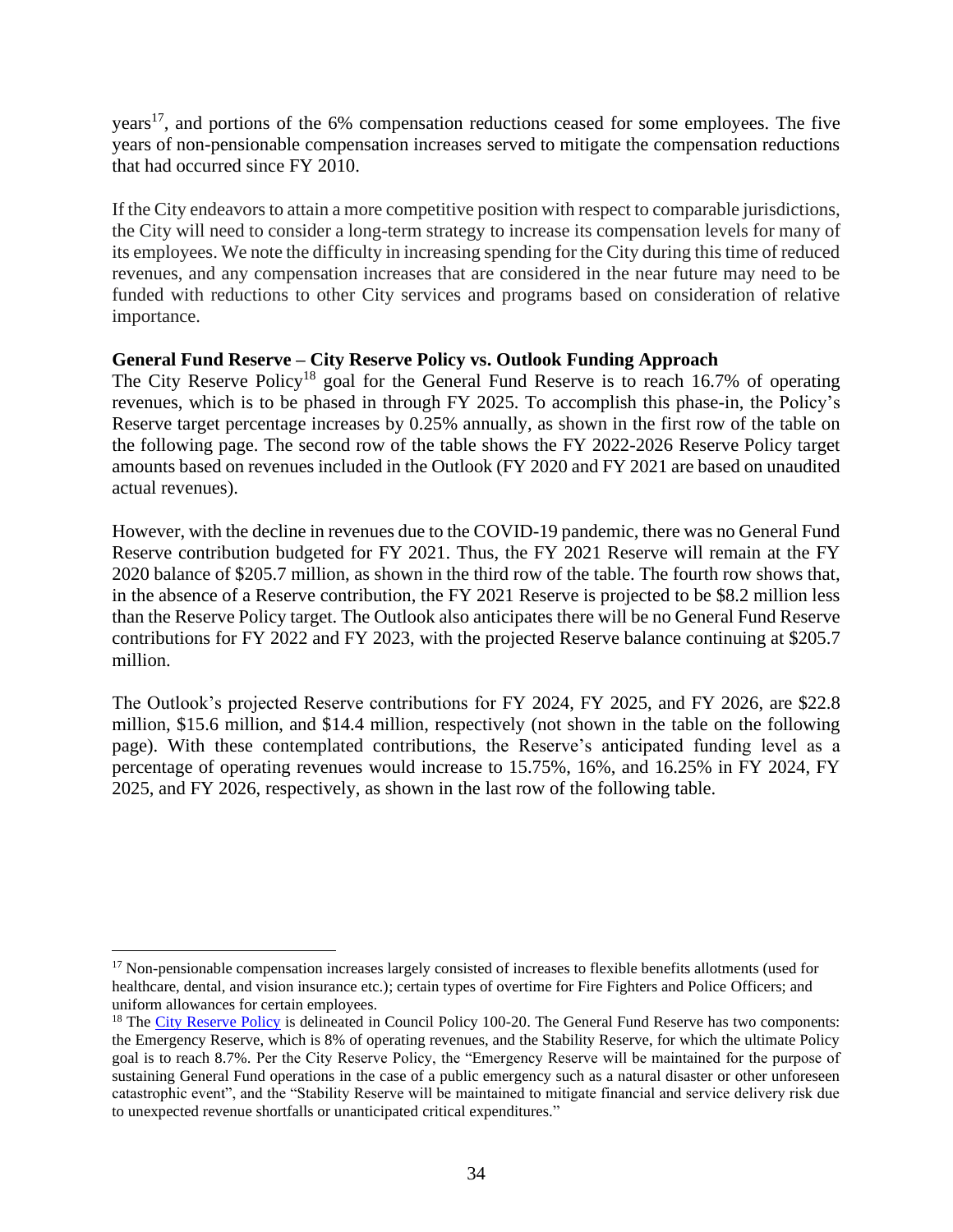|                                               | <b>General Fund Reserve Policy vs Outlook Approach (in millions)</b> |  |                |  |         |  |                |  |                |                |       |  |                |  |
|-----------------------------------------------|----------------------------------------------------------------------|--|----------------|--|---------|--|----------------|--|----------------|----------------|-------|--|----------------|--|
|                                               | <b>FY 2020</b>                                                       |  | <b>FY 2021</b> |  | FY 2022 |  | <b>FY 2023</b> |  | <b>FY 2024</b> | <b>FY 2025</b> |       |  | <b>FY 2026</b> |  |
| <b>Reserve Policy Target Percent</b>          | 15.5%                                                                |  | $15.75\%$      |  | 16%     |  | 16.25%         |  | $16.5\%$       |                | 16.7% |  | 16.7%          |  |
| <b>Reserve Policy Target</b>                  | 205.7                                                                |  | 213.8          |  | 220.5   |  | 226.8          |  | 239.4          |                | 254.7 |  | 265.6          |  |
| <b>Outlook Reserve Level Projection</b>       | 205.7                                                                |  | 205.7          |  | 205.7   |  | 205.7          |  | 228.5          |                | 244.1 |  | 258.4          |  |
| Difference: Amount Outlook Reserve Is         |                                                                      |  |                |  |         |  |                |  |                |                |       |  |                |  |
| <b>Below Reserve Policy Target</b>            | -                                                                    |  |                |  |         |  |                |  |                |                |       |  | (7.2)          |  |
| <b>Outlook Reserve as Percent of Revenues</b> | 15.5%                                                                |  | 15.15%         |  | 14.92%  |  | 14.73%         |  | 15.75%         |                | 16%   |  | 16.25%         |  |

Note: Table may not total due to rounding.

With the potential for long-term adverse impacts of COVID-19 on the City's revenues, it is anticipated that the City may need to use some of the General Fund Reserve to maintain service levels in not only FY 2021, but also the first several years of the Outlook. Because of the expectation of significant revenue shortfalls, the Department of Finance will be considering potential revisions to the Reserve Policy, and will bring such revisions forward, as appropriate.

Our Office will evaluate any Reserve Policy revisions as they are being considered and brought forward; and the Department of Finance and our Office will continue to monitor FY 2021 activity. The next set of operating projections anticipated to be presented by the Department of Finance will be included in the Mid-Year Budget Monitoring Report, which is anticipated to be presented to the Budget and Government Efficiency Committee on February 3, 2021 and subsequently, the full City Council on February 22, 2021. Our Office will analyze those projections as part of the budget monitoring process.

#### **Homelessness**

The City continues to struggle to identify ongoing resources to support its expansion of homelessness services in recent years. As reflected in the Outlook, significant funding is needed to continue existing homelessness services beginning in FY 2023 as one-time grants are expected to be exhausted. As this time approaches and Council weighs competing priorities, we recommend that a strong focus be placed on program outcomes, so that successful strategies

*The City continues to struggle to identify ongoing resources to support its expansion of homelessness services in recent years.*

can be identified and maintained. We also suggest that identifying ongoing funding to continue successful homelessness programs take priority over other new or expanded programs. One option to partially address this issue is offered in the Potential Mitigation Measures section of this report. Finally, as programs are reassessed, we recommend ensuring that they align with recommended strategies, and further the goals outlined in the Community Action Plan on Homelessness.

The Community Action Plan on Homelessness was approved by Council on October 19, 2019 and its implementation will require significant resources during the Outlook period and beyond. The plan, among other things, recommends a \$914.0 million investment over ten years to provide 2,659 permanent housing units for single adults.

We note that, in some ways, the pandemic has accelerated the implementation of the Community Action Plan on Homelessness. With the help of COVID-19 related State and federal funding, the City has acquired two hotels that will provide 332 units for about 400 individuals. In addition, staff indicates that the City's temporary shelter in the vacant Convention Center (Operation Shelter to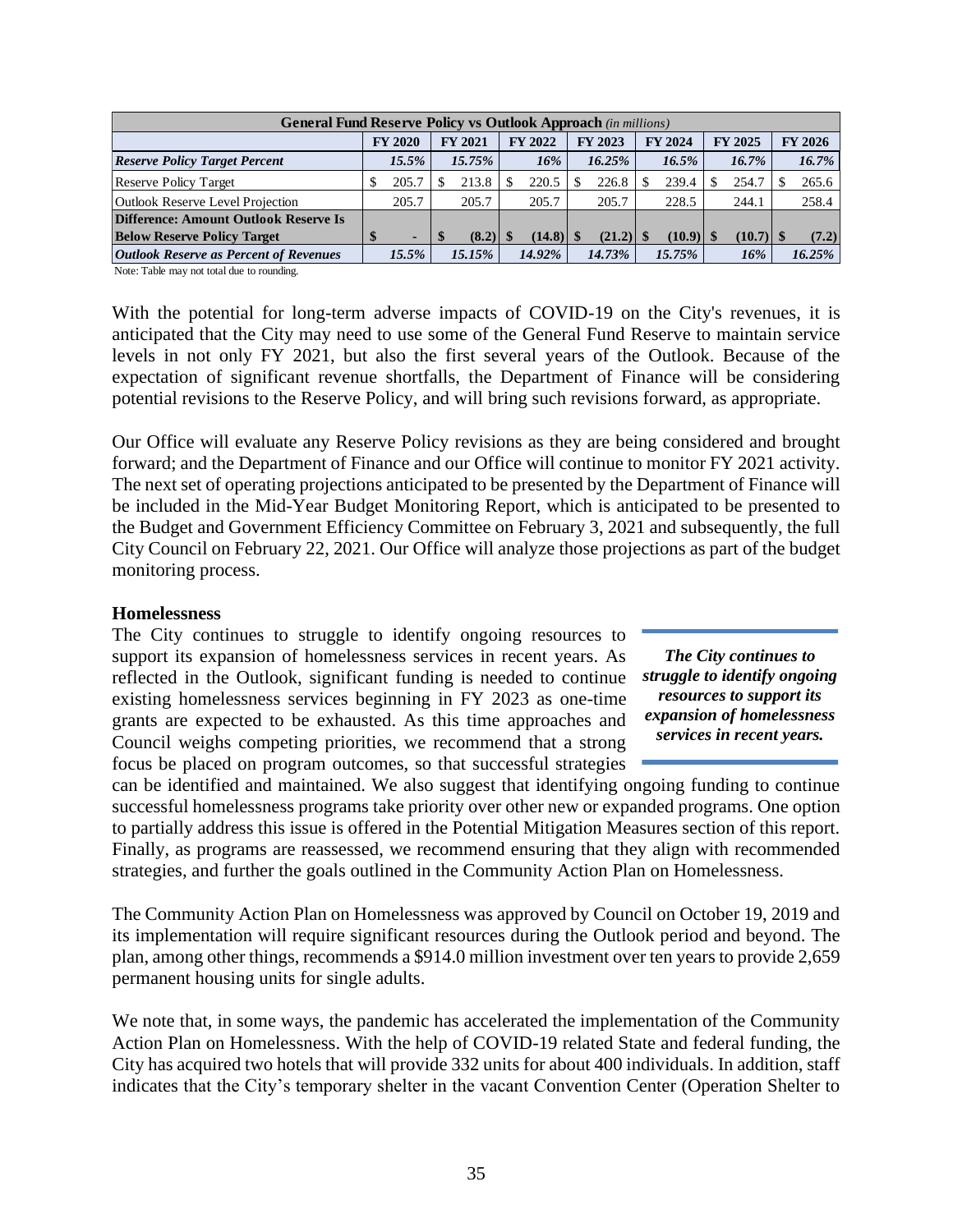Home) has allowed necessary partners to come together and remove barriers to improve pathways to housing.

## **Infrastructure Needs**

Like the annual development of the Five-Year Financial Outlook, the City annually prepares a Five-Year Capital Infrastructure Planning Outlook (CIP Outlook) for release in January. The CIP Outlook projects the City's capital needs and the revenue to address those needs over the next five fiscal years. The January 2020 CIP Outlook (for FY 2021 through FY 2025) showed that the City has a funding shortfall or gap of \$2.2 billion to address infrastructure needs over the next five fiscal years. This projected funding gap continues to grow and is approximately \$600 million higher than it was projected to be five years ago.

The \$2.2 billion gap projected in January 2020 was divided between Priority Infrastructure Needs (\$1.3 billion) and Discretionary Infrastructure Needs (\$900 million). While storm water projects constitute most of the Priority needs gap, there are also significant unfunded priority needs in the following infrastructure categories: bridges, building facilities, fire and lifeguard stations, parks, sidewalks, streets and roads, and traffic signals. Projected Discretionary gaps exist for identified bike facilities, buildings, facilities, parks, sidewalks, and streetlights.

It is important to note that the projected gap represents General Fund infrastructure needs for which there is no identified funding. This contrasts with enterprise fund infrastructure (like Water and Wastewater) which typically have their own dedicated funding sources. The General Fund continues to be challenged to address many other critical priorities that compete with infrastructure for limited resources. Beginning to address the City's enormous unfunded infrastructure problem will require dedicated funding, increased prioritization, and increased staff/contractor capacity to expeditiously complete projects when funding is available.

## **Pension Considerations**

There are a couple future unknowns to consider with respect to the defined benefit pension. First, if future investment earnings are lower than assumed in the actuarial valuation, future ADCs could be increased. Second, there are ongoing legal challenges to Proposition B (which was approved by voters in June 2012), as discussed below.

Proposition B was challenged by four of the City's recognized employee organizations (Unions), alleging a violation of the Meyers-Milias-Brown Act (MMBA) – the State law that governs collective bargaining for public agency employers, like the City.

Heeding a related California Supreme Court decision on August 2, 2018, the California Court of Appeal directed the City "to meet and confer over the effects of the [Proposition B] Initiative and to pay the affected current and former employees represented by the Unions the difference, plus seven percent annual interest, between the compensation, including retirement benefits, the employees would have received before the Initiative became effective and the compensation the employees received after the Initiative became effective." Additionally, the City is ordered "to cease and desist from refusing to meet and confer with the Unions and, instead, to meet and confer with the Unions upon the Unions' request before placing a charter amendment on the ballot that is advanced by the City and affects employee pension benefits and/or other negotiable subjects."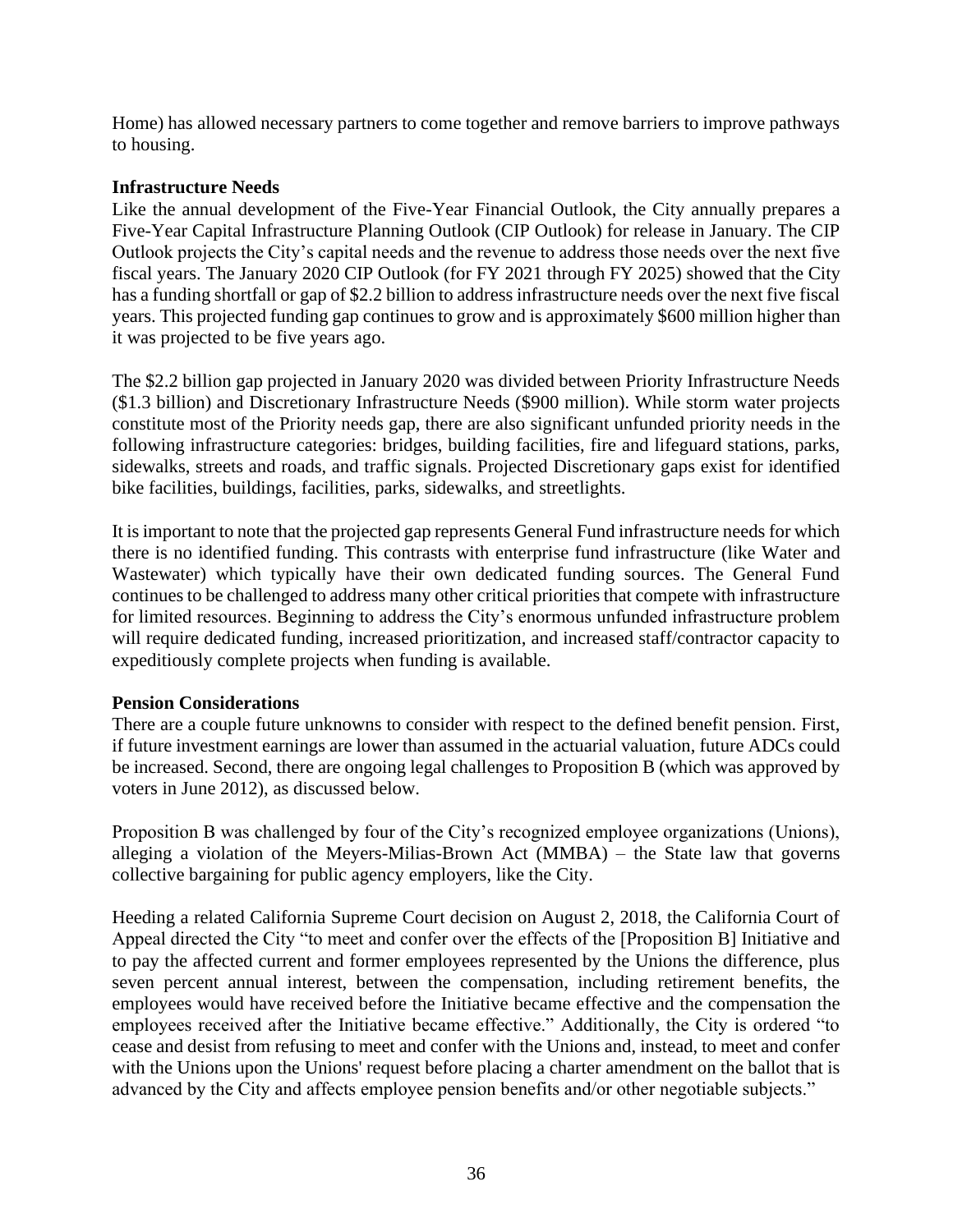However, despite the Court of Appeal directives, Proposition B is still part of the San Diego City Charter. To remove Proposition B from the City Charter, the Unions have pursued a quo warranto process. The State Attorney General granted authority for the Unions to sue on August 15, 2019; and the complaint in quo warranto was filed on September 27, 2019. Pursuant to City Council direction, on November 18, 2019 the City Attorney's Office response to the Unions' complaint in quo warranto included language supporting a judgement that invalidates and removes Proposition B amendments from the City Charter.

The ultimate cost for resolution of the Proposition B legal challenges is dependent upon the pending negotiations with the Unions and compliance with federal tax laws and regulations with respect to retirement plans. Prior to such negotiations, the issue of whether Proposition B will be invalidated needs to be resolved. Currently, the California Superior Court in San Diego County is scheduled to make a determination regarding whether Proposition B is invalidated on December 18, 2020 or shortly afterward. However, depending on considerations of pending motions before the Court, that decision could be delayed. Additionally, if there is an appeal of the Superior Court's decision, and further, a subsequent California Supreme Court review, the issues may not be resolved for at least a couple years. We will have a better idea of the anticipated timeframe for resolution of these issues in the next few months.

## POTENTIAL MITIGATION MEASURES

## **Potential Mitigation Measures**

- Franchise Agreement Minimum Bid
- General Fund Reserve & Excess Equity
- Pension Payment Stabilization Reserve
- Paid Refuse Collection
- Permanent Local Housing Allocation
- Potential Budget Reduction Proposals
- Storm Water Fee
- Waiving Infrastructure Fund Contribution

## **Franchise Agreement Minimum Bid**

In this section we discuss potential options for Council's consideration in order to mitigate future deficits. Some may be available to include in the FY 2022 budget while others require significant policy changes which will require time to implement but could be helpful to address projected deficits in future years.

As previously mentioned, the franchise agreements for electricity and gas distribution within the City are set to expire in January 2021. As such, the City issued an invitation to bid (ITB) for new franchise agreements, which subsequently received one or more responses. Part of the ITB included a minimum bid that a bidding utility would have to pay to the City in order to be granted the new agreement. The minimum bids were set at \$70 million for the electric franchise agreement and \$10 million for the gas franchise agreement. If multiple bidders are deemed responsive when the bids are opened in front of the City Council, the winning bid could potentially be higher than the minimum bid.

The minimum bid without any further action would be unrestricted General Fund revenue which could be used to mitigate revenue shortfalls in either FY 2021 or FY 2022. However, while the final winning bid may be higher than \$80 million in total, that does not mean that the City will receive all \$80 million at once when the bidding has concluded due to two measures contained in the ITB. First, if the winning bidder decides to pay the winning bid up front, they are entitled to a 12.5% discount on the first \$80 million of the winning bid. This provision, which was included to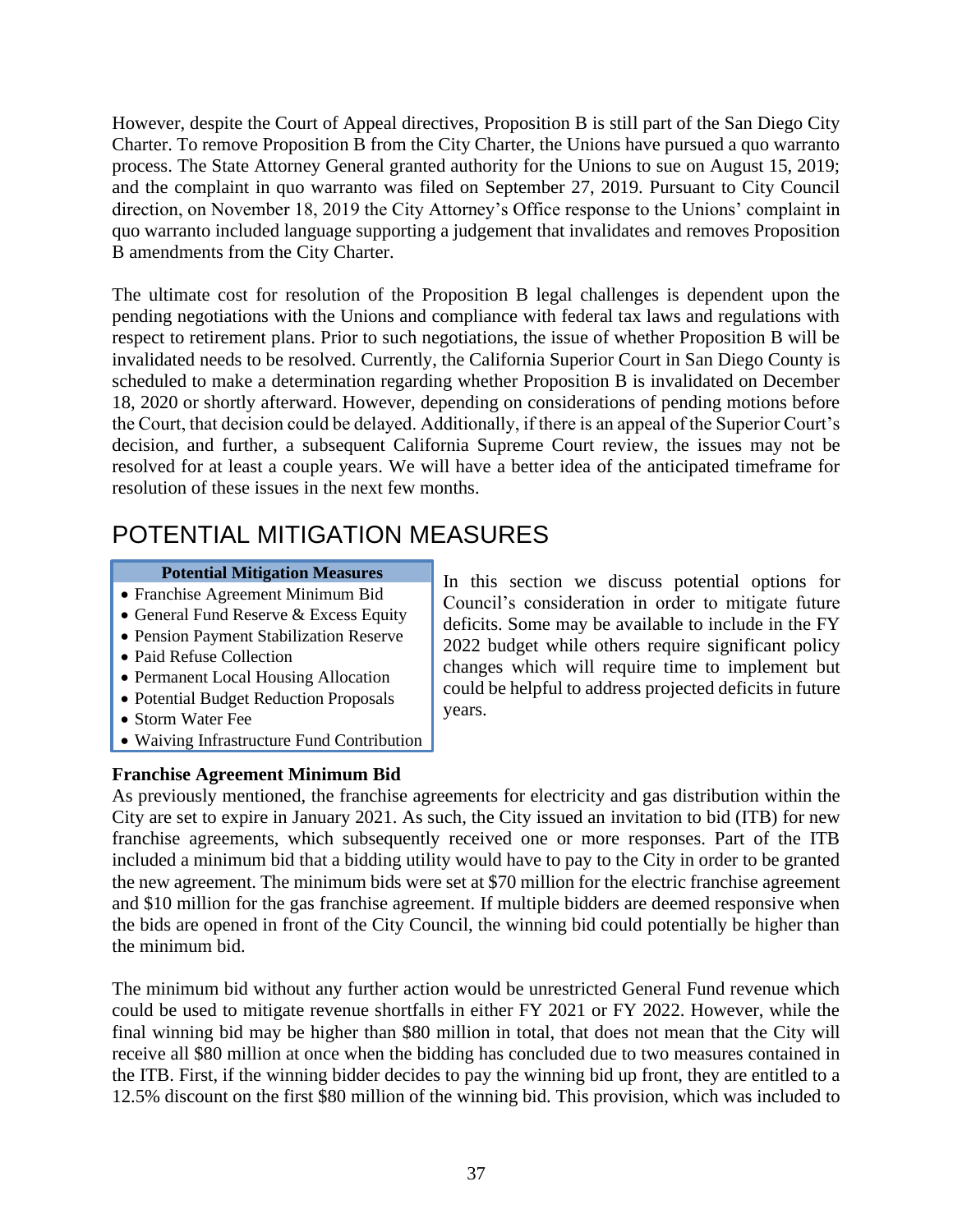entice a bidder to provide more cash up front, would result in an actual cash payment of only \$70 million. Second, the winning bidder also has the ability to pay the winning bid in installments over a ten year period, with interest. This would most likely result in only \$8 million in FY 2021 and an additional \$8 million in FY 2022 and each year thereafter within the Outlook period.

## **General Fund Reserve and Excess Equity**

The City could consider the use of any available Excess Equity for FY 2022 one-time needs. The amount that may be available is uncertain because the current \$14.5 million estimate is not based on comprehensive projections for FY 2021, but rather the FY 2021 Adopted Budget amounts. It is anticipated that to maintain service levels in FY 2021, the City may need to utilize this Excess Equity and could even need to use some General Fund Reserve. The FY 2021 projections that will be included in the Mid-Year Report (expected to be released at the end of January 2021) will provide a more updated sense of the projected Excess Equity and Reserve.

## **Paid Refuse Collection**

The People's Ordinance, enacted by a ballot measure in 1919, established trash collection for single family homes as a responsibility of the City for no fee, but does not include multi-family homes. As a result, City residents that live in multi-family homes normally contract with a thirdparty collection service and pay for trash collection.

Providing refuse collection services to single family homes costs approximately \$36.3 million per year, for which no revenue is collected. In addition to this, \$19.0 million is funded by the Recycling Fund for collection of recyclable materials. The City is the only large city to continue to provide free collection services to single family homes, and this system may be considered inequitable to those that live in multi-family housing. Monthly fees charged by other large cities in California for comparable services range from \$23 to \$132 per month. Given the City's current costs, the monthly charge to the roughly 285,000 single family home residents currently served could be approximately \$16 per month.

Should the City Council wish to reevaluate fees for refuse collection service, the Environmental Service Department would be able to develop more detailed fee estimates based upon current and/or desired service levels. Transferring this cost to single family home residents would alleviate the General Fund of approximately \$36.3 million in annual expenditures. The repeal of the People's Ordinance would require a simple majority approval by voters.

## **Pension Payment Stabilization Reserve**

The General Fund portion of the Pension Payment Stabilization Reserve (PPSR) was funded at \$7.9 million at the end of FY 2020.<sup>19</sup> With the revenue shortfalls anticipated for FY 2021 due to the COVID-19 pandemic, there was no contribution funded in the FY 2021 Adopted Budget. Additionally, there are no PPSR contributions contemplated in the FY 2022-FY 2026 Outlook. Previously, the FY 2021-FY 2025 Outlook's anticipation was that annual contributions would be made until FY 2023, and the PPSR would be fully funded in accordance with the Reserve Policy.

<sup>&</sup>lt;sup>19</sup> The \$7.9 million balance in the General Fund PPSR includes the \$3.6 million contribution for FY 2019 and the \$4.3 million contribution for FY 2020.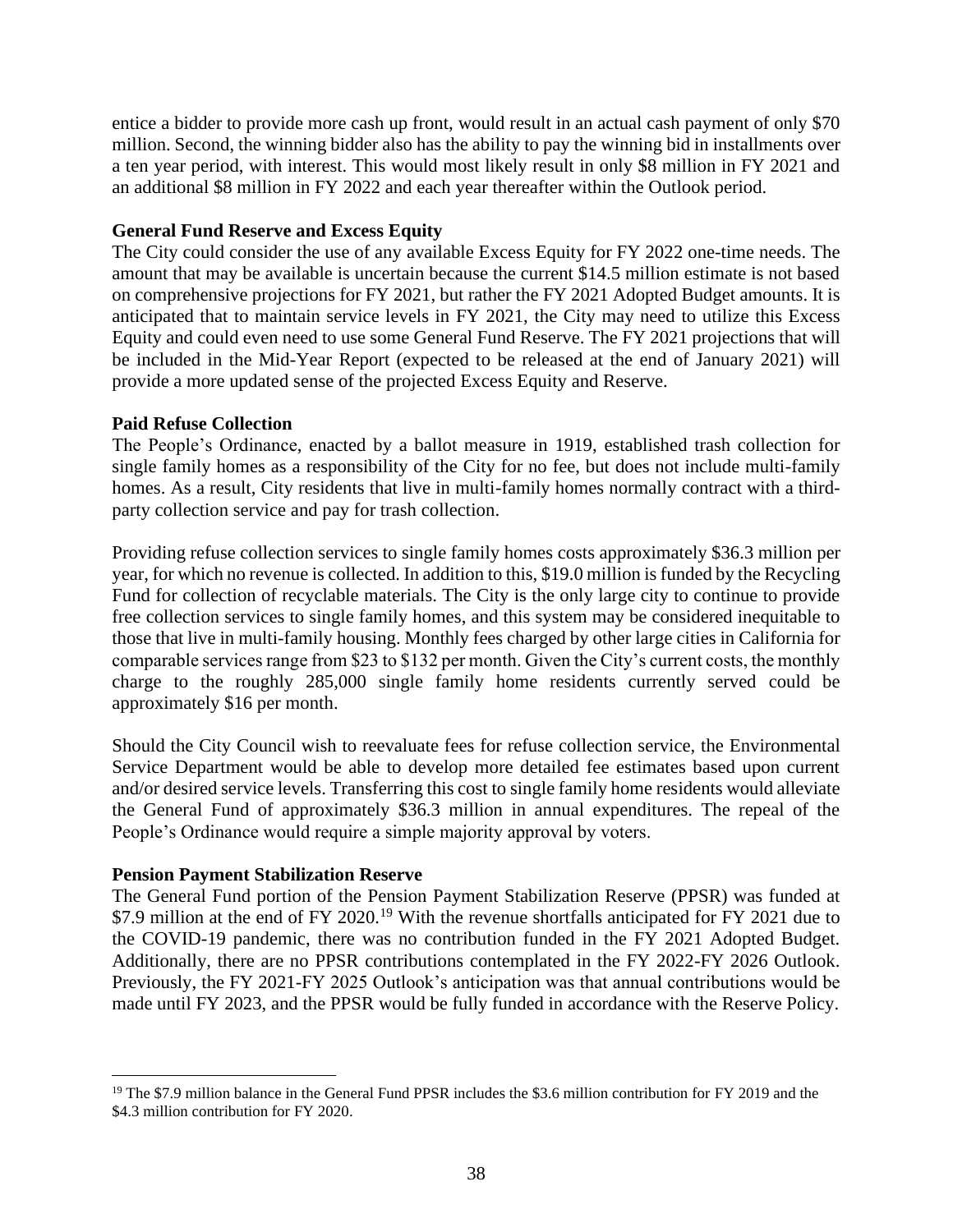To assist with the deficit and help maintain existing services, consideration could be given to using the \$7.9 million PPSR balance to cover the estimated General Fund increase in the City's FY 2022 ADC which is consistent with the City Reserve Policy. Per the Policy, the intent of the PPSR is to "mitigate service delivery risk due to increases in the annual pension payment", or ADC. The Policy also states that the purpose of the PPSR is to provide a source of funding for the ADC when the ADC has increased year over year.

The FY 2021 General Fund portion of the ADC was \$277.7 million, and the FY 2022 amount is projected to be \$317.5 million, an increase of nearly \$40.0 million year over year. This action would free up \$7.9 million in one-time General Fund monies which could be used to help maintain critical services.

## **Permanent Local Housing Allocation**

In 2017, Governor Brown signed Senate Bill 2 which created the Building Homes and Jobs Act establishing a \$75 recording fee on certain real estate documents. Local governments receive 70% of revenue collected through the Permanent Local Housing Allocation, creating an ongoing funding source to address unmet housing and homelessness needs. The City is eligible for up to \$34.7 million over five years.

On July 14, 2020, Council voted to approve a State-required five-year plan dedicating these funds for homelessness, focusing on creating and operating new permanent and transitional housing units. Council amended the resolution to, among other things, prohibit the use of these funds on navigation centers and emergency shelters.

To mitigate the significant funding needs for homelessness pending in FY 2023, the City's Permanent Local Housing Allocation could be considered to continue existing programs while satisfying Council's amendments to the resolution. Funds could be used for other eligible homelessness activities including rapid rehousing and supportive/case management services that allow people to obtain and retain housing – the tradeoff being fewer resources available for new permanent and transitional housing units. This would require Council to approve an amendment to the State plan. Significant ongoing funding would still need to be identified for other homelessness programs, including the Temporary Bridge Shelters.

## **Potential Budget Reduction Proposals**

In November 2019, the Chief Operating Officer released a memorandum directing departments to submit 4% budget reduction proposals as part of the FY 2021 budget development process. The memorandum further noted that departments *"are required to suspend all nonessential discretionary expenditures in Fiscal Year 2020"*. As of the date of this report, there has been no such request to departments regarding budget reduction proposals for the FY 2022 budget or suspending FY 2021 discretionary expenditures.

If a request for submission of FY 2022 budget reductions is distributed to departments, it is likely that not all department reductions submitted would be accepted and implemented due to potential operational impacts. The past four adopted budgets (FY 2018 to FY 2021) include a total of \$87.4 million in similar departmental reductions, making the potential for operational impacts more of a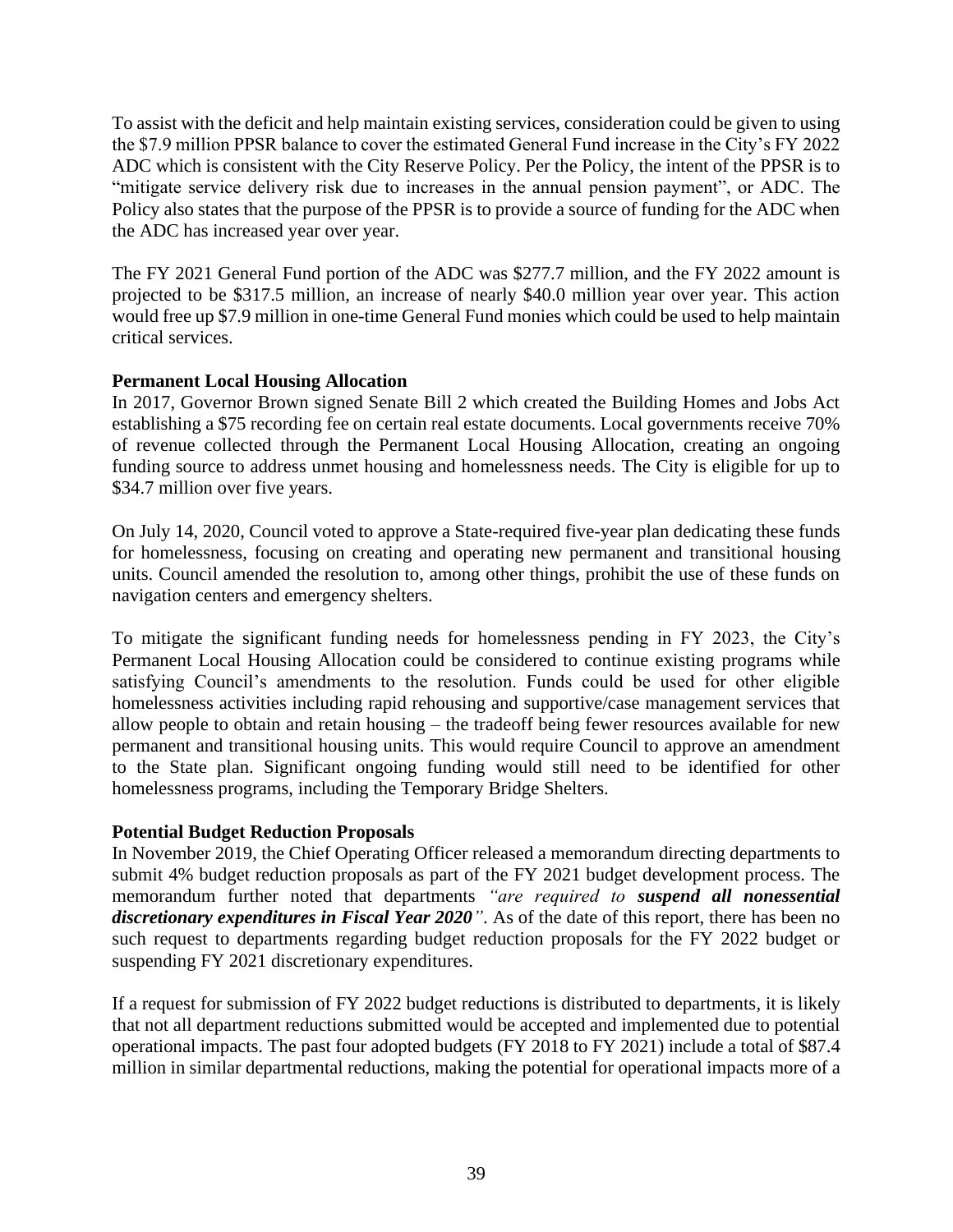concern. On the other hand, if the Council is weighing the relative importance of various programs and services for inclusion in the budget, additional departmental cuts may be unavoidable.

## **Storm Water Fee**

As we noted in the Potential Future Funding Needs Not Included in the Outlook section earlier in this report, an increase to the City's Storm Drain Fee is an option that the City Council may wish to explore to help address storm water permit compliance funding needs. The amount of revenue that could be generated roughly equates to \$6 million for each \$1.00 (charged per single family residence per month) the fee is increased. The City currently charges 95 cents per per month.

## **Waiving the Infrastructure Fund Contribution**

Waiving the FY 2022 contribution to the Infrastructure Fund of \$11.3 million (or more, as we explain in our Infrastructure Fund section of our Review of Baseline General Fund Expenditures) would allow funds to go to other General Fund purposes, thereby mitigating the FY 2022 deficit.

As the Outlook indicates, the City is facing another challenging budget year in FY 2022 and waiving the Infrastructure Fund contribution may need to be seriously considered. We note that the FY 2021 contribution of \$29.4 million was waived in FY 2021 to help balance the budget and some capital projects were defunded to mitigate the FY 2020 budget. However, continuing to defer maintenance and capital infrastructure needs will lead to more failed systems and likely continue to grow the \$2.2 billion funding gap reflected in the last Five-Year Capital Infrastructure Planning Outlook.

## SUMMARY AND CONCLUSION

This year's Outlook identifies shortfalls in the first four years, and only projects a surplus in the fifth year. As noted earlier in our report, this year's Outlook only projects Baseline revenues and expenditures, reflecting status quo service levels without taking into consideration any specific department needs or Mayoral or City Council priorities for the next several years. As the Outlook is the first major step in the annual budget process, our report includes information about additional programs and potential revenue sources for Council's consideration. As we proceed through the budget process, the City Council will have the opportunity to decide whether to continue existing services at their current levels, as presented in this Outlook, or potentially reduce existing programs to increase or add services in other areas. The City Council may also choose to pursue other resources to support priority programs.

The information provided in the Outlook, as well as in our review of the Outlook, allows the Council to begin identifying its top budget priorities and to develop a strategy for achieving a balanced budget in FY 2022. The next step in the annual budget process is for each City Councilmember to identify their priorities for the FY 2022 budget and submit them to our Office by January 6, 2021. In February 2021, the Council will adopt its City Council Budget Priorities Resolution, which will be developed based on the memos submitted to our Office. This resolution will provide the Mayor with input for developing the FY 2022 Proposed Budget.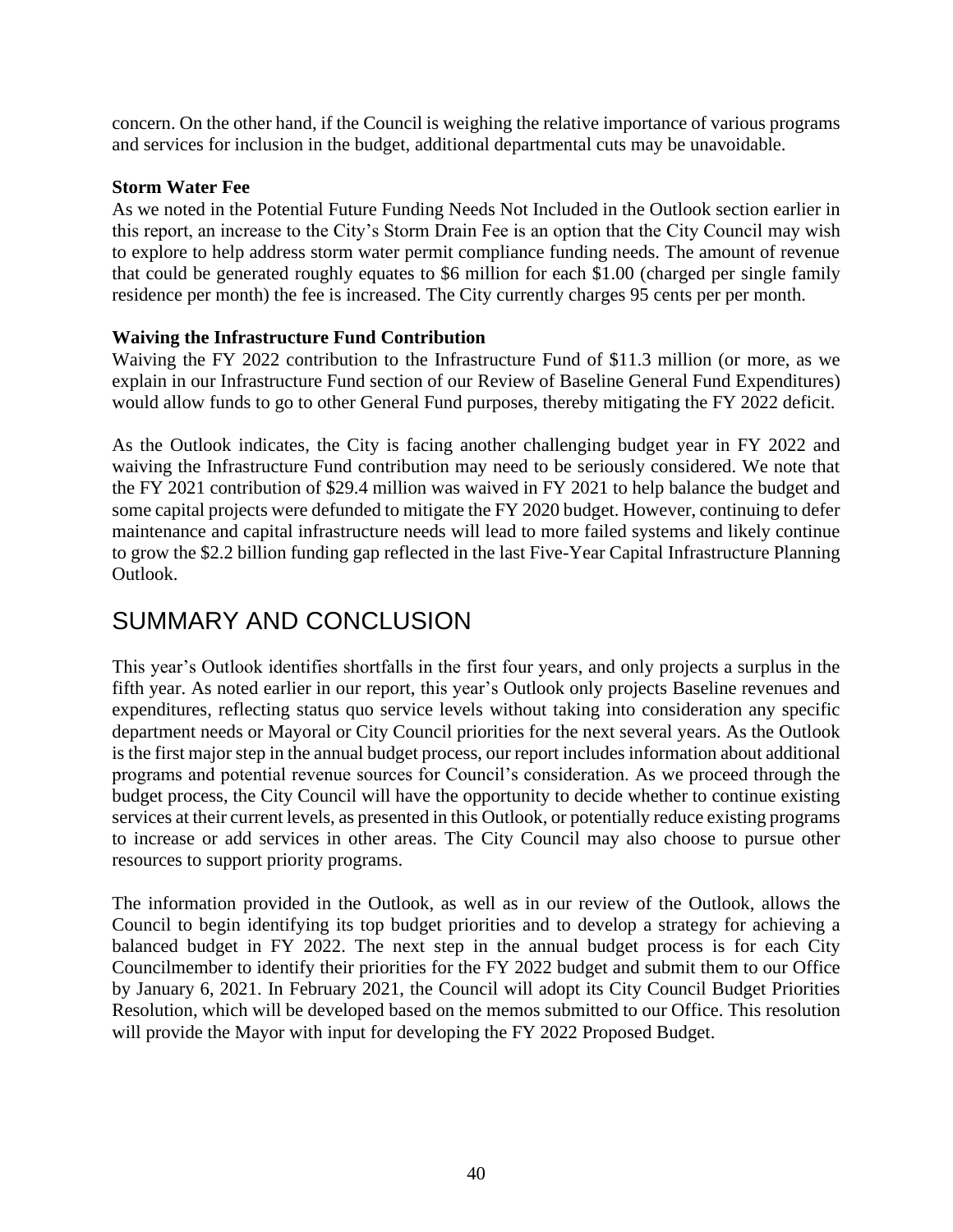Jordan More Fiscal & Policy Analyst

Lisa Byrne<br>Fiscal & Policy Analyst

**Baku Patel** Fiscal & Policy Analyst

**Brady Balolong** Research Analyst

 $2 \mu \nu$ 

Charles Modica Fiscal & Policy Analyst

Jillian Kissee

Fiscal & Policy Analyst

Angela Colton Fiscal & Policy Analyst

**Jeff Kawar** Deputy Director

 $\overline{\varphi}_{\mu}$ 

APPROVED: Andrea Tevlin Independent Budget Analyst

Attachment: New Facilities and Joint Use Agreement Annual Costs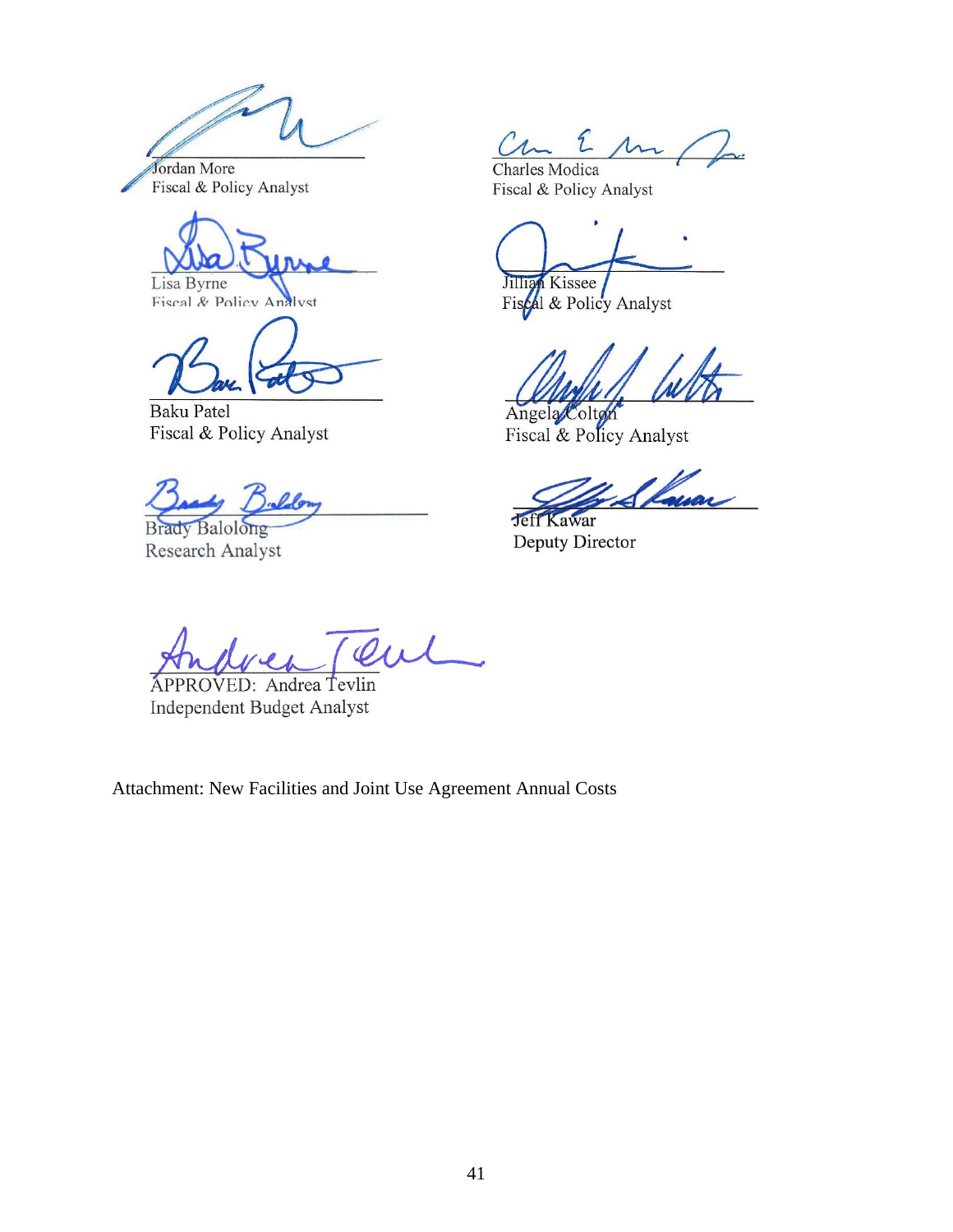| <b>Fiscal Year 2022</b><br>Department | Facility                                                         | <b>Location of</b><br><b>Facility</b><br>(District) | <b>FTE</b> | <b>First Year</b><br>Annual<br><b>Expense</b> |
|---------------------------------------|------------------------------------------------------------------|-----------------------------------------------------|------------|-----------------------------------------------|
| Parks & Recreation                    | Children's Park Enhancement <sup>1</sup>                         | 3                                                   | 0.50       | \$<br>228,359                                 |
| Parks & Recreation                    | Dennery Ranch <sup>1</sup>                                       | 8                                                   | 1.50       | 295,040                                       |
| Parks & Recreation                    | Fairbrook Neighborhood Park                                      | 5                                                   | 0.50       | 88,689                                        |
| Parks & Recreation                    | Franklin Ridge Pocket Park                                       | $\tau$                                              | 0.00       | 2,348                                         |
| Parks & Recreation                    | Johnson Elementary Joint Use <sup>1</sup>                        | 4                                                   | 0.50       | 90,492                                        |
| Parks & Recreation                    | King Chavez Elementary Charter School Joint Use <sup>1</sup>     | 8                                                   | 0.50       | 87,557                                        |
| Parks & Recreation                    | La Paz Mini Park <sup>1</sup>                                    | 4                                                   | 0.50       | 74,531                                        |
| Parks & Recreation                    | Marie Curie Elementary Joint Use                                 | 1                                                   | 0.50       | 113,299                                       |
| Parks & Recreation                    | Rolando Park Elementary Joint Use <sup>1</sup>                   | 4                                                   | 0.50       | 105,644                                       |
| Parks & Recreation                    | Sequoia Elementary Joint Use <sup>1</sup>                        | 6                                                   | 0.50       | 124,451                                       |
| Parks & Recreation                    | Standley Middle School Joint Use (Pool)                          | 1                                                   | 6.82       | 408,802                                       |
| Parks & Recreation                    | Standley Middle School Joint Use <sup>2</sup>                    | 1                                                   | 0.00       |                                               |
|                                       | Citywide - Aquatics Maintenance for Standley Middle School Joint |                                                     |            |                                               |
| Parks & Recreation                    | Use Swimming Pool <sup>1</sup>                                   | 1                                                   | 1.00       | 132,434                                       |
| Parks & Recreation                    | Citywide - Mowing / Sweeping Support <sup>1</sup>                | Citywide                                            | 3.00       | 642,885                                       |
| Parks & Recreation                    | Citywide - Park Forestry Support                                 | Citywide                                            | 2.00       | 378,441                                       |
| Parks & Recreation                    | Citywide - Playground Crew Maintenance <sup>1</sup>              | Citywide                                            | 3.00       | 611,765                                       |
| <b>Total Fiscal Year 2022</b>         |                                                                  |                                                     | 21.32      | 3,384,732<br>$\mathbf{s}$                     |

## NEW FACILITIES AND JOINT USE AGREEMENT ANNUAL COSTS

| <b>Fiscal Year 2023</b>       |                                                           | <b>Location of</b><br><b>Facility</b> |            | <b>First Year</b><br>Annual |
|-------------------------------|-----------------------------------------------------------|---------------------------------------|------------|-----------------------------|
| Department                    | <b>Facility</b>                                           | (District)                            | <b>FTE</b> | <b>Expense</b>              |
| Parks & Recreation            | East Village Green <sup>1</sup>                           | 3                                     | 7.50       | 1,337,847                   |
| Parks & Recreation            | Hickman Elementary Joint Use <sup>1</sup>                 | 6                                     | 0.50       | 101,557                     |
| Parks & Recreation            | Hidden Trails Neighborhood Park <sup>1</sup>              | 8                                     | 0.50       | 112,685                     |
| Parks & Recreation            | Lafayette Elementary Joint Use <sup>1</sup>               | 6                                     | 0.50       | 128,560                     |
| Parks & Recreation            | Mira Mesa CP (Phase III - Recreation Center) <sup>1</sup> | 6                                     | 3.50       | 323,963                     |
| Parks & Recreation            | Olive Street Mini Park <sup>1</sup>                       | 3                                     | 0.5        | 68,661                      |
| Parks & Recreation            | Riviera Del Sol Neighborhood Park <sup>1</sup>            | 8                                     | 1.00       | 198,934                     |
| Parks & Recreation            | Salk Neighborhood Park & Joint Use                        | 6                                     | 1.00       | 215,773                     |
| Parks & Recreation            | Taft Middle Joint Use <sup>1</sup>                        | 7                                     | 0.50       | 125,038                     |
| Parks & Recreation            | Wagenheim Joint Use Facility                              | 6                                     | 0.50       | 108,602                     |
| Parks & Recreation            | Citywide - Irrigation Maintenance Support                 | Citywide                              | 1.00       | 196,742                     |
| Parks & Recreation            | Citywide - Mowing / Sweeping Support <sup>1</sup>         | Citywide                              | 2.00       | 403,090                     |
| Parks & Recreation            | Citywide - Park Forestry Support                          | Citywide                              | 3.00       | 418,636                     |
| Parks & Recreation            | Citywide - Pesticide Crew <sup>1</sup>                    | Citywide                              | 1.00       | 124,713                     |
| Parks & Recreation            | Citywide - Turf Maintenance Support                       | Citywide                              | 1.00       | 225,828                     |
| Library                       | Pacific Highlands Ranch Branch Library <sup>3</sup>       | 1                                     | 9.50       | 554,000                     |
| <b>Total Fiscal Year 2023</b> |                                                           |                                       | 33.50      | 4,644,626<br>$\mathbf{s}$   |